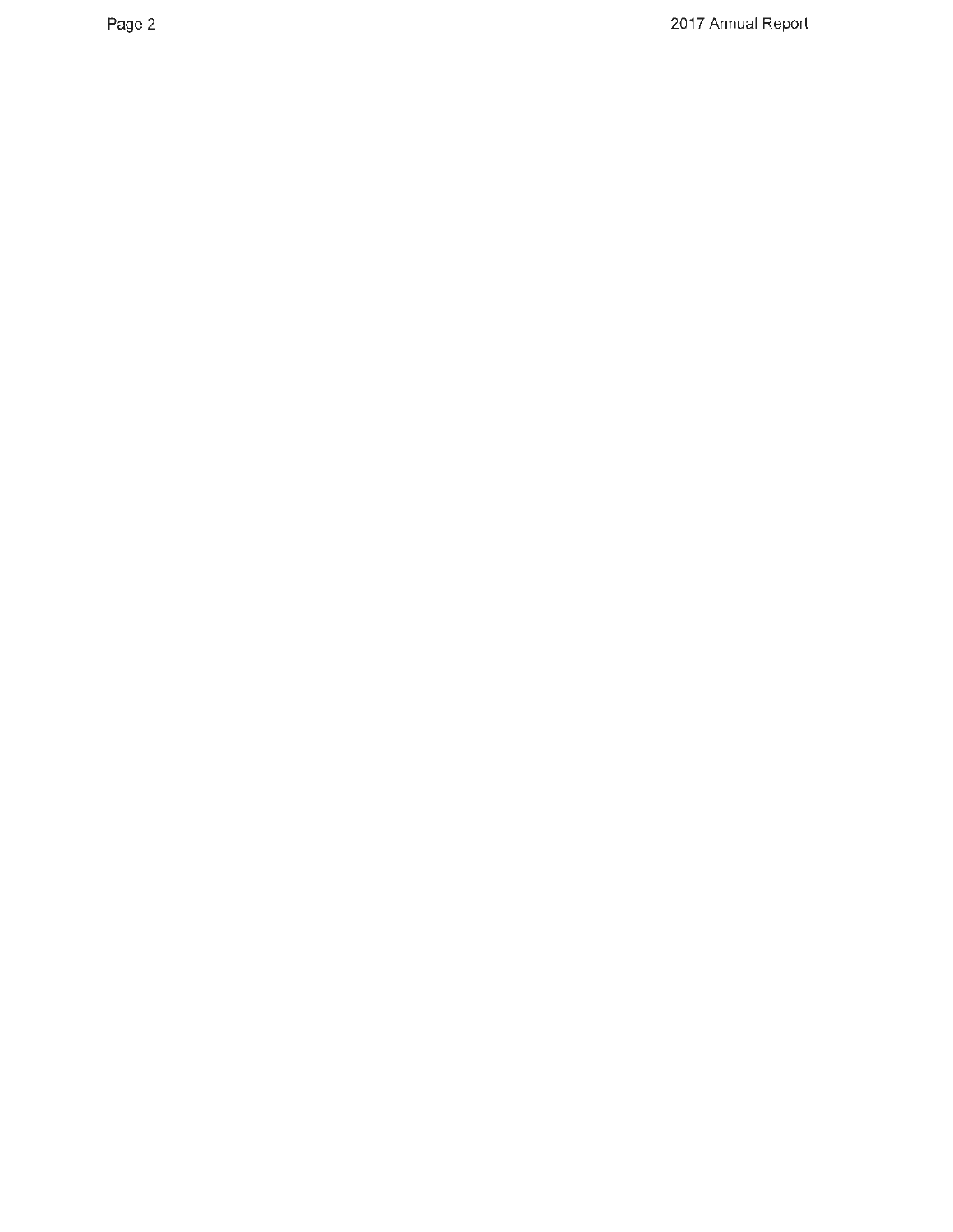# **TRUSTEES AND OFFICERS**



From left, Treasurer Wayne Brockway, Assistant Superintendent Scott Minor, Trustee Richard Littlefield (Ogunquit), Trustee Jim Burrows (Kennebunkport), Trustee Tom Oliver (Wells), Trustee Bob Emmons (Kennebunk) and Superintendent Norm Labbe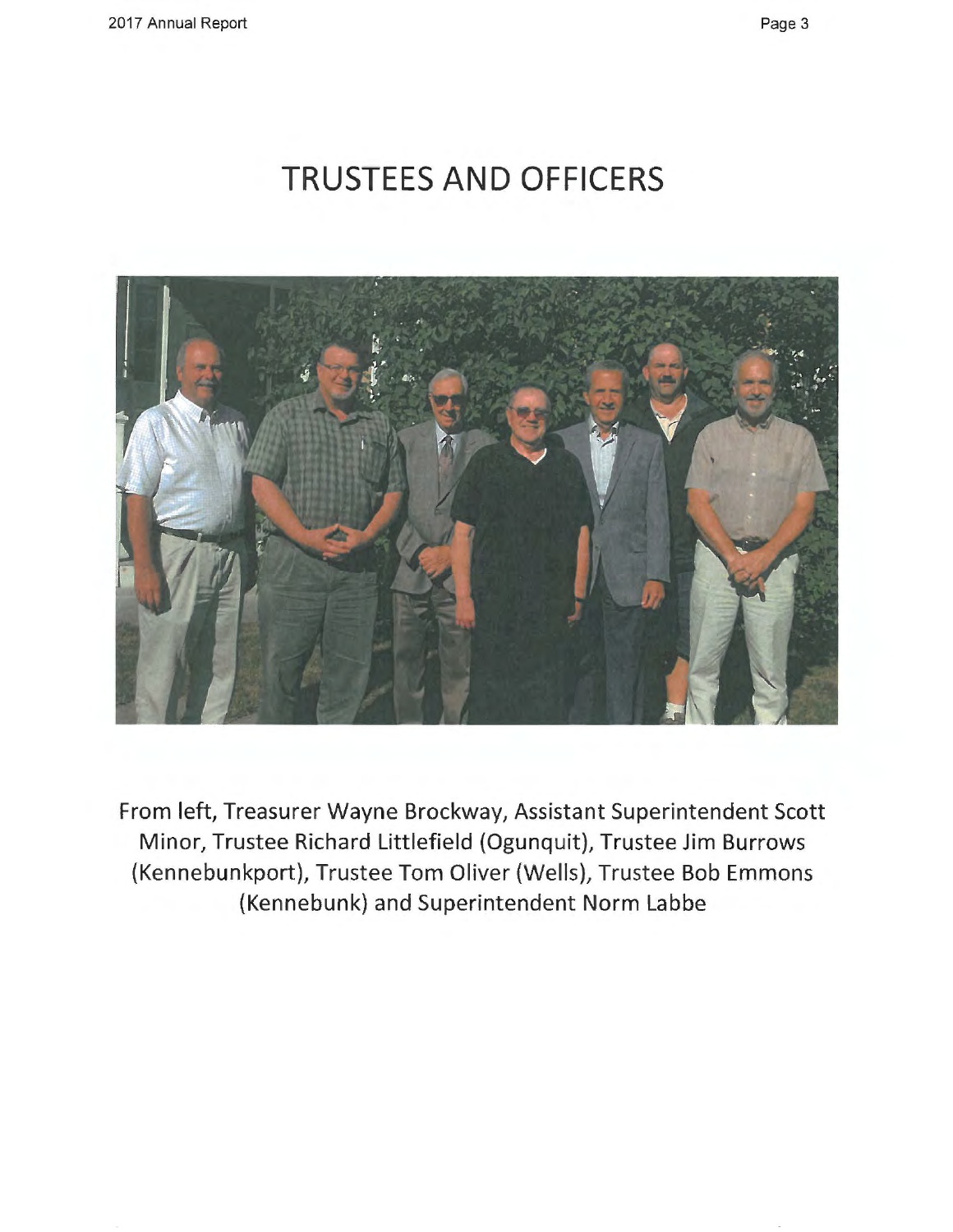## **2017 REPORT OF THE KENNEBUNK, KENNEBUNKPORT AND WELLS WATER DISTRICT**

The Kennebunk, Kennebunkport and Wells Water District is a non-profit, quasi-municipal public water utility that was established in 1921 by an act of the Maine State Legislature. The Water District serves an area that encompasses the Towns of Kennebunk, Kennebunkport, Wells, Ogunquit, Arundel and small portions of Biddeford and York. The area includes a population which varies seasonally from about 30,000 to over 100,000. It is directed by a four-member Board of Trustees, one elected from each of the towns of Kennebunk, Kennebunkport, Wells and Ogunquit.

2017 was a healthy year for the Water District. Although not record-breaking as with 2016, it compared reasonably well on several fronts. Compared with 2016, 2017 saw a 5.9% decrease in water production and a 2.5% decrease in total operating revenues. From a financial perspective, we received \$7.0 million in total operating revenues, as compared to a record-breaking \$7.18 million in 2016. All of this contributed to a projected (unaudited) net income for 2017 of approximately \$250,000, as compared to a net income of \$722,000 in 2016. Overall, the primary drivers for water production and revenues are related to weather conditions during the warmer months and long term customer growth, as follows.

Precipitation during 2017, as measured at our Branch Brook Filtration Plant, was the fourth lowest since the 2003 drought (the lowest was in 2015 and the next lowest was in 2016). This year's dry weather, combined with a relatively stable local economy, resulted in an annual water production of 1.062 billion gallons. This is the fourth highest annual water production since the drought of 2003 and compares to the record 1.125 billion gallons produced in 2016. Our groundwater sources produced 281 million gallons (26%) of all of our water production for 2017.

From a customer growth perspective, it appears the local economy is still healthy, with 147 customers added in 2017. This compares with 166 in 2016 and 143 in 2015, resulting in a customer growth rate of about 1.1%. Our customer base now stands at 13,808 metered accounts.

This was the seventh year in a row that we have been successful in being awarded a low-interest SRF (State Revolving Loan Fund) financing package. Since 2008, through SRF financing, we have installed \$9.4 million of infrastructure to date at a total bonded cost of \$8.9 million, at an average bond interest rate of only 0.87%.

We have once again achieved the lowest ever "experience modification factor" that our workmen's compensation insurance carrier has ever seen for a water utility. This factor, which measures the actual workmen's compensation claim history of an employer, directly affects the insurance premium paid by that employer. For us, the modification factor of 0.61 will result in our 2018 workmen's compensation insurance premium being reduced to 61% of the "standard" amount. Being that we perform much more construction-related work than that of a typical water utility, this low factor is a very significant statistic and indicative of our commitment to employee safety.

With all of the recent discussion relating to the poor condition of America's infrastructure, we are pleased to report that for the past 30-plus years, we have averaged replacing about 0.8% of our distribution system per year. This is very close to the desired water industry "gold standard" of 1% per year, based upon an expected 100-year usable life for water mains. Very few other water utilities have maintained such an aggressive (yet appropriate) water main replacement schedule. We have accomplished this task while keeping our water rates below that of the average of Maine's water utilities. On a related note, despite maintaining this aggressive infrastructure replacement program, we have a relatively low cost of debt service, which currently stands at 12.9% of revenues. In other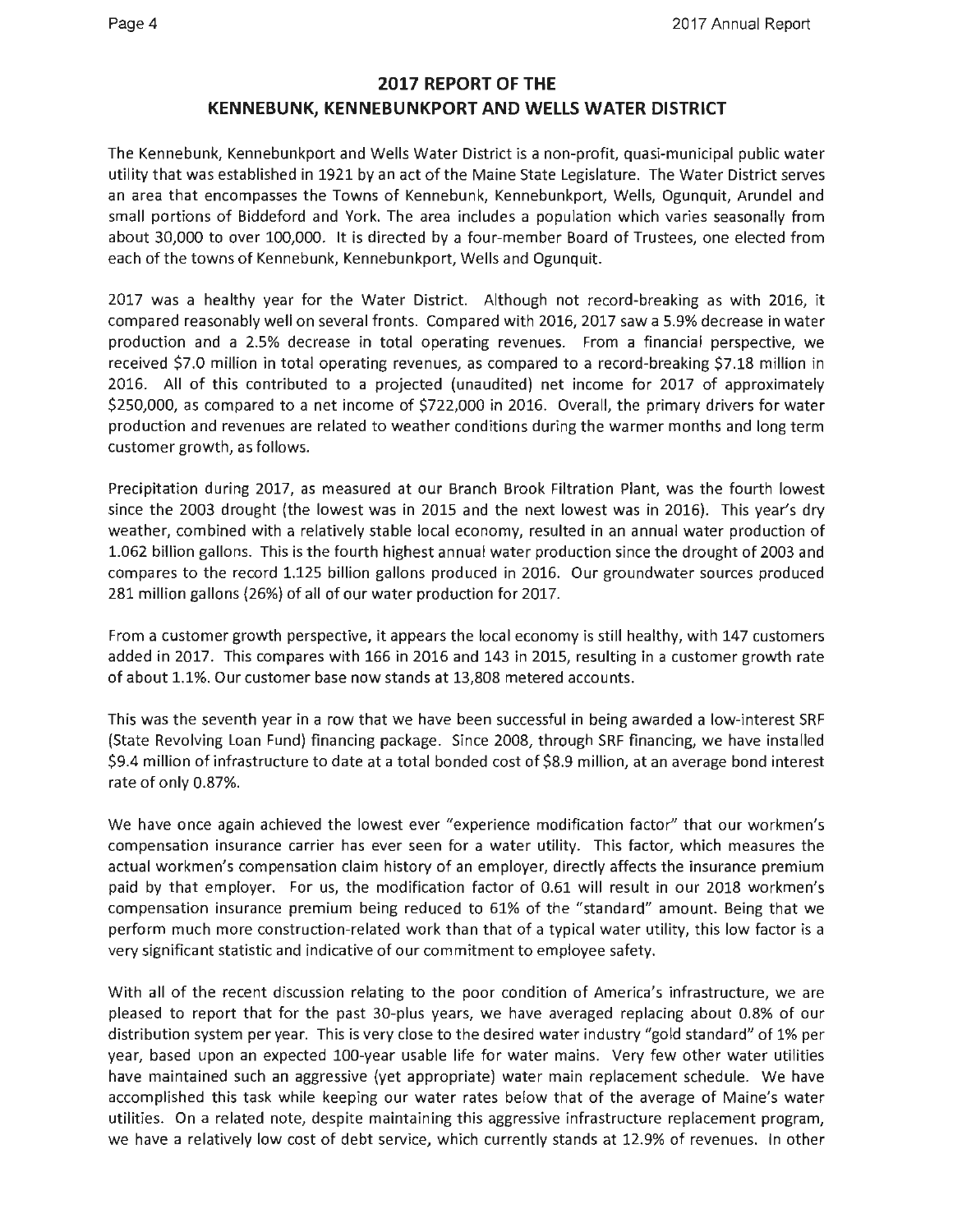words, only about 1/8 (one eighth) of each revenue dollar goes toward the payment on debt service (principal and interest). From a water utility perspective, this is extremely low, as water utilities are very capital intensive and usually carry a disproportionately large amount of debt as compared to other businesses.

In February of 2017, we shut down our Kennebunk River Well as a precautionary measure, as a result of discovering trace amounts of perfluorinated compounds (PFAS} in the well's water. Although the level of this unregulated contaminant was below the USEPA's recommended Health Advisory Level, it was felt that erring on the side of caution was in the best interest of our customers. The details of this issue are further described on our website at www.kkw.org or at http://kkw.org/2018/02/kennebunkriver-well-pfas-information.

We are well into the conversion of our customers' water meters to a new Automated Metering Infrastructure (AMI} technology. For several decades, our customers' meters were either of the "straight read" or "generator-remote read" type. Both types required a person to visit the premises to get a meter reading. The generator-remote technology is no longer available. The new AMI technology uses a very small, low-power radio to transmit the water consumption data directly to our office on a daily basis. The radio is powered by a 0-cell sized battery which has an expected 16 to 20 year life. In 2017, our crews installed 3,400 AMI meters. As of the end of the year, 4,167 of our 13,808 customers are now served with AMI meters. For more information on our conversion to AMI meters, visit www.kkw.org or at http://kkw.org/2016/03/automated-meter-infrastructure-amiinformation.

In April of 2017, we made a significant change in our water disinfection regimen, with the primary water disinfectant changing from free chlorine to chloramines. The main reason for the change was to make our water fully compatible with other nearby, interconnected water utilities. The change has also resulted in several water quality-related benefits, from the minimization of corrosion and disinfection by-products to the elimination of the free chlorine smell. More details are available on our website at www.kkw.org or at http://kkw.org/2017/03/information-on-chloramines or on page 6 of our Winter 2018 newsletter at http://kkw.org/archived-newsletters.

The following is a partial list of distribution projects funded and installed by our personnel during 2017. These projects typically relate to our goals of coordination with State and Town roadway projects, optimizing water quality, enhancing fire suppression capabilities and improving system reliability by replacing outdated and substandard facilities with an eye toward accommodating anticipated growth.

- Green Street, Kennebunkport: Replaced 660 feet of old 6-inch cast iron (Cl} main with 8-inch high density polyethylene (HOPE} main. (In conjunction with a Town sewer main replacement project and Town pavement overlay.)
- Mast Cove Lane, Kennebunkport: Replaced 250 feet of old 2-inch cast iron (Cl) main with 2-inch (HOPE) main.
- Parson's Beach Road, Kennebunk: Replaced 3,600 feet of obsolete 2-inch galvanized iron pipe (GALV} seasonal main with 3-inch HOPE main.
- Spring Street, Kennebunk: Replaced 520 feet of old 2-inch wrought iron (WI) main with 8-inch polyvinyl chloride (PVC) main.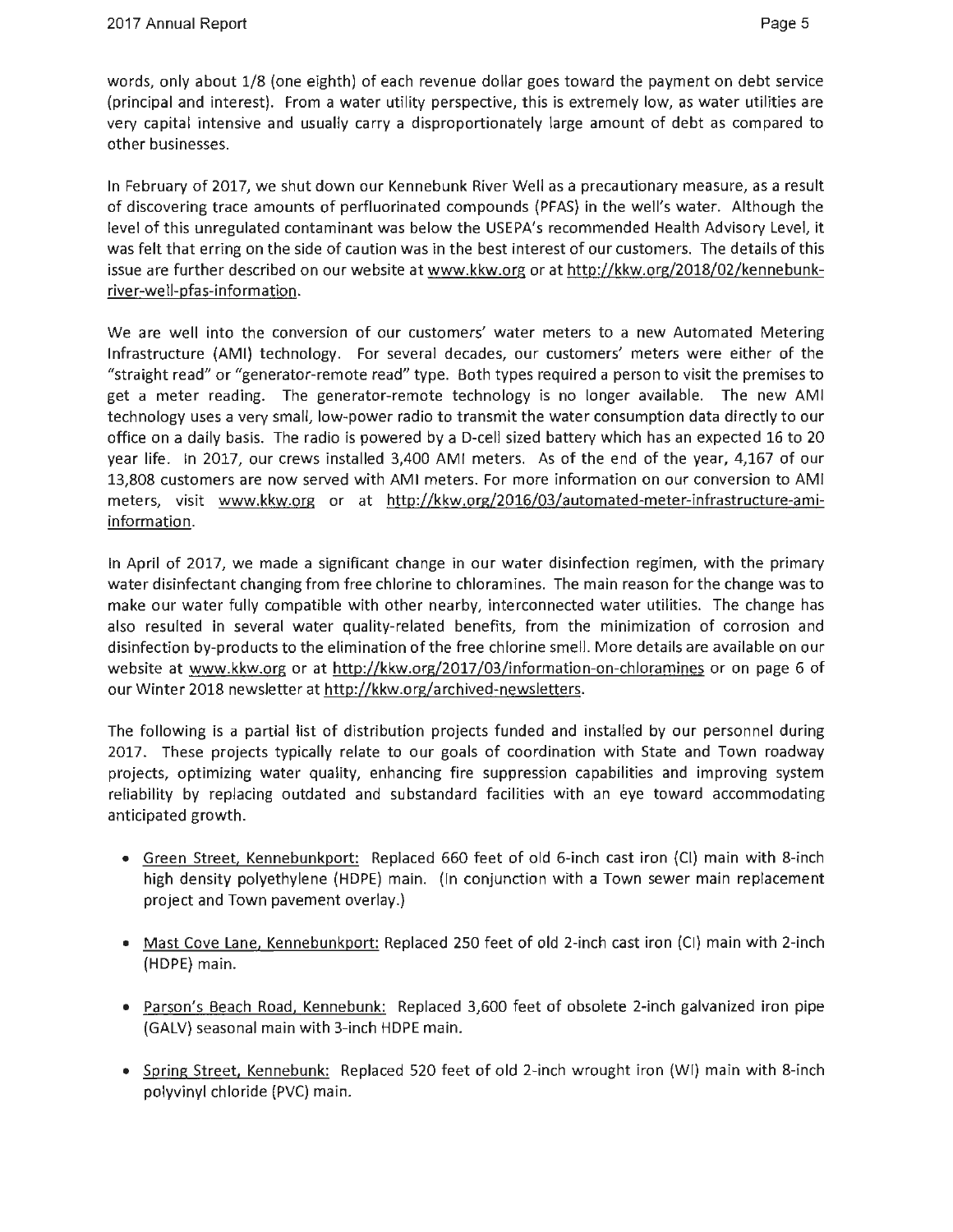- Shore Road, Ogunquit: Replaced 1,200 feet of old 10-inch Cl main with 12-inch ductile iron (DI) main. (This was the last of a two phase project that was begun in 2016 and was done in conjunction with an Ogunquit Sewer District sewer main replacement project).
- Pulpit Rock Lane, Ogunquit: Replaced 600 feet of obsolete 2-inch GALV seasonal main with 3 inch HDPE main.
- Grove Street, Ogunquit: Replaced 400 feet of obsolete 2-inch GALV seasonal main with 3-inch HDPE main.
- Maple Street, Ogunquit: Replaced 285 feet of obsolete 2-inch GALV seasonal main with 3-inch HDPE main.
- Stoney Brook Road, Ogunquit: Replaced 580 feet of obsolete 2-inch GALV seasonal main with 3" HDPE main.

In addition to the above projects, individuals and developers funded several water main extensions totaling 9000 feet in length, as compared to approximately 14,000 feet installed in 2016.

Drinking water quality remains a top priority. We are pleased to report that in addition to making significant water quality improvements with our unique blending of groundwater and surface water, all State and Federal water quality standards were met during 2017. By maintaining a dedicated, welltrained staff and continually upgrading our process equipment and control systems, we continually assure the highest degree of reliability in the quality of drinking water for our customers.

Our customers and all other interested parties are welcome to contact us at our business office at 92 Main Street in Kennebunk or visit our website at www.kkw.org, like us on Facebook (facebook.com/kkwwaterdist) or follow us on Twitter (@kkwwaterdist). Electronic bill notifications, reminders, as well as online payment options are all available and tailored to suit our customers' needs. Current and past issues of our popular semi-annual newsletter What's on Tap are also on our website. As always, we welcome your input, as our mission is *to provide the best quality of water and customer service at the lowest reasonable cost.* 

The Trustees of the Kennebunk, Kennebunkport & Wells Water District appreciate the continuing extraordinary effort and dedication of their employees, as well as the support and cooperation of their customers, area contractors and State and local municipal officials.

Respectfully submitted,

Richard H. Littlefield, President James E. Burrows, Vice President Thomas P. Oliver, Trustee Robert A. Emmons, Trustee

Normand R. Labbe, P.E., Superintendent Scott J. Minor, P.E., Asst. Superintendent Wayne A. Brockway, MBA, Treasurer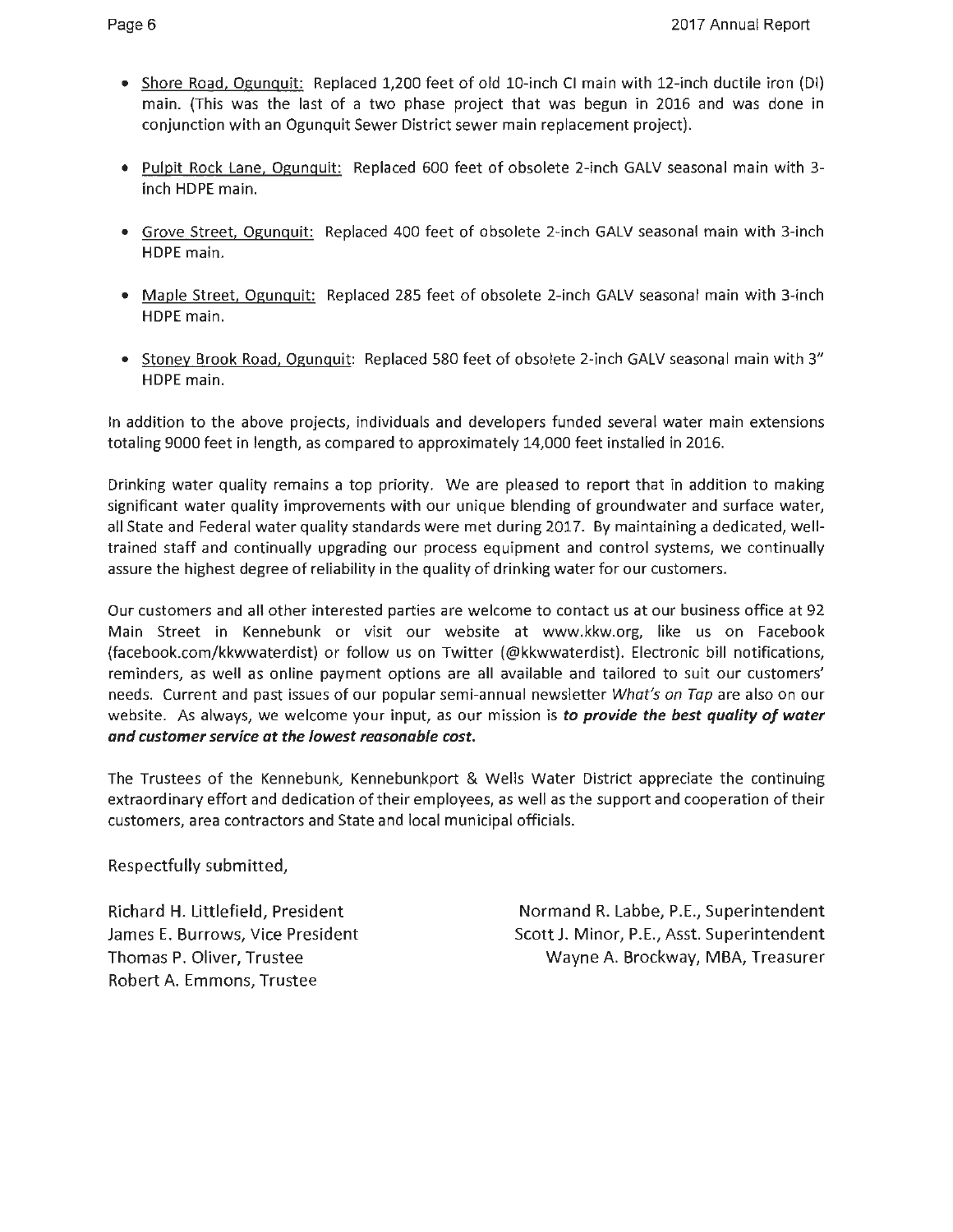#### **l**<br>*l* **/-r·1 ,7\\** *J;;* **KENNEBUNK, KENNEBUNKPORT**  <sup>~</sup>**\i'V AND WELLS WATER DISTRICT**

Annual Financial Statements For the Years Ended December 31, 2017 and 2016

Independently Audited By

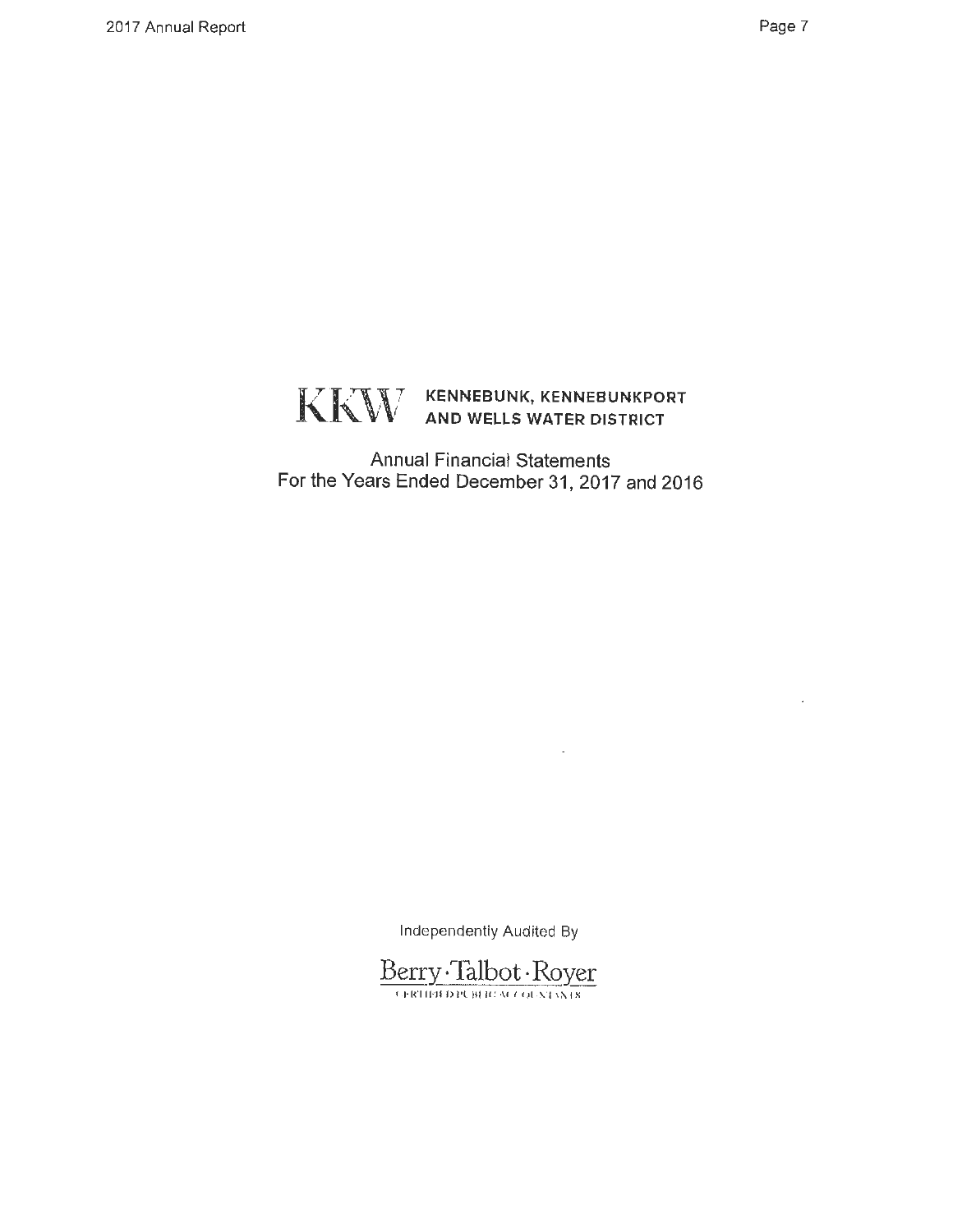$\mathcal{L}_{\mathrm{eff}}$ 

 $\sim$ 

#### **TABLE OF CONTENTS**

## **Basic Financial Statements**

| Statement 1 |                                                                   |  |
|-------------|-------------------------------------------------------------------|--|
| Statement 2 | Statements of Revenues, Expenses, and Changes in Net Position  15 |  |
| Statement 3 |                                                                   |  |
| Statement 4 |                                                                   |  |
| Statement 5 | Statements of Changes in Plan Net Position - Fiduciary Funds  19  |  |
|             |                                                                   |  |
|             |                                                                   |  |

## **Required Supplementary Information**

| Schedule 1               | Schedule of the District's Proportionate Share of the NetPension                                                                         |  |
|--------------------------|------------------------------------------------------------------------------------------------------------------------------------------|--|
| Schedule 2               | Schedule of the District's Employer Contributions - MainePERS                                                                            |  |
| Schedule 3<br>Schedule 4 | Schedule of Funding Progress - Post-retirement Medical Plan  41<br>Schedule of Employer Contributions - Post-retirement Medical Plan  42 |  |

## **Other Supplementary Information**

| Schedule 5 |  |
|------------|--|
| Schedule 6 |  |

 $\sim 10^{-10}$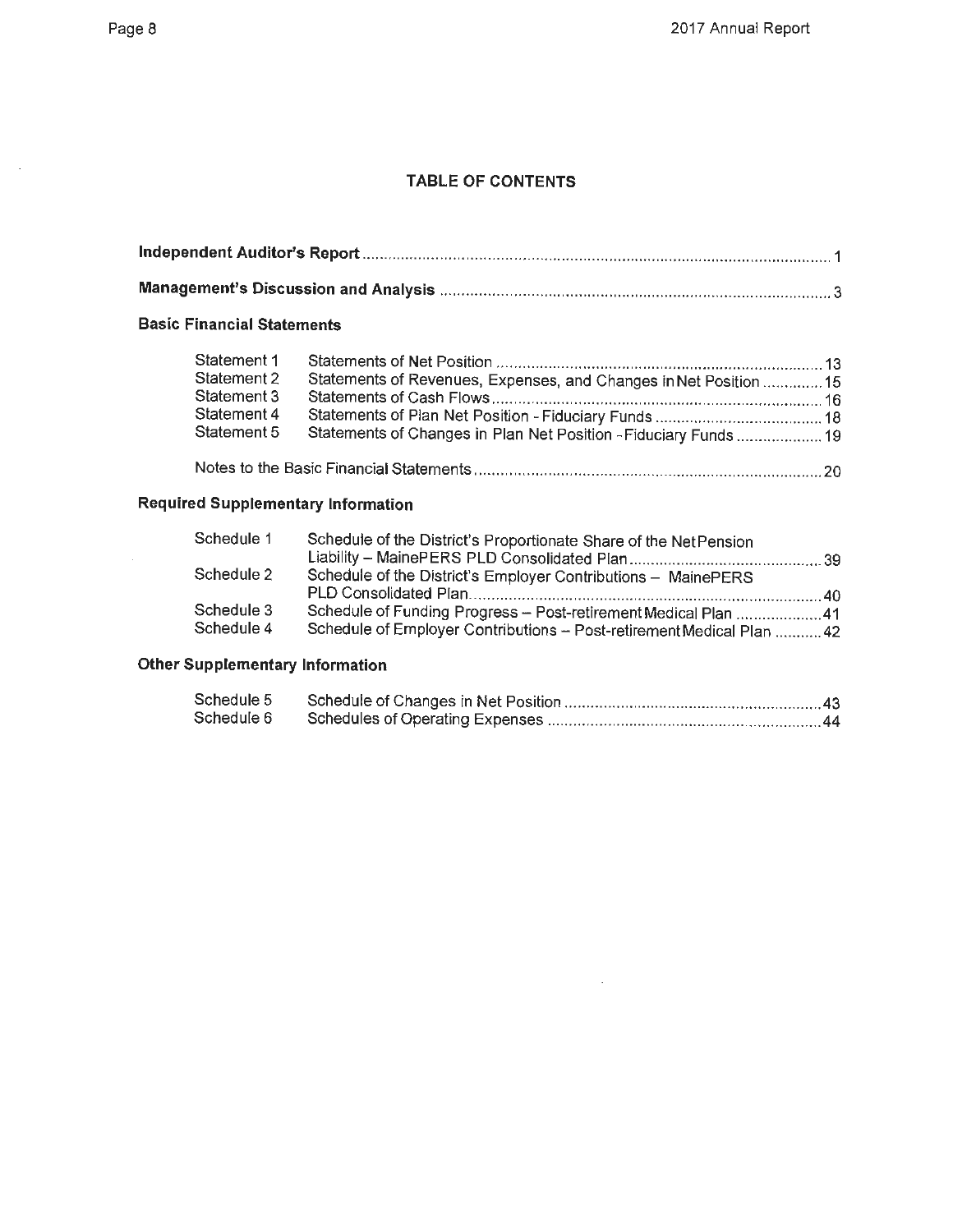# Berry · Talbot· Royer

CERTIFIED PUBLIC ACCOUNTANTS



#### **INDEPENDENT AUDITOR'S REPORT**

To the Board of Trustees Kennebunk, Kennebunkport, and Wells Water District

We have audited the accompanying financial statements of the business-type activities and the aggregate remaining fund information of Kennebunk, Kennebunkport, and Wells Water District as of and for the years ended December 31, 2017 and 2016, and the related notes to the financial statements, which collectively comprise the District's basic financial statements as listed in the table of contents.

#### **Management's Responsibility for the Financial Statements**

Management is responsible for the preparation and fair presentation of these financial statements in accordance with accounting principles generally accepted in the United States of America; this includes the design, implementation, and maintenance of internal control relevant to the preparation and fair presentation of financial statements that are free from material misstatement, whether due to fraud or error.

#### **Auditor's Responsibility**

Our responsibility is to express an opinion on these financial statements based on our audits. We conducted our audits in accordance with auditing standards generally accepted in the United States of America. Those standards require that we plan and perform the audit to obtain reasonable assurance about whether the basic financial statements are free from material misstatement

An audit involves performing procedures to obtain audit evidence about the amounts and disclosures in the financial statements. The procedures selected depend on the auditor's judgment, including the assessment of the risks of material misstatement of the financial statements, whether due to fraud or error. In making those risk assessments, the auditor considers internal control relevant to the entity's preparation and fair presentation of the financial statements in order to design audit procedures that are appropriate in the circumstances, but not for the purpose of expressing an opinion on the effectiveness of the entity's internal control. Accordingly, we express no such opinion. An audit also includes evaluating the appropriateness of accounting policies used and the reasonableness of significant accounting estimates made by management, as well as evaluating the overall presentation of the financial statements.

We believe that the audit evidence we have obtained is sufficient and appropriate to provide a basis for our audit opinions.

#### **Opinion**

In our opinion, the financial statements referred to above present fairly, in all material respects, the respective financial position of business-type activities and the aggregate remaining fund information of Kennebunk, Kennebunkport, and Wells Water District as of December 31, 2017 and 2016, and the respective changes in financial position and cash flows thereof for the years then ended in conformity with accounting principles generally accepted in the United States of America.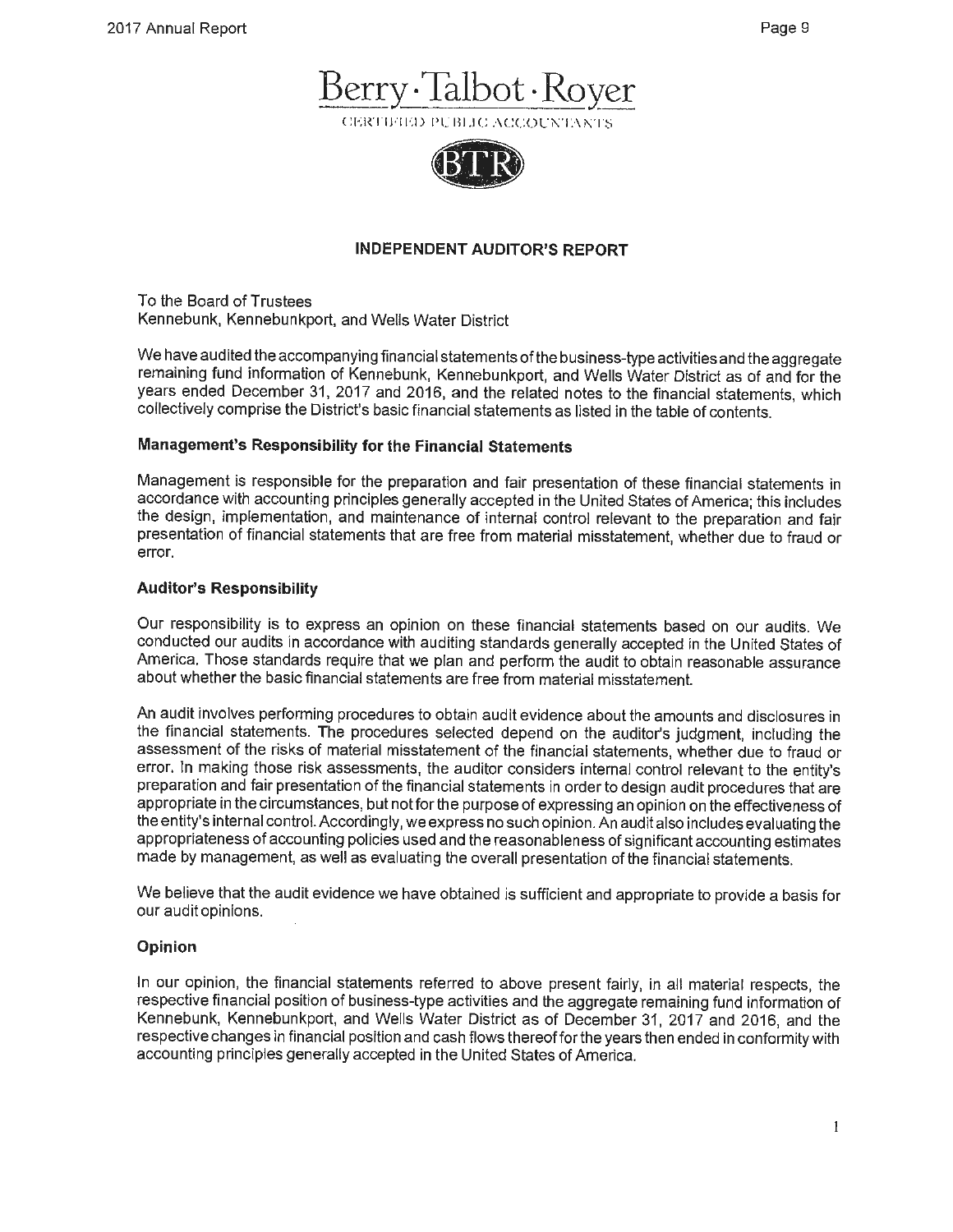#### **Other Matters**

#### Required Supplementary Information

Accounting principles generally accepted in the United States of America require that the management's discussion and analysis on pages 3 - 12 and Schedules 1 through 4 be presented to supplement the basic financial statements. Such information, although not a part of the basic financial statements, is required by the Governmental Accounting Standards Board, who considers it to be an essential part of financial reporting for placing the basic financial statements in an appropriate operational, economic, or historical context. We have applied certain limited procedures to the required supplementary information in accordance with auditing standards generally accepted in the United States of America, which consisted of inquiries of management about the methods of preparing the information and comparing the information for consistency with management's responses to our inquiries, the basic financial statements, and other knowledge we obtained during our audit of the basic financial statements. We do not express an opinion or provide any assurance on the information because the limited procedures do not provide us with sufficient evidence to express an opinion or provide any assurance.

#### Other Supplementary Information

Our audits were conducted for the purpose of forming an opinion on the financial statements that collectively comprise the District's basic financial statements. Schedules 5 and 6 are presented for purposes of additional analysis and are not a required part of the financial statements.

Schedules 5 and 6 are the responsibility of management and were derived from and relate directly to the underlying accounting and other records used to prepare the financial statements. Such information has been subjected to the auditing procedures applied in the audit of the basic financial statements and certain additional procedures, including comparing and reconciling such information directly to the underlying accounting and other records used to prepare the financial statements or to the financial statements themselves, and other additional procedures in accordance with auditing standards generally accepted in the United States of America. In our opinion, the information is fairly stated in all material respects in relation to the financial statements as a whole.

Beny Tallot Royer

Berry Talbot Royer Falmouth, Maine Certified Public Accountants April 2, 2018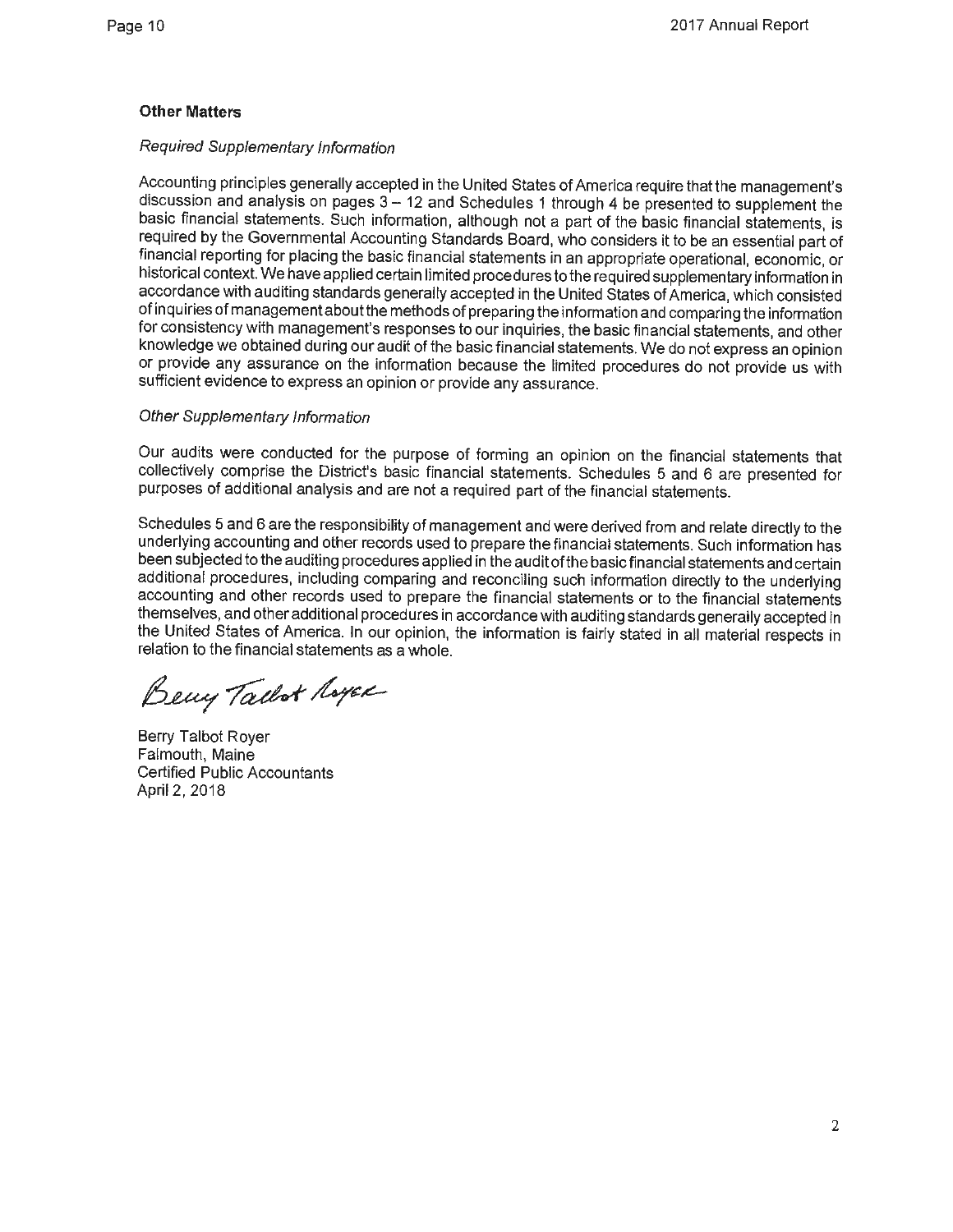$\bar{\text{Normal R}}$ . Labbe, Superintendent  $S$ cott J. Minor, Assistant Supcrintendent **\V:1y11ci A. A1·,1ckwuy. 'l)·,•nsun~r** 

## Kennebunk, Kennebunkport **and Wells Water District**

P.O. Box 88, 92 Main Street Kennebunk, Maine 04043

Phone 207-985-338: Fax 207-985-3102 www.kkw.org

## **Kennebunk, Kennebunkport and Wells Water District Management's Discussion and Analysis**

**Year Ended December 31, 2017** 

#### **Introduction of the Einancial Statements**

The District was established in 1921 as a quasi-municipal water utility district organized by a special act of the Maine State Legislature to provide and maintain a water treatment and distribution system for the inhabitants of the District. The District serves the Towns of Kennebunk, Kennebunkport, Wells, Ogunquit and portions of Arundel, York, and Biddeford. The District is governed by a four member Board of Trustees, one elected from each of the Towns of Kennebunk, Kennebunkport, Wells, and Ogunquit. The District is regulated by the Maine Public Utilities Commission (MPUC).

The District uses a proprietary fund with two board designated funds. The District's fund is financed and operated in a manner similar to private businesses. The two board designated funds are the water supply protection fund and the system development fund. The District also has a Fiduciary Trust for its Post-Employment Benefits which is managed in accordance with GASB guidelines.

This Management's Discussion and Analysis (MD&A) serves as an introduction to the audited basic financial statements and notes. The MD&A is the District management's analysis of its financial condition and performance. It is presented to give the reader more insight on the District's finances.

The District's basic financial statements include:

- Statements of Net Position
- Statements of Revenues, Expenses, and Changes in Net Position
- Statements of Cash Flows
- Statements of Plan Net Position Fiduciary Funds
- Statements of Changes in Plan Net Position Fiduciary Funds
- Notes to FinancialStatements

In addition to the basic financial statements, the District also presents required supplementary information (RSI) which includes this MD&A along with the schedules relating to the District's pension plan and other postemployment benefit medical plan.

And, finally, the District presents other supplementary information (OSI) in the Schedule of Changes in Net Position and Schedule of Operating Expenses. These are not required and are not part of the District's basic financial statements, but are presented for the purpose of additional analysis.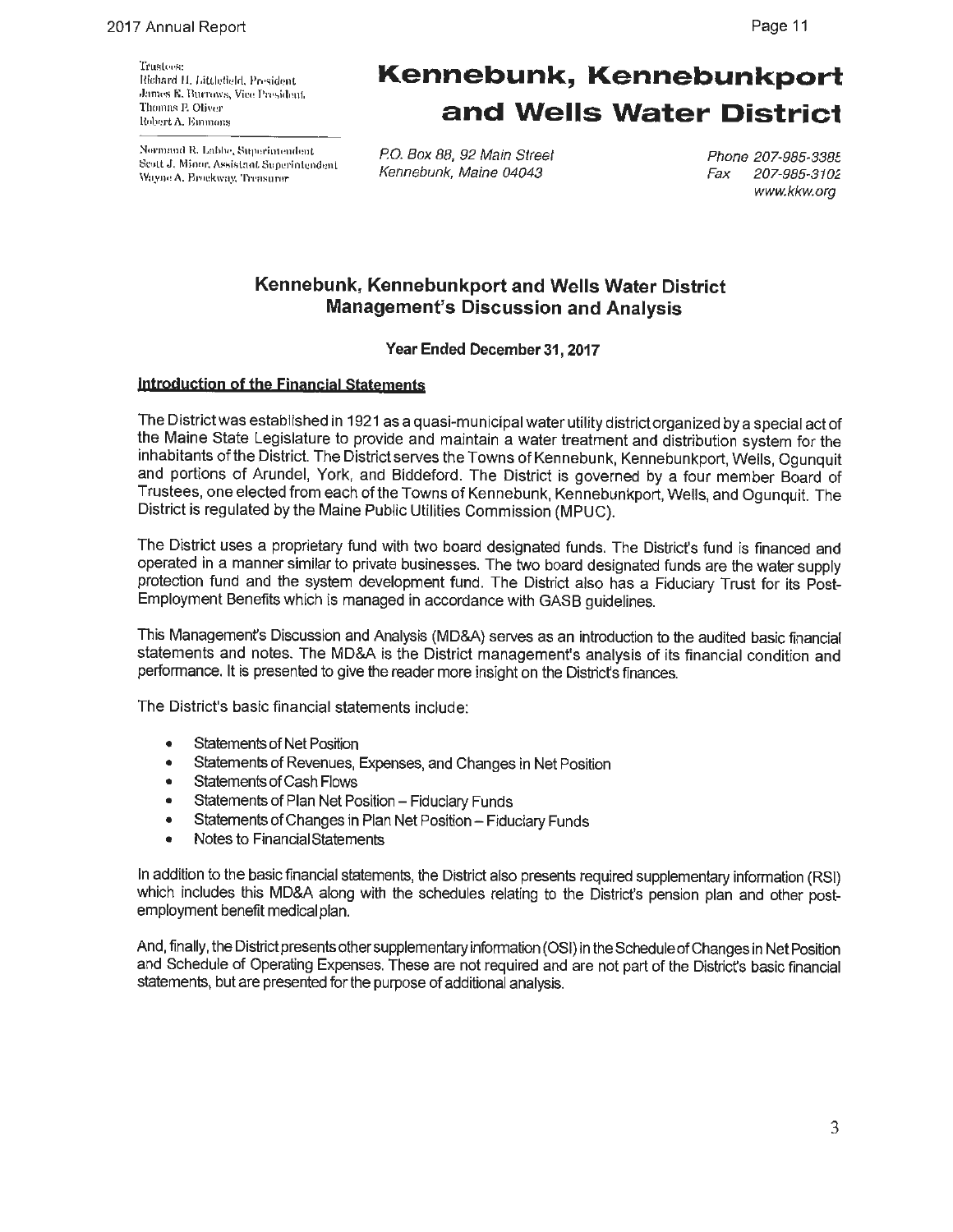#### **Comparjsou or Fjnancjal Statements for Current and Prior Years**

#### **Condensed Statements of Net Position**

|                                  | 2017            | 2016            | \$ Difference | % Difference |
|----------------------------------|-----------------|-----------------|---------------|--------------|
| <b>Current Assets</b>            | \$<br>2,267,758 | \$<br>2,147,775 | 119,983<br>\$ | 5.6%         |
| Special Funds                    | 947,604         | 622,156         | 325,448       | 52.3%        |
| Capital Assets                   | 48,934,684      | 47,672,531      | 1,262,153     | 2.6%         |
| <b>Other Assets</b>              | 65,484          | 65,484          |               | 0.0%         |
| <b>Total Assets</b>              | 52,215,530      | 50,507,946      | 1,707,584     | 3.4%         |
| Deferred outflows of resources   | 1,052,473       | 1,455,125       | (402, 652)    | $-27.7%$     |
| <b>Current Liabilities</b>       | 2,036,139       | 1,711,768       | 324,371       | 18.9%        |
| Long-term Debt                   | 7,374,666       | 7,276,014       | 98,652        | 1.4%         |
| Other Liabilities                | 3,845,998       | 4,323,866       | (477, 868)    | $-11.1%$     |
| Total Liabilities                | 13,256,803      | 13,311,648      | (54, 845)     | $-0.4%$      |
| Deferred inflows of resources    | 835,744         | 553,863         | 281,881       | 50.9%        |
| Net Investment in Capital Assets | 40,066,422      | 39,378,016      | 688,406       | 1.7%         |
| Unrestricted Net Position        | (890, 966)      | (1,280,456)     | 389,490       | 30.4%        |
| Total Net Position               | \$39,175,456    | \$38,097,560    | \$1,077,896   | 2.8%         |

#### **Current Assets**

The increase in current assets by \$119,983 is primarily due to an increase in operating cash.

#### **Special Funds**

During 2017 Special Funds increased by a net amount of\$325,448. The fund's cash was increased during 2017 by \$323,268, appropriated by the Trustees based on 2016 earnings. The combined investment income in 2017 for all Special Funds was \$2,181 (comparedto\$1,710 in2016).

#### **Capital Assets**

.

Capital assets grew by \$1,262,153 in 2017. That increase consisted of:

|                               | Additions   |    | Retirements | Net Change  |  |
|-------------------------------|-------------|----|-------------|-------------|--|
| Utility property              | 2,236,722   |    | (341, 934)  | \$1,894,788 |  |
| Construction Work in Progress | 356,939     |    | (40, 575)   | 316,364     |  |
| Allowance for Depreciation    | (1,248,389) |    | 299.390     | (948,999)   |  |
| Totals                        | 1,345,272   | \$ | (83, 119)   | \$1,262,153 |  |

The additions to utility property included \$909,055 of water mains. Utility Property retirements totaled\$305,214 during 2017; the largest amount was \$166,410 of meters.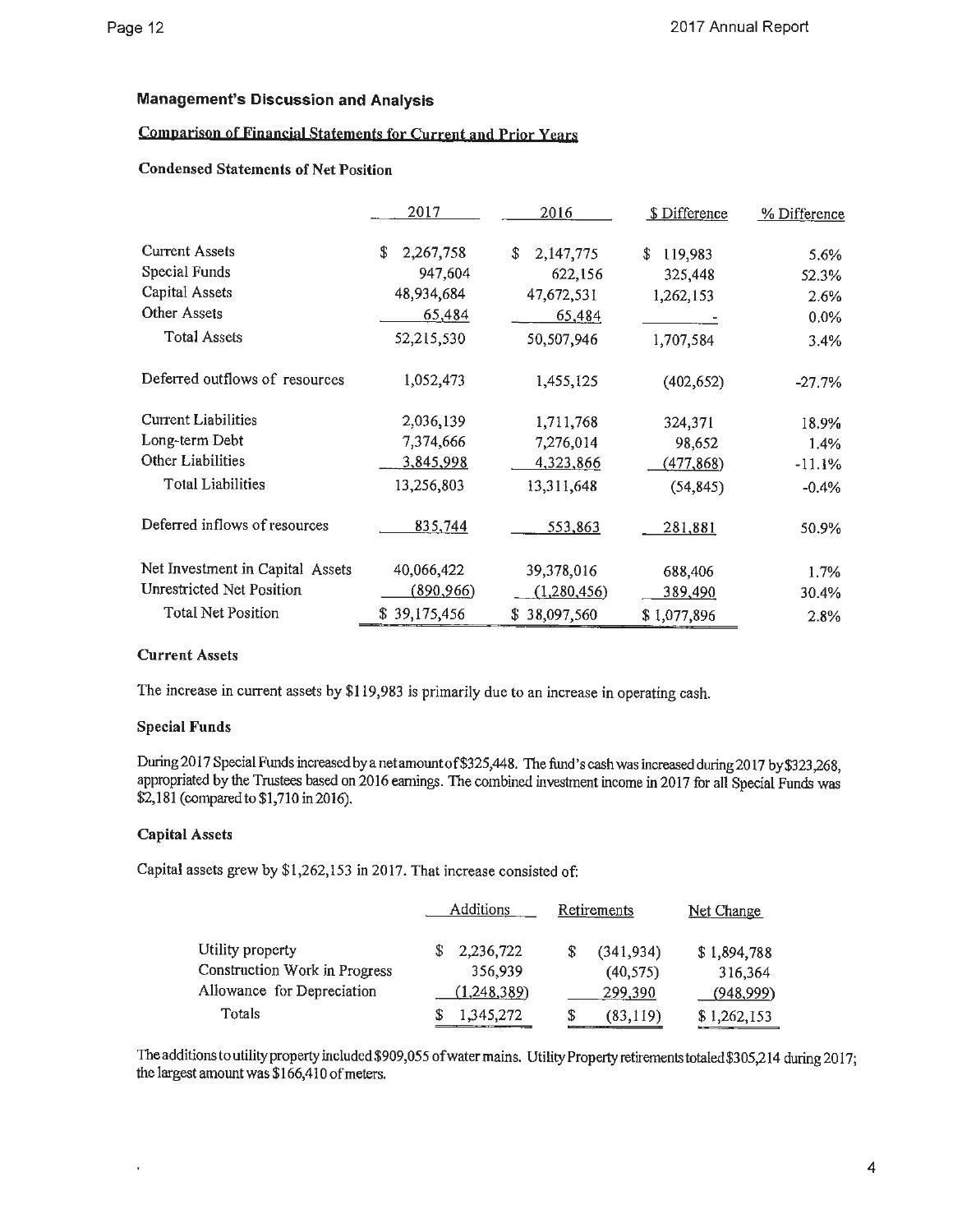#### **Other Assets**

Other assets consist ofnon-utility property which is land (\$33,493) and prepayments made on groundwater recharge costs (\$31,991).

#### **Deferred Outflows of Resources**

Deferred outflows relate entirely to the District's pension plan. The net decrease in 2017 of\$402,652 is the result of changes in projections, assumptions, the difference between actual perfonnance and projected perfonnance of earnings on pension plan investments. The pension plan is administered by MainePERS.

#### **Current Liabilities**

Current liabilities increased by a netamountof\$324,371 in2017 primarilyfromnetincreases in the outstanding line of credit.

#### **Long-term Debt**

Long-term debt increased by a net amount of \$98,652 in 2017. The increase was largely due to a new bond issuance totaling \$855,671, and off-set by debt repayments totaling \$783,853. The remaining difference represents the changes in the current portion of long-term debt and payments on capital leases.

#### **Other Liabilities**

The primary reason for the \$477,868 net decrease in Other Liabilities was due to changes in the District's net pension liability, which is actuarially calculated and changes as result of varying inputs and estimations.

#### **Deferred Inflows of Resources**

Deferred inflows relate entirely to the District's pension plan. The net increase in 2017 of\$28 l,881 is the result of changes in projections, assumptions, the difference between actual perfonnance and projected performance of earnings on pension plan investments. The pension plan is administered by MainePERS.

#### **Total Net Position**

Overall, the District's Total Net Position increased by \$1,077,896 from 2016 to 2017. Most of the net position is in net investment in capital assets, leaving the District with a negative unrestricted net position of \$890,966.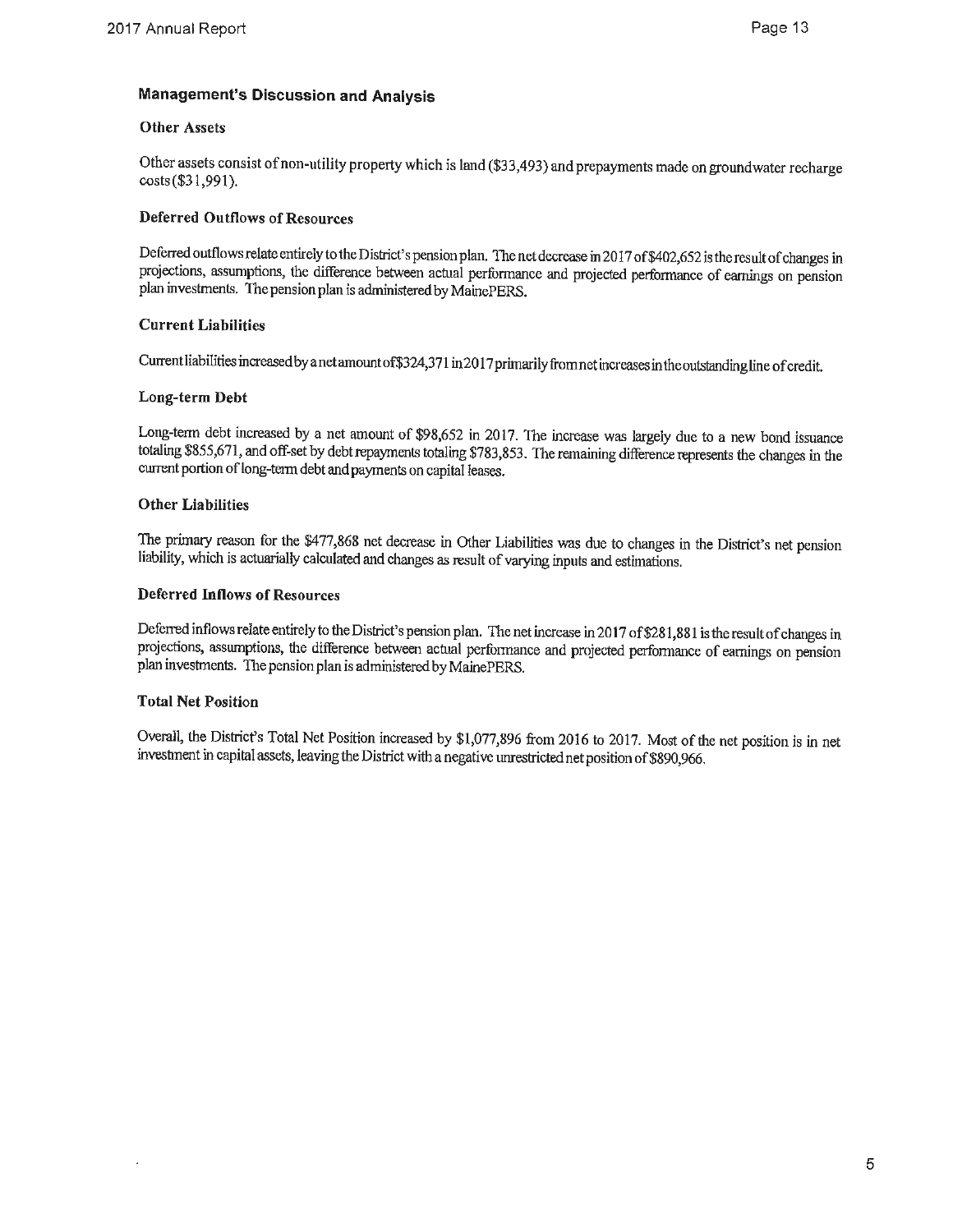### **Condensed Statements of Beveuues, Expenses, and Changes in Net Position**

|                                 | 2017            | 2016              | <u>S</u> Difference | % Difference |
|---------------------------------|-----------------|-------------------|---------------------|--------------|
| Operating Revenue               | \$<br>6,649,736 | \$<br>6,846,799   | \$(197,063)         | $-2.9%$      |
| Depreciation Expense            | 1,248,389       | 1,195,153         | 53,236              | 4.5%         |
| Other Operating Expenses        | 4,953,925       | 4,893,220         | <u>60,705</u>       | 1.2%         |
| <b>Total Operating Expenses</b> | 6,202,314       | 6,088,373         | 113,941             | 1.9%         |
| Operating Income                | 447,422         | 758,426           | (311,004)           | $-41.0%$     |
| Net Non-operating Income        | 185,283         | 170,861           | 14,422              | 8.4%         |
| Contributions                   | 445,191         | 1,136,845         | (691, 654)          | $-60.8%$     |
| Change in Net Position          | 1,077,896       | 2,066,132         | (988, 236)          | $-47.8%$     |
| <b>Beginning Net Position</b>   | 38,097,560      | <u>36,031,428</u> | 2,066,132           | 5.7%         |
| <b>Ending Net Position</b>      | \$39,175,456    | \$38,097,560      | \$1,077,896         | 2.8%         |

#### **Operatine: Revenue**

In 2017, metered water revenue accounted for 85.6% of total operating revenue, while public and private fire protection accounted for 13.3%.

Metered water revenue (\$5.69 million) - The District's Annual metered customers are billed quarterly. The billing includes a minimum charge (based on the size of their meter) for a minimum allowance of cubic feet of water and a charge for each additional hundred cubic feet of water used above the respective minimums. Its Seasonal customers are billed a minimum charge in the spring and billed again in the summer and/or in the fall if consumption exceeds the yearly minimum allowance based upon a separate seasonal rate schedule. Metered water rates are regulated by the MPUC. During 2017, metered water revenue decreased by 3 .41 % (\$200,471) due to a 5.5% reduction in pumpage from 2016, which resulted in a 5 .3 % decrease in billed consumption.

Public and private fire protection (\$0,88 million) - This revenue includes charges to local municipalities for hydrants (public fire) and private/non-municipal organizations for ready to use water capacity for both hydrants and sprinkler systems. Fire protection charges are also regulated by the MPUC. Public and Private Fire Protection Revenue for 2017 increased by 1.43% from2016.

#### **Depreciation Expense**

Depreciation expense increased from \$1,195,153 in 2016 to \$1,248,389 in 2017, an increase of 4.5%. This increase can be attributed to the general growth in capital assets during 2017.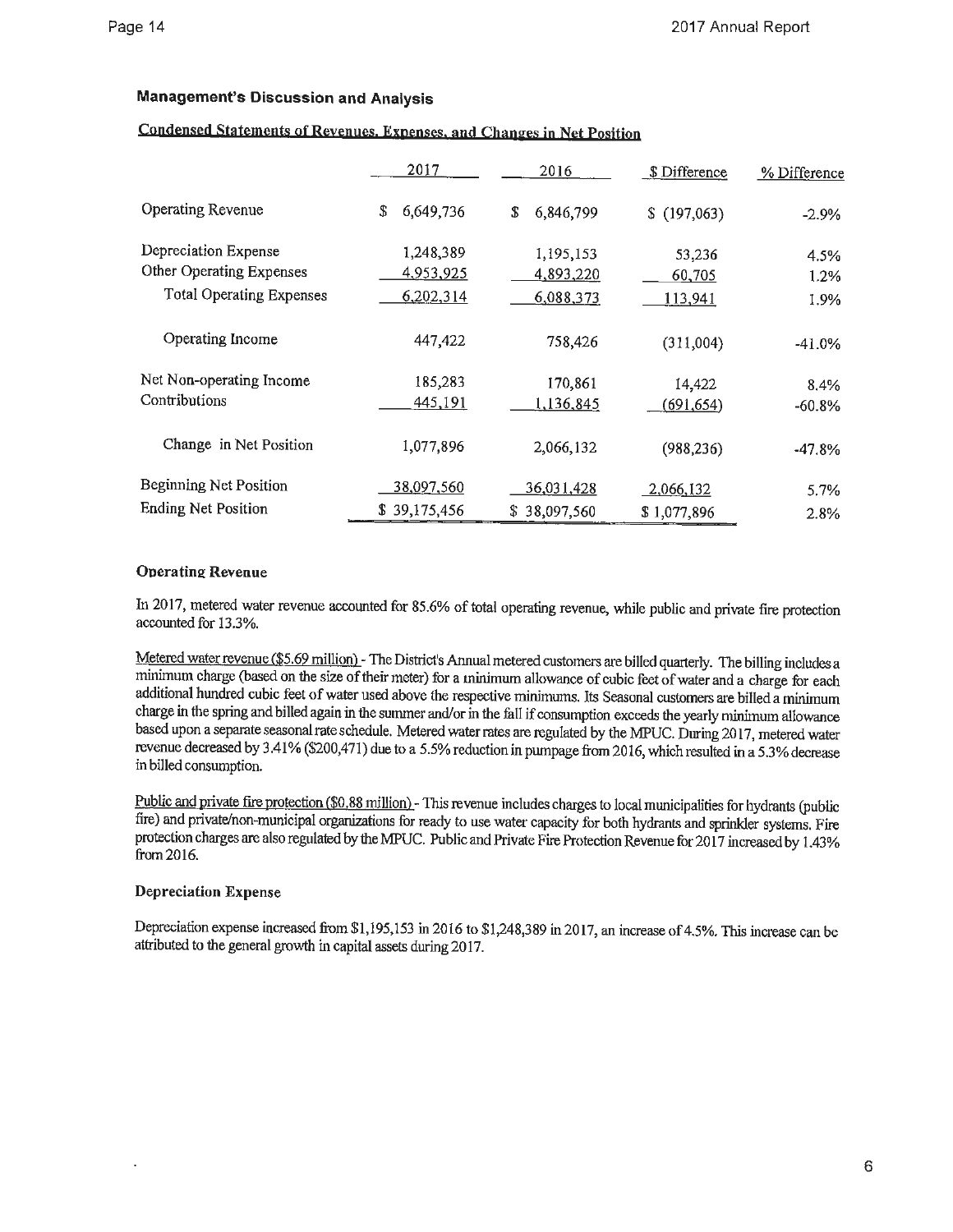#### **Other Operating Expenses**

Non-depreciation operating expense increased by \$60,705 between 2017 and 2016, more than that of which occurred in the contracted services and equipment rentals categories. Other categories had off-setting increases and decreases, as detailed below.

|          |                                                                                                                                   |                                                                        |        | %                                                                                                           |
|----------|-----------------------------------------------------------------------------------------------------------------------------------|------------------------------------------------------------------------|--------|-------------------------------------------------------------------------------------------------------------|
|          | 2016                                                                                                                              |                                                                        |        | Difference                                                                                                  |
|          |                                                                                                                                   |                                                                        |        |                                                                                                             |
| \$<br>\$ | 1,910,944                                                                                                                         | \$                                                                     | 57,979 | 3.0%                                                                                                        |
|          | 1,792,541                                                                                                                         |                                                                        |        | 1.6%                                                                                                        |
|          |                                                                                                                                   |                                                                        |        | 8.6%                                                                                                        |
|          |                                                                                                                                   |                                                                        |        | 1.7%                                                                                                        |
|          |                                                                                                                                   |                                                                        |        | $-13.2%$                                                                                                    |
|          |                                                                                                                                   |                                                                        |        | $-16.4%$                                                                                                    |
|          |                                                                                                                                   |                                                                        |        | $-10.0\%$                                                                                                   |
|          |                                                                                                                                   |                                                                        |        | $-208.2%$                                                                                                   |
|          |                                                                                                                                   |                                                                        |        | $-0.3%$                                                                                                     |
|          | 33,694                                                                                                                            |                                                                        |        | $-20.6%$                                                                                                    |
|          | 4,893,220                                                                                                                         | S                                                                      | 60,705 | $1.2\%$                                                                                                     |
|          | 2017<br>1,968,923<br>1,821,739<br>485,888<br>278,793<br>24,210<br>316,573<br>(57,680)<br>(1,631)<br>90,372<br>26,738<br>4,953,925 | 447,321<br>274,034<br>27,879<br>378,723<br>(64,097)<br>1,507<br>90,674 |        | \$ Difference<br>29,198<br>38,567<br>4,759<br>(3,669)<br>(62, 150)<br>6.417<br>(3, 138)<br>(302)<br>(6,956) |

#### **Expense category explanations:**

Salaries/wages - This line item represents the amount of salaries and wages that were expensed in these years, not the total salary and wages paid to the employees. Portions of the amount of salaries and wages paid to the employees are capitalized, and therefore are included in the Statement of Net Position. Overall, there was a 3.0% increase reflecting general wage raises for the year offset by normal employee turnover wage differentials (e.g., long-time retiring employees versus newly hired employees).

Employee benefits - Total Employee Benefits increased by a net amount of \$29,198 in 2017.

Purchased water, power & chemicals - Despite the District's decrease in total pumpage during 2017 of 5.5%, there was an overall increase in these costs of \$39K (8.6% increase from 2016). Purchased Power costs increased by 6.4% (\$17K over 2016) as a result of normal price increases. Filtration Plant Chemical costs were 30% higher (\$42K more than 2016), primarily due to an overall decrease in groundwater production from 2016. The District's ground water sources produced 26.4% of the District's total pumpage during 2017 (down from 47.2% in 2016). Purchased water costs also decreased by 69.0%(\$21Klessthan2016)duetheshutdownoftheKennebunkRiver Well.

Operational and maintenance supplies - This category includes all material & supply expenses related to the operation and maintenance of the Plant, Distribution and Administrative areas and include items such as maintenance and repair parts, lab supplies, tools, office supplies, telephone, waste disposal, safety equipment and training, and miscellaneous expenses. These expenses increased by \$4,759 or 1.7% overall from 2016.

Legal and Audit Fees - Legal and audit fees remained relatively flat between 2016 and 2017.

Contracted Services & Equipment Rentals-This category, which includes a large array of services provided to the District by outside vendors, decreased by 16.4% or approx. \$62K during 2017.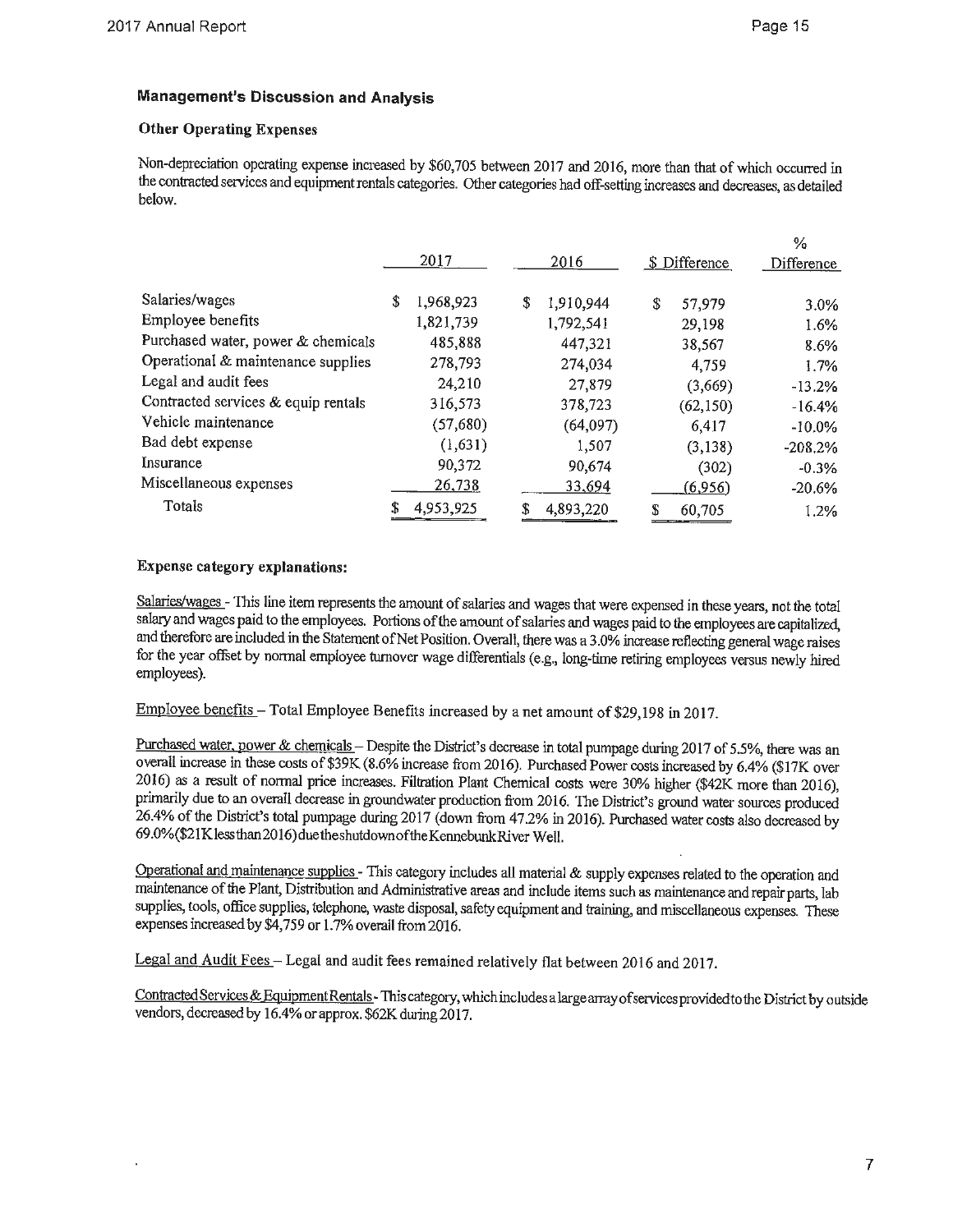#### **Expense category explanations (Continued):**

Vehicle Maintenance-Net vehicle maintenance expense increased by \$6,417 in 2017, but was still a "negative" expense for the year due allocating equipment usage to capital projects. These expenses are capitalized and will be expensed as part of the related capital assets' depreciation in future years.

Bad Debt Expense -- The District uses a five year averaging formula each year to determine the level of bad debt expense required. It has remained low and relatively flat over the years.

Insurance - Insurance costs remained relatively flat between 2016 and 2017.

#### **Net Non-Operating Income**

Non-Operating Revenue primarily consists of Tank Rental Revenues (\$348K). Non-Operating Expenses is made up mostly of Interest Expense (\$109K) and Taxes Other Than Income Tax (\$43K). Net Non-Operating Income increased by \$14,422 between 2016 and 2017.

#### **Contributions**

Contributions occur when development takes place within the District's service area. The contributions for 2017 and 2016 were as follows:

|                            | 2017          | 2016      | \$ Difference | % Difference |
|----------------------------|---------------|-----------|---------------|--------------|
| Main Extensions            | \$<br>141,477 | 682,542   | \$ (541,065)  | $-79.3%$     |
| System Development Charges | 250,637       | 331,467   | (80, 830)     | $-24.4%$     |
| Meters                     | 53,077        | 55,591    | (2,514)       | $-4.5%$      |
| Services                   |               | 67,245    | (67, 245)     | $-100.0\%$   |
| Totals                     | \$<br>445,191 | 1,136,845 | \$ (691, 654) | $-60.8\%$    |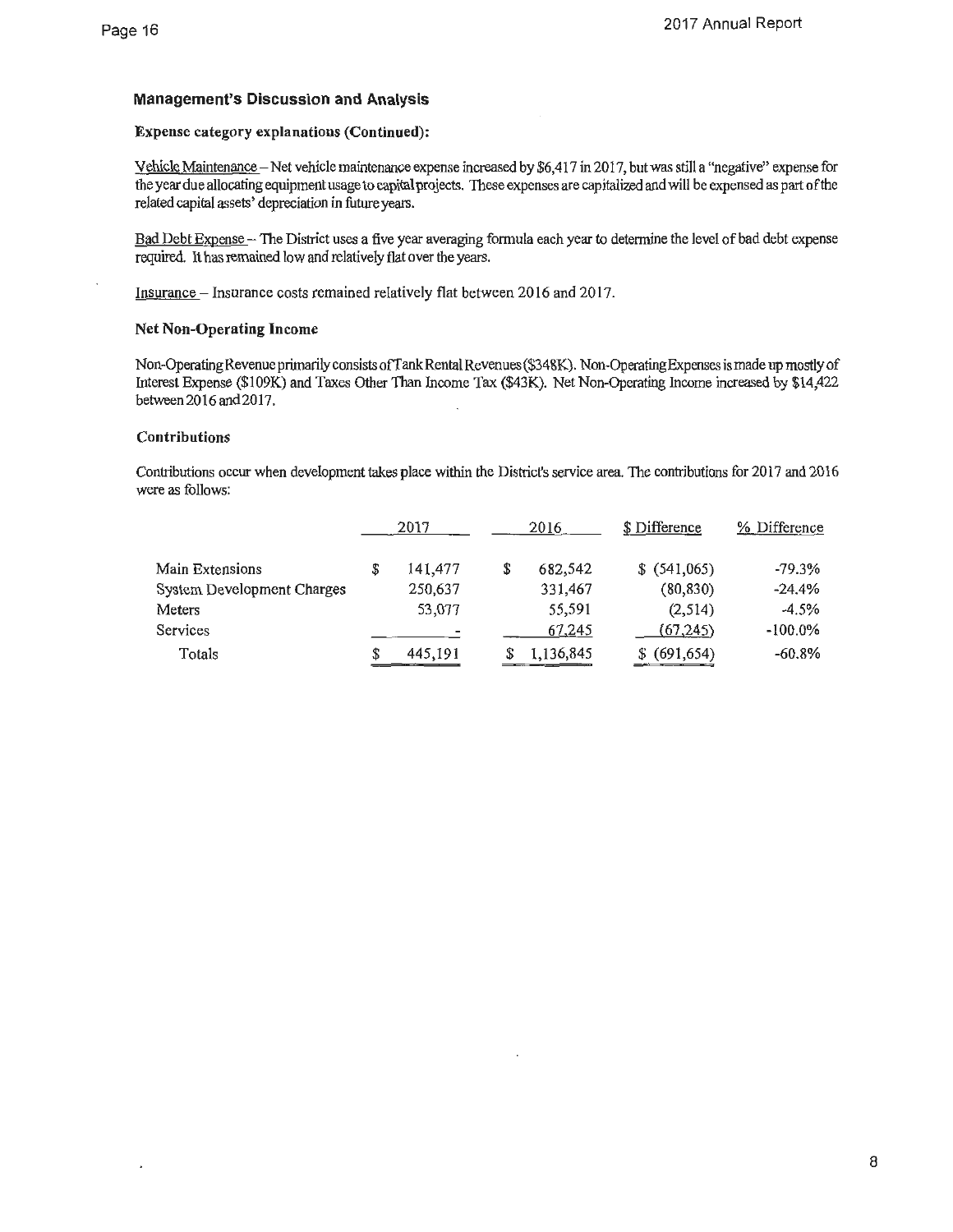#### **Qyerall Financial Position and Results of Operations**

To detennine a quick overview of the District's financial position in the past year we have focused on two elements: financial ratios and revenuestability.

#### **Financial Ratios**

 $\tilde{\phantom{a}}$ 

Two of the key financial ratios for analyzing the District's financial position are the current ratio and the coverage ratio.

During2017, the District's current ratio decreased from 1.25 to 1.11. This means that at year end2017, the District has \$1.11 in current (liquid) assets for every dollar that it owes in current liabilities. This ratio is held low primarily due to the outstanding short-term notes at year end.

The District's coverage ratio increased from 0.96 in 2016 to 1.18 in 2017. This means that for the year ended 2017, the District generated \$1. 18 in net revenues to satisfy every dollar of principal and interest payments.

| Current Ratio                                                                                                  | 2017                                                       | 2016                                                       |
|----------------------------------------------------------------------------------------------------------------|------------------------------------------------------------|------------------------------------------------------------|
| <b>Current Assets</b><br><b>Current Liabilities</b>                                                            | \$<br>2,267,758<br>2,036,139                               | $\mathbb{S}$<br>2,147,775<br>1,711,768                     |
| Current Ratio                                                                                                  | 1.11                                                       | 1.25                                                       |
| Coverage Ratio                                                                                                 | 2017                                                       | <u>2016</u>                                                |
| Operating Revenue<br>Non-operating Rental Revenue<br>Interest income<br>Miscellaneous Income<br>Gross revenues | 6,649,736<br>\$<br>348,421<br>4,319<br>25,296<br>7,027,772 | 6,846,799<br>\$<br>332,276<br>5,127<br>24,256<br>7,208,458 |
| Total Operating expenses<br>Depreciation<br>Other Operating Expenses<br>Net available for debt servic          | 6,202,314<br>(1,248,389)<br>4,953,925<br>S.<br>2,073,847   | 6,088,373<br>(1, 195, 153)<br>4,893,220<br>2,315,238<br>\$ |
| Principal payments<br>Interest expense<br>Total debt service                                                   | 1,642,176<br>\$<br>109,400<br>\$<br>1,751,576              | 2,280,105<br>\$<br>140,746<br>2,420,851<br>S.              |
| Coverage Ratio                                                                                                 | 1.18                                                       | 0.96                                                       |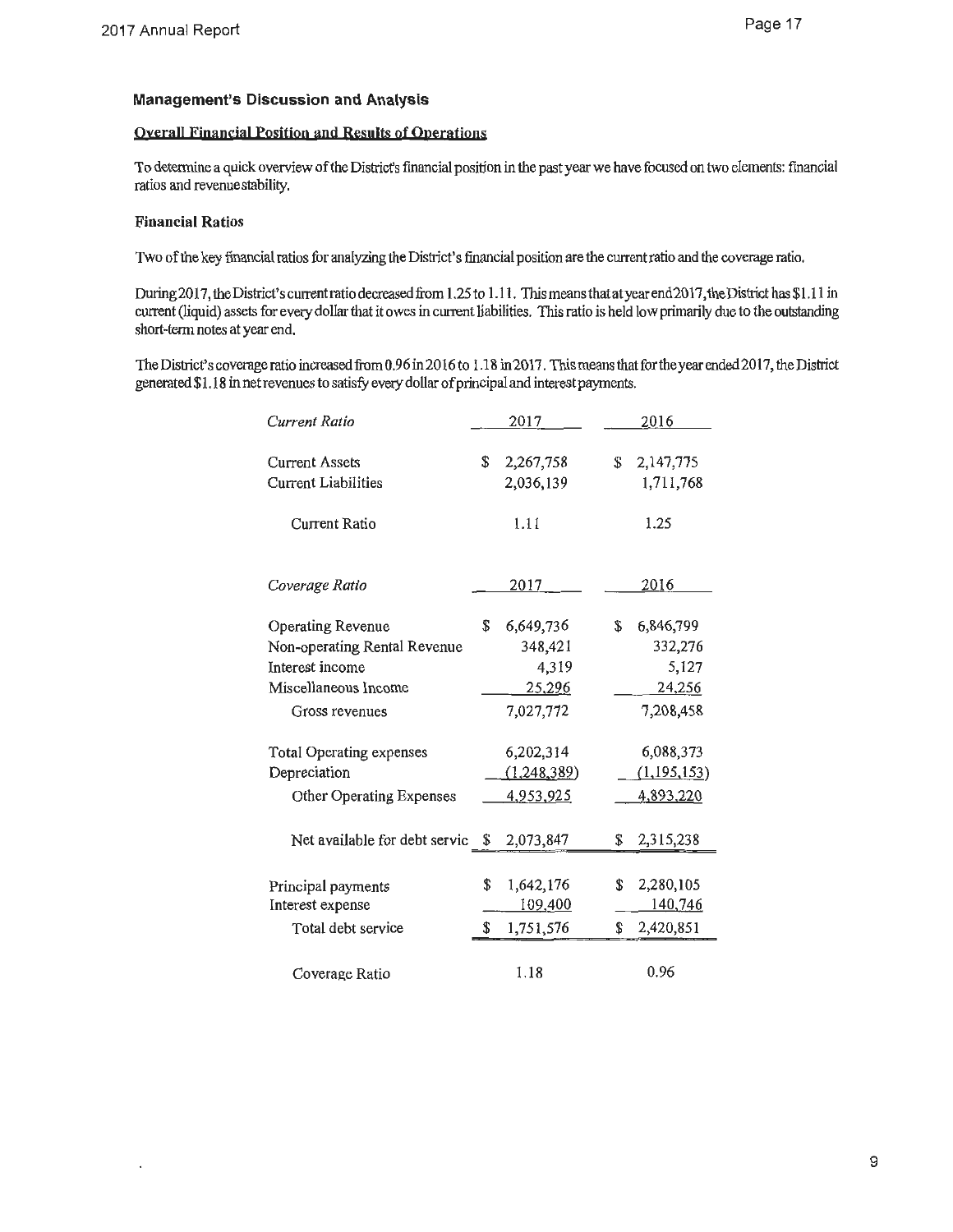#### **Revenue Stability**

Water rates, both metered and fire protection, are regulated by the MPUC, which allows the District to set rates to maintain operations and pay debt service. The District's rates increased by 3.0% effective April 2015. The District had an open rate case before the MPUC for a 6.6% increase across the board; increase is to be effective April 2018.

Most of the District's operating revenue, 99% in both 2017 and 2016, comes from water assessments. These revenue sources are normally quite stable. There was a 3 .4% decrease from 2016 in metered revenues.

1n addition, the District's metered water customer base is not concentrated. Residential customers, who make up 12,551 of the District's 13,808 metered connections (90.9%), provided 61.0% of all operating revenue in 2017 and 60.6% in 2016. Nonresidentialmetered customersrepresented24 .6%ofoperatingrevenue in2017 and25 .3% in 2016.

Fire protection (public and private) was 11.9% of all operating revenue for 2017, and 10.5% in 2016. The District's

operating revenue by type for 2017 and 2016 is summarized below:

|                           | 2017 |           |        | 2016        |        |  |  |
|---------------------------|------|-----------|--------|-------------|--------|--|--|
|                           |      |           | ℅      |             | ℅      |  |  |
| Metered - residential     | S    | 4,053,967 | 61.0%  | \$4,151,951 | 60.6%  |  |  |
| Metered - non-residential |      | 1,632,702 | 24.6%  | 1,735,189   | 25.3%  |  |  |
| Public fire               |      | 711,029   | 10.7%  | 705,870     | 10.3%  |  |  |
| Private fire              |      | 174,107   | 2.6%   | 166,804     | 2.4%   |  |  |
| Other operational revenue |      | 77,931    | 1.2%   | 86,985      | 1.3%   |  |  |
| Total operating revenue   |      | 6,649,736 | 100.0% | \$6,846,799 | 100.0% |  |  |

#### **Sjgnjficant Changes to IndjyjduaJ Funds**

#### **Operating and Management Fund**

Operating revenue decreased by 2.5% in 2017 which resulted from a 5.3% decrease in billed consumption.

Operating expenses ( excluding depreciation) were up 1.2% overall from 2016. The major expense decreases occurred in contracted services, as discussed above.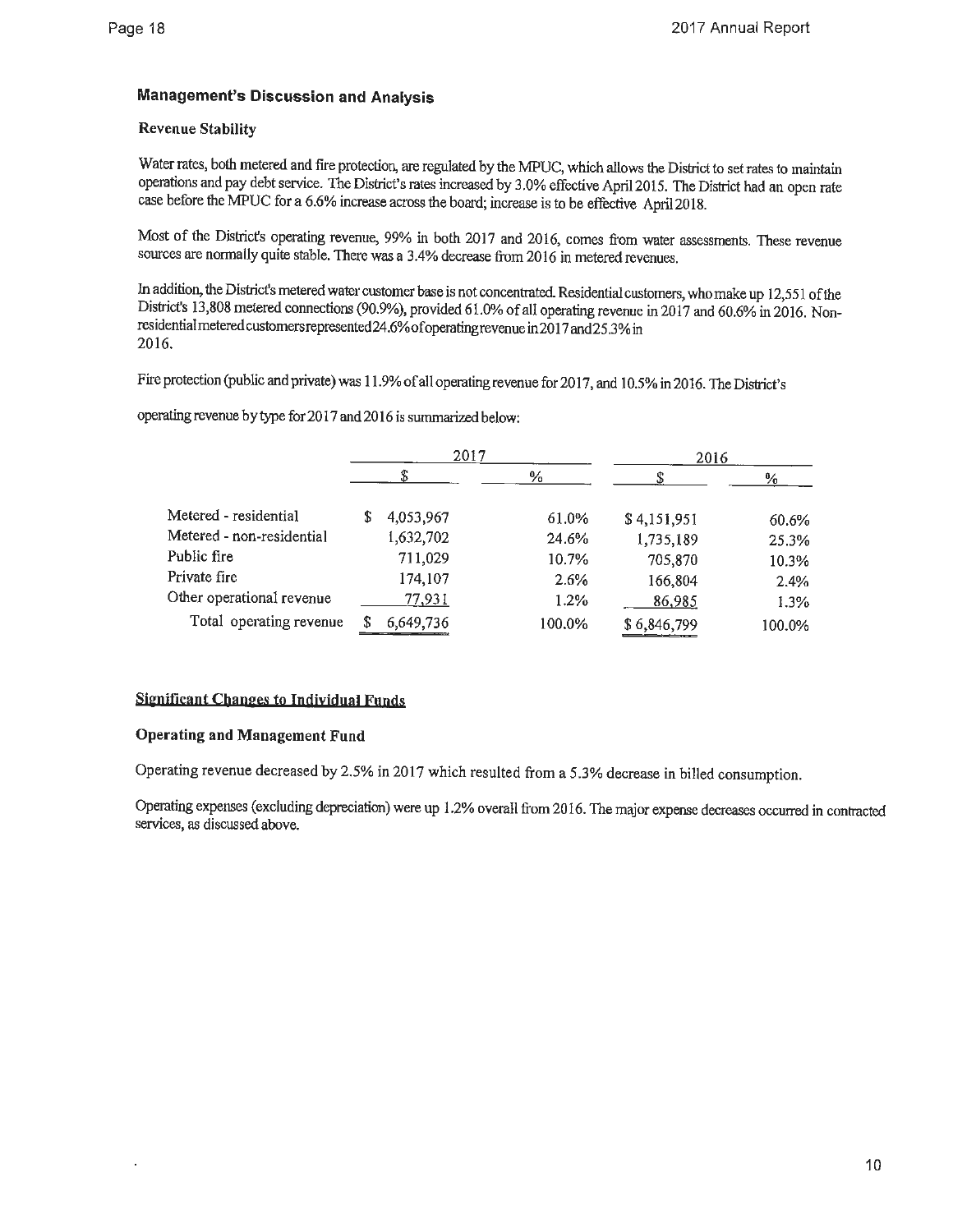#### **Water Supply Protection Fund**

Changes in the Water Supply Protection Fund for 2017 and 2016 are summarized below:

|                                                                                                      | 2017                                |          | 2016                                     |   | % Difference                             | $\%$<br><b>Difference</b>                   |
|------------------------------------------------------------------------------------------------------|-------------------------------------|----------|------------------------------------------|---|------------------------------------------|---------------------------------------------|
| Interest Income<br>Appropriations to the Fund<br>Withdrawals from the Fund<br>Net Change to the Fund | 2.181<br>58,498<br>$\sim$<br>60,679 | \$<br>\$ | 1.707<br>323,268<br>(132,000)<br>192,975 | S | 474<br>(264,770)<br>132,000<br>(132,296) | 27.8%<br>$-81.9%$<br>$-100.0\%$<br>$-68.6%$ |

#### **System Development Fund**

Increases in the System Development Fund were due only to interest income in 2017 and 2016. Interest earned was \$3 in 2017and2016.

#### **Other Post-Employment Benefit Fund (OPEB)**

In December, 2011 the District formed a Fiduciary Trust for its Post-Employment Benefits in accordance with GASB guidelines. The District has made a formal commitment to provide contributions to the fund. The fund balance at year end for 2017 and 2016were:

|                               | 2017 | 2016        | % Difference | $\%$ | Difference |
|-------------------------------|------|-------------|--------------|------|------------|
| OPEB Fund Balance \$1,289,080 |      | \$1,105,141 | \$183,939    |      | 16.6%      |

#### **Significant Budget Variances**

The District is not legally required to adopt budgetary accounting and reporting. However, an annual budget is prepared by management and approved by the Board of Trustees. The budget is prepared for the operating revenues and expenses.

#### **Sjgnjficant Canjtal Asset and Long-term Debt Actjyjty**

Every year, the Superintendent prepares the capital budget with input from the management staff. He submits this to the Board of Trustees for approval. If a capital expenditure is incurred dwing the year which is not included in the capital budget, the Superintendent will submit this expenditure to the Board ofTrustees for supplemental approval.

Overall, gross utility property increased by \$1.89 million in 2017. The allowance for depreciation grew by \$949K and construction work in progress increased by \$3 l 6K. Netutilityproperty increased from \$47. 7 million in 2016 to \$48 .9 million in 2017.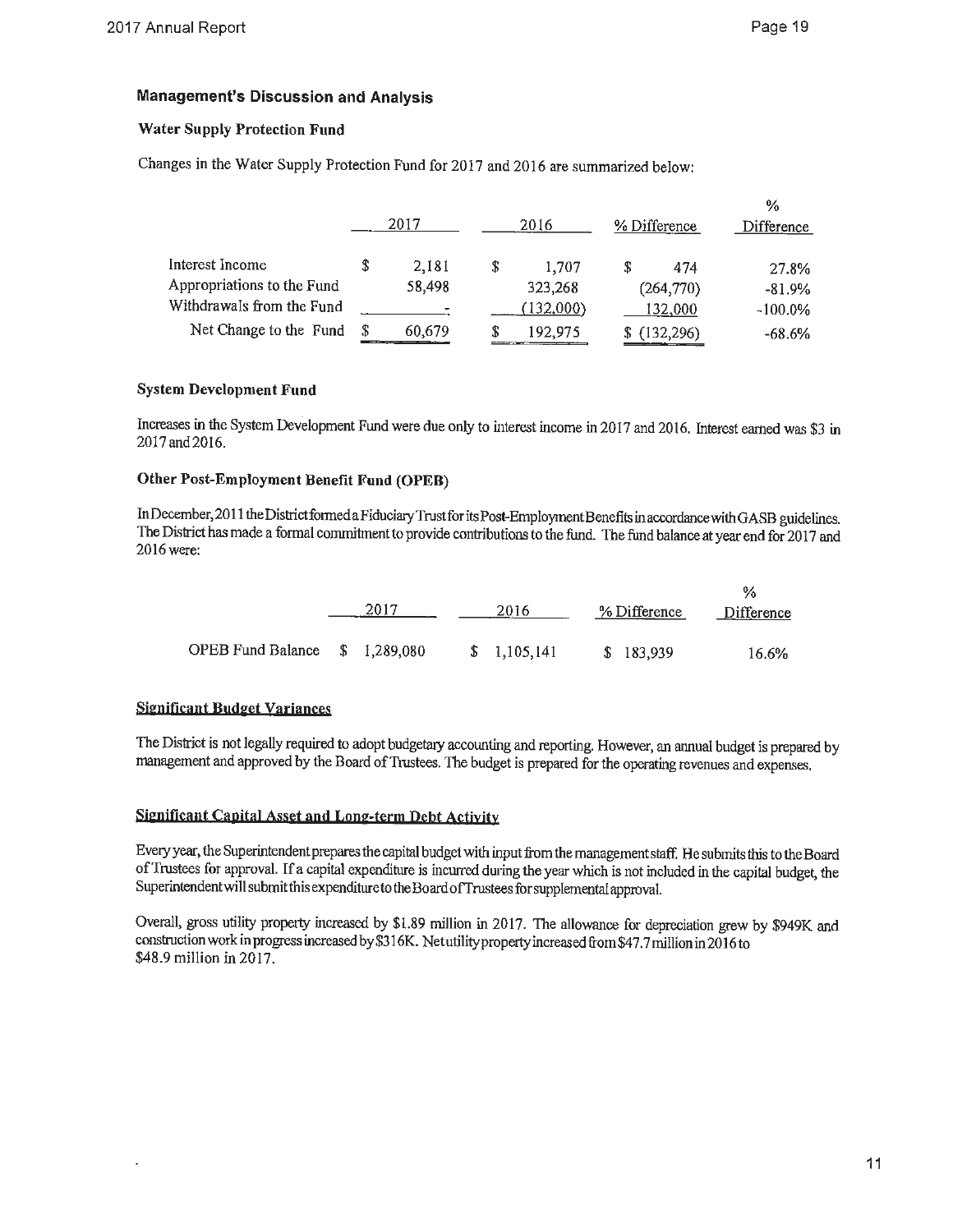$\cdot$ 

#### **Management's Discussion and Analysis**

#### **Long Term Debt**

In October 2017, the District received \$.9 million in proceeds from a bond issue. The bond proceeds are related to three 2016 SRF projects. The first project was an Advanced Metering Infrastructure (AMI) project. The other two were main replacementprojects.

The total bonded debt and capital leases activity for 2017 is detailed below:

|                | Beginning   | Issues    | Retirements  | Ending      |
|----------------|-------------|-----------|--------------|-------------|
| Bonded debt    | \$8,012,708 | \$855,671 | \$(783, 853) | \$8,084,526 |
| Capital leases | 10.130      | 114,826   | (16,017)     | 108,939     |

#### **REQUESTS FOR INFORMATION**

1his financial report is designed to provide a general overview of Kennebunk, Kennebunkport and Wells Water District's finances. Questions concerning any of the information provided in this report or requests for additional financial information should be addressedto:

> Wayne A. Brockway, Treasurer, KK& W Water District P.O. Box 88, Kennebunk, ME 04043.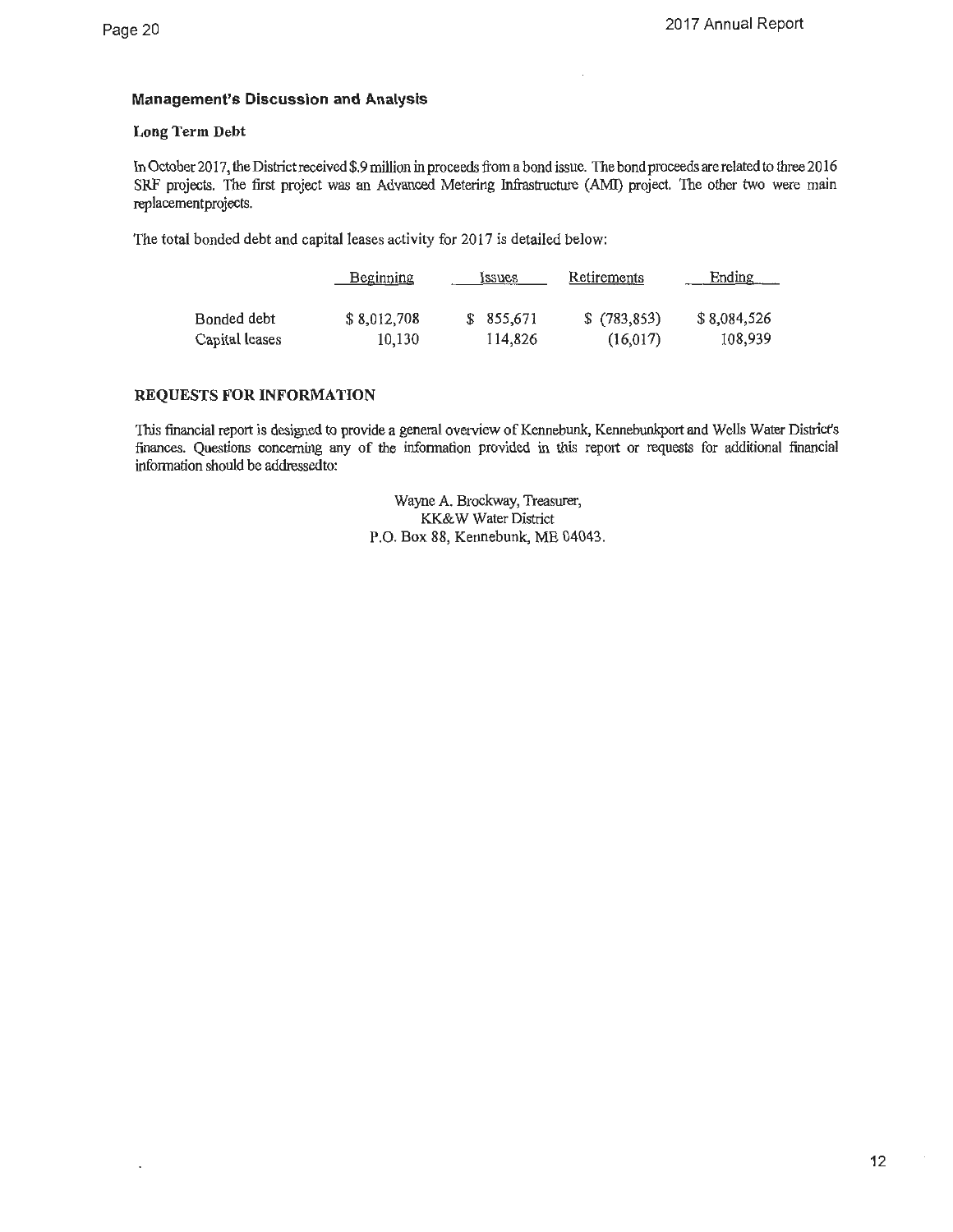## **Statements of Net Position** Statement 1

As of December 31, 2017 and 2016

|                                              | 2017            | 2016          |
|----------------------------------------------|-----------------|---------------|
| <b>Assets</b>                                |                 |               |
| Current assets                               |                 |               |
| Cash and cash equivalents                    | \$<br>1,263,768 | \$<br>972,568 |
| Accounts receivable - trade, net             | 517,402         | 573,816       |
| Accounts receivable - other                  | 7,764           | 45,760        |
| Materials and supplies inventory             | 402,633         | 481,686       |
| Prepaid expenses                             | 76,191          | 73,945        |
| Total current assets                         | 2,267,758       | 2,147,775     |
| Special funds                                |                 |               |
| Water supply protection fund                 | 946,515         | 621,070       |
| System development fund                      | 1,089           | 1,086         |
| Total other special funds                    | 947,604         | 622,156       |
| Utility, plant, and equipment in service     | 69,182,110      | 67,287,322    |
| Accumulated depreciation                     | (20, 604, 365)  | (19,655,366)  |
| Net utility, plant, and equipment in service | 48,577,745      | 47,631,956    |
| Construction work in progress                | 356,939         | 40,575        |
| Total net utility, plant, and equipment      | 48,934,684      | 47,672,531    |
| Other assets                                 |                 |               |
| Non-utility property                         | 33,493          | 33,493        |
| Groundwater recharge cost prepayments        | 31,991          | 31,991        |
| Total other assets                           | 65,484          | 65,484        |
| <b>Total Assets</b>                          | 52,215,530      | 50,507,946    |
| Deferred Outflows of Resources               |                 |               |
| Deferred outflows for pensions               | 1,052,473       | 1,455,125     |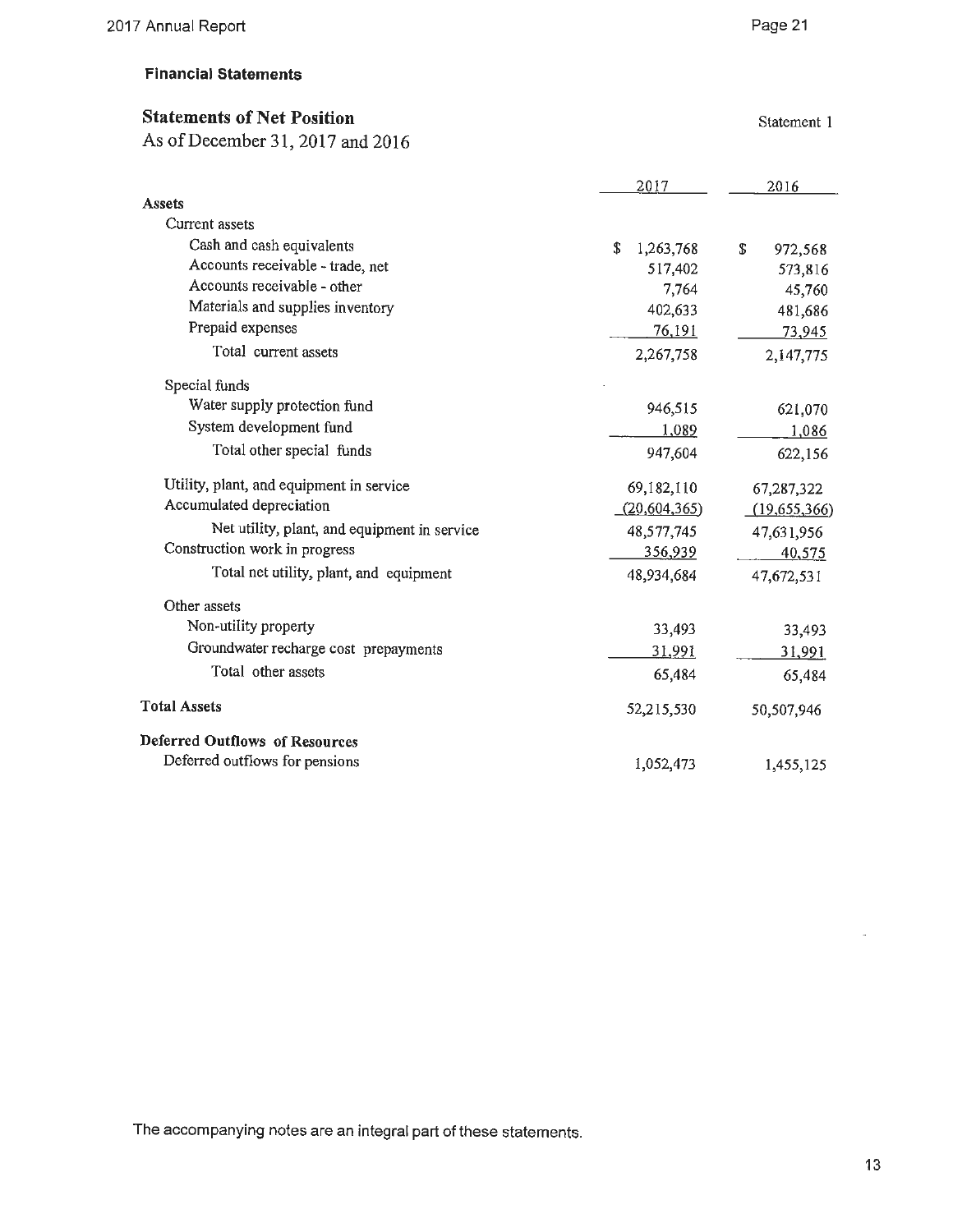$\mathcal{A}^{\mathcal{A}}$ 

#### **Financial Statements**

## **Statements of Net Position Statement 1 (Continued)** Statement 1 (Continued)

As of December 31, 2017 and 2016

|                                                              | 2017 |              | 2016          |
|--------------------------------------------------------------|------|--------------|---------------|
| Liabilities                                                  |      |              |               |
| Current liabilities:                                         |      |              |               |
| Accounts payable                                             | \$.  | 159,119      | \$<br>304,853 |
| Other accrued liabilities                                    |      | 28,942       | 30,010        |
| Compensated absences                                         |      | 373,961      | 379,366       |
| Line of credit                                               |      | 654,390      | 247,831       |
| Current portion of capital leases                            |      | 23,167       | 8,638         |
| Current portion of long-term debt                            |      | 796,560      | 741,070       |
| Total current liabilities                                    |      | 2,036,139    | 1,711,768     |
| Long-term debt:                                              |      |              |               |
| Long-term portion of capital leases                          |      | 85,772       | 1,492         |
| Long-term portion of long-term debt (including deferred debt |      |              |               |
| refunds of \$929 and \$2,884 for 2017 and 2016)              |      | 7,288,894    | 7,274,522     |
| Total long-term debt                                         |      | 7,374,666    | 7,276,014     |
| Other long-term liabilities:                                 |      |              |               |
| Customer advances for construction                           |      | 1,068,654    | 989,181       |
| Post retirement benefits                                     |      | 791,992      | 806,082       |
| Net pension liability                                        |      | 1,985,352    | 2,528,603     |
| Total other long-term liabilities                            |      | 3,845,998    | 4,323,866     |
| <b>Total Liabilities</b>                                     |      | 13,256,803   | 13,311,648    |
| Deferred Inflows of Resources                                |      |              |               |
| Deferred inflows from pensions                               |      | 835,744      | 553,863       |
| <b>Net Position</b>                                          |      |              |               |
| Net Investment in Capital Assets                             |      | 40,066,422   | 39,378,016    |
| Unrestricted                                                 |      | (890,966)    | (1,280,456)   |
| <b>Total Net Position</b>                                    |      | \$39,175,456 | \$38,097,560  |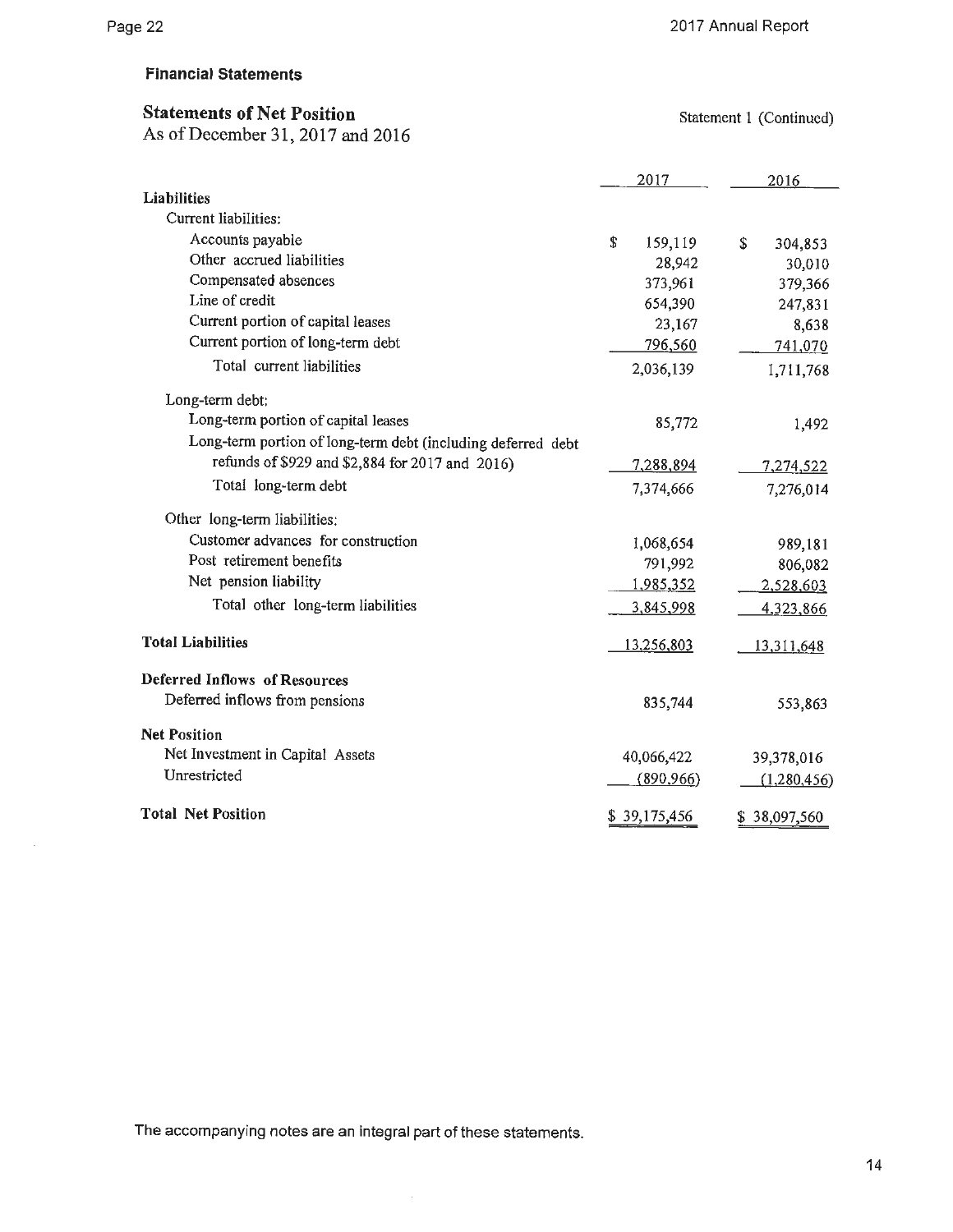| Statements of Revenues, Expenses, and Changes in Net Position | Statement 2     |                  |
|---------------------------------------------------------------|-----------------|------------------|
| For the Years Ended December 31, 2017 and 2016                |                 |                  |
|                                                               |                 |                  |
|                                                               | 2017            | 2016             |
|                                                               |                 |                  |
| <b>Operating Revenues</b>                                     |                 |                  |
| Metered - residential                                         | \$<br>4,053,967 | \$<br>4,151,951  |
| Metered - commercial                                          | 1,632,702       | 1,735,189        |
| Public fire protection                                        | 711,029         | 705,870          |
| Private fire protection                                       | 174,107         | 166,804          |
| Local municipalities                                          | 57,304          | 56,406           |
| Miscellaneous service revenues                                | 20,627          | 30,579           |
| Total operating revenues                                      | 6,649,736       | 6,846,799        |
| <b>Operating Expenses</b>                                     |                 |                  |
| Operations and maintenance                                    | 4,953,925       | 4,893,220        |
| Depreciation                                                  | 1,248,389       | <u>1,195,153</u> |
| Total operating expenses                                      | 6,202,314       | 6,088,373        |
| <b>Operating Income</b>                                       | 447,422         | 758,426          |
| <b>Non-Operating Income</b>                                   |                 |                  |
| Rental revenues                                               | 348,421         |                  |
| Interest income                                               | 4,319           | 332,276<br>5,127 |
| Merchandise and jobbing income                                | 8,795           | 1,365            |
| Miscellaneous non-utility income                              | 8,493           | 8,196            |
| Gain on disposal of assets                                    | 8,008           | 14,695           |
| Total non-operating income                                    | 378,036         | 361,659          |
|                                                               |                 |                  |
| <b>Non-Operating Expenses</b><br>Interest expense             |                 |                  |
| Taxes other than income tax                                   | 109,400         | 140,746          |
|                                                               | 42,633          | 43,473           |
| Loss on disposal of assets<br>Bond issue costs                | 36,720          |                  |
|                                                               | 4,000           | 6,579            |
| Total non-operating expenses                                  | 192,753         | 190,798          |
| Change in Net Position Before Contributions                   | 632,705         | 929,287          |
| Contributions                                                 |                 |                  |
| Mains, services, meters, and hydrants                         | 445,191         | 1,136,845        |
| <b>Change in Net Position</b>                                 | 1,077,896       | 2,066,132        |
| <b>Beginning Net Position</b>                                 | 38,097,560      | 36,031,428       |
| <b>Ending Net Position</b>                                    | \$39,175,456    | \$38,097,560     |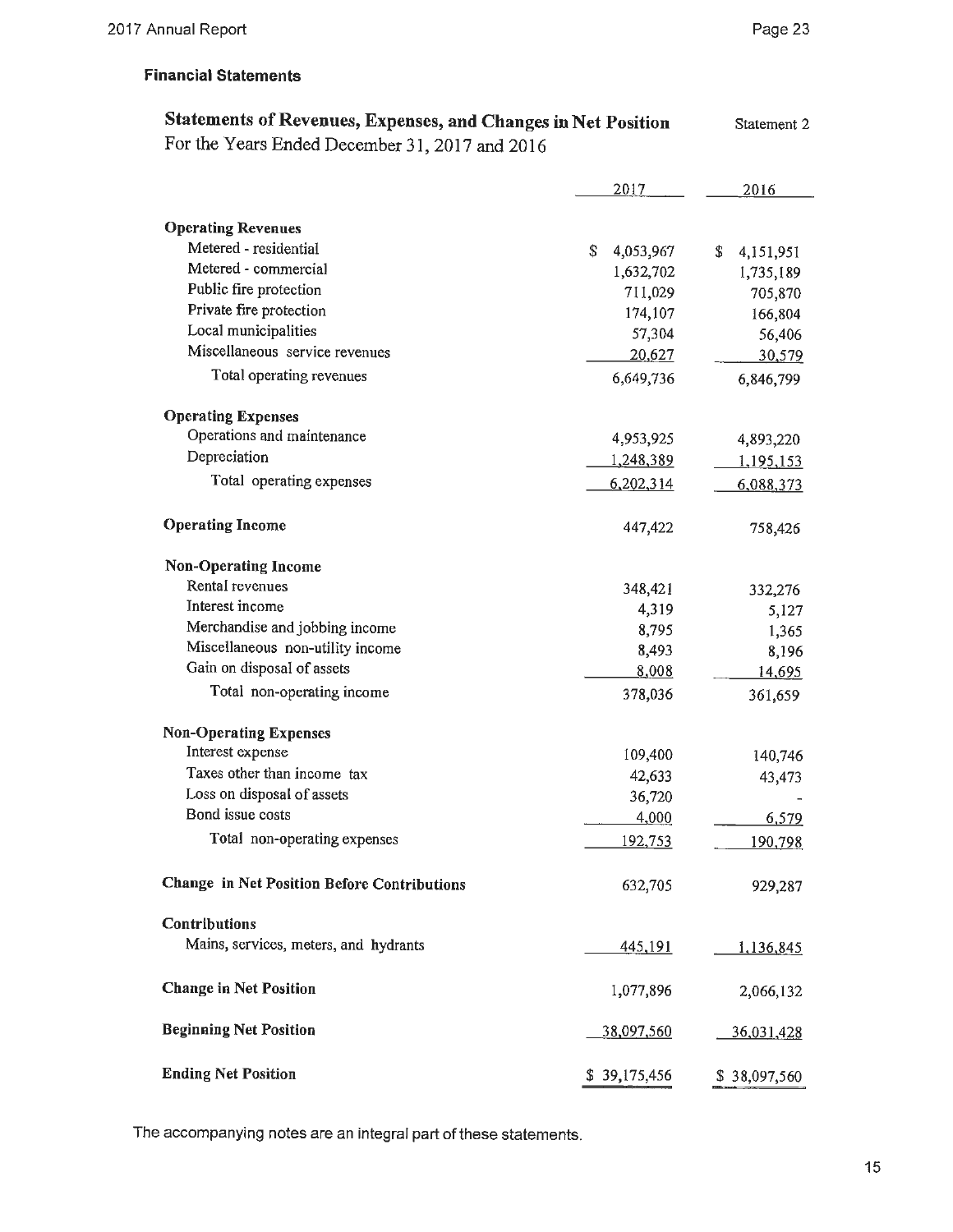| <b>Statements of Cash Flows</b>                           |                 | Statement 3     |
|-----------------------------------------------------------|-----------------|-----------------|
| For the Years Ended December 31, 2017 and 2016            |                 |                 |
|                                                           |                 |                 |
|                                                           | 2017            | 2016            |
| Cash Flows from Operating Activities                      |                 |                 |
| Cash received from customers                              | S<br>6,724,582  | S.<br>6,643,657 |
| Cash payments to suppliers and contractors                | (1, 274, 409)   | (1,259,218)     |
| Cash payments for employee services                       | (3,668,875)     | (3,510,854)     |
| Net cash provided by operating activities                 | 1,781,298       | 1,873,585       |
| Cash Flows from Capital and Related Financing Activities  |                 |                 |
| Proceeds from borrowings                                  | 2,162,847       | 1,759,356       |
| Repayment of borrowings                                   | (1,642,176)     | (2, 280, 105)   |
| Repayment of capital lease obligations                    | (16, 017)       | (18,500)        |
| Increase in bonds receivable                              | 37,796          | (37,796)        |
| Payment of bond issue costs                               | (4,000)         | (6, 579)        |
| Interest paid                                             | (112, 838)      | (157, 295)      |
| Transfer of funds from the Water Supply Protection Fund   |                 | 132,000         |
| Transfer of funds to the Water Supply Protection Fund     | (323, 268)      | (270, 250)      |
| Acquisitions and construction of operating property       | (2,438,260)     | (3,144,215)     |
| Proceeds from sales of fixed assets                       | 8,008           | 14,695          |
| Losses on disposal of fixed assets                        | (36, 720)       |                 |
| Contributions in aid of construction received             | 523,971         | 1,361,842       |
| Net cash used by capital and related financing activities | (1,840,657)     | (2,646,847)     |
| <b>Cash Flows from Investing Activities</b>               |                 |                 |
| Rent income                                               | 348,421         | 332,276         |
| Interest income received                                  | 4,319           | 5,127           |
| Reinvested investment income                              | (2, 181)        | (1,710)         |
| Net cash provided by investing activities                 | 350,559         | 335,693         |
| Net Increase (Decrease) in Cash and Cash Equivalents      | 291,200         | (437, 569)      |
| Beginning Cash and Cash Equivalents                       | 972,568         | 1,410,137       |
| <b>Ending Cash and Cash Equivalents</b>                   | \$<br>1,263,768 | \$<br>972,568   |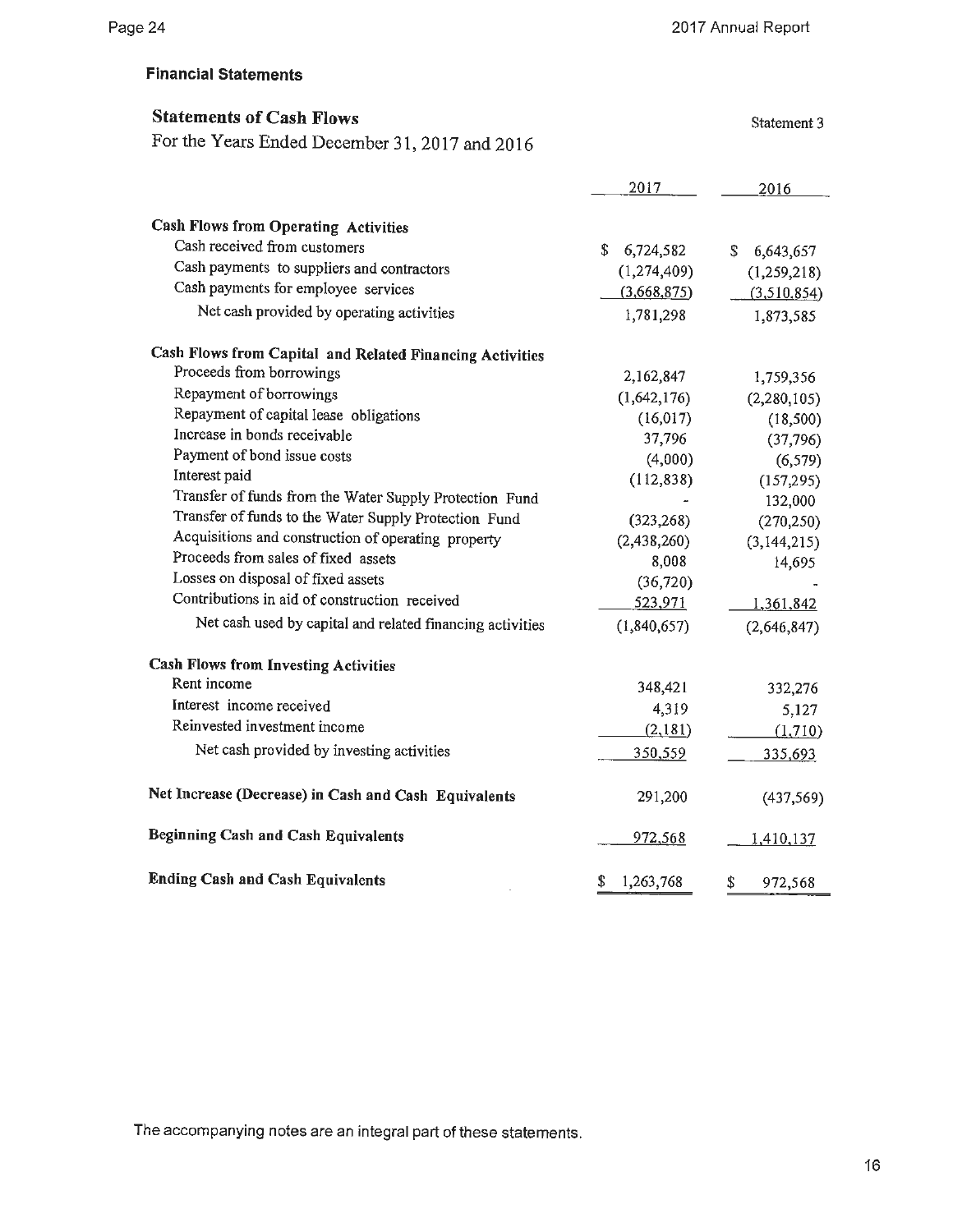## **Statements of Cash Flows** Statement 3 (Continued)

For the Years Ended December 31, 2017 and 2016

## **Reconciliation of Operating Income to Net Cash Provided by Operating Activities**

|                                              | 2017 |            | 2016 |           |
|----------------------------------------------|------|------------|------|-----------|
|                                              |      |            |      |           |
| Operating income                             | \$   | 447,422    | \$   | 758,426   |
| Jobbing income                               |      | 8,795      |      | 1,365     |
| Miscellaneous non-utility income             |      | 8,495      |      | 8,195     |
| Taxes other than income                      |      | (42, 633)  |      | (43, 473) |
| Adjustments not affecting cash:              |      |            |      |           |
| Depreciation                                 |      | 1,248,389  |      | 1,195,153 |
| Net actuarial adjustment for pension costs   |      | 141,282    |      | 240,388   |
| Changes in operating assets and liabilities: |      |            |      |           |
| (Increase) decrease in:                      |      |            |      |           |
| Accounts receivable                          |      | 57,556     |      | (212,702) |
| Inventory                                    |      | 79,053     |      | (94, 947) |
| Prepaid expense                              |      | (2, 246)   |      | 41,055    |
| Groundwater recharge prepayments             |      |            |      | (31,991)  |
| (Decrease) increase in:                      |      |            |      |           |
| Accounts payable                             |      | (145, 735) |      | 65,008    |
| Other accrued liabilities                    |      | (4,990)    |      | (24, 591) |
| Post retirement benefits                     |      | (14,090)   |      | (28, 301) |
| Net cash provided by operating activities    | S    | 1,781,298  | \$   | 1,873,585 |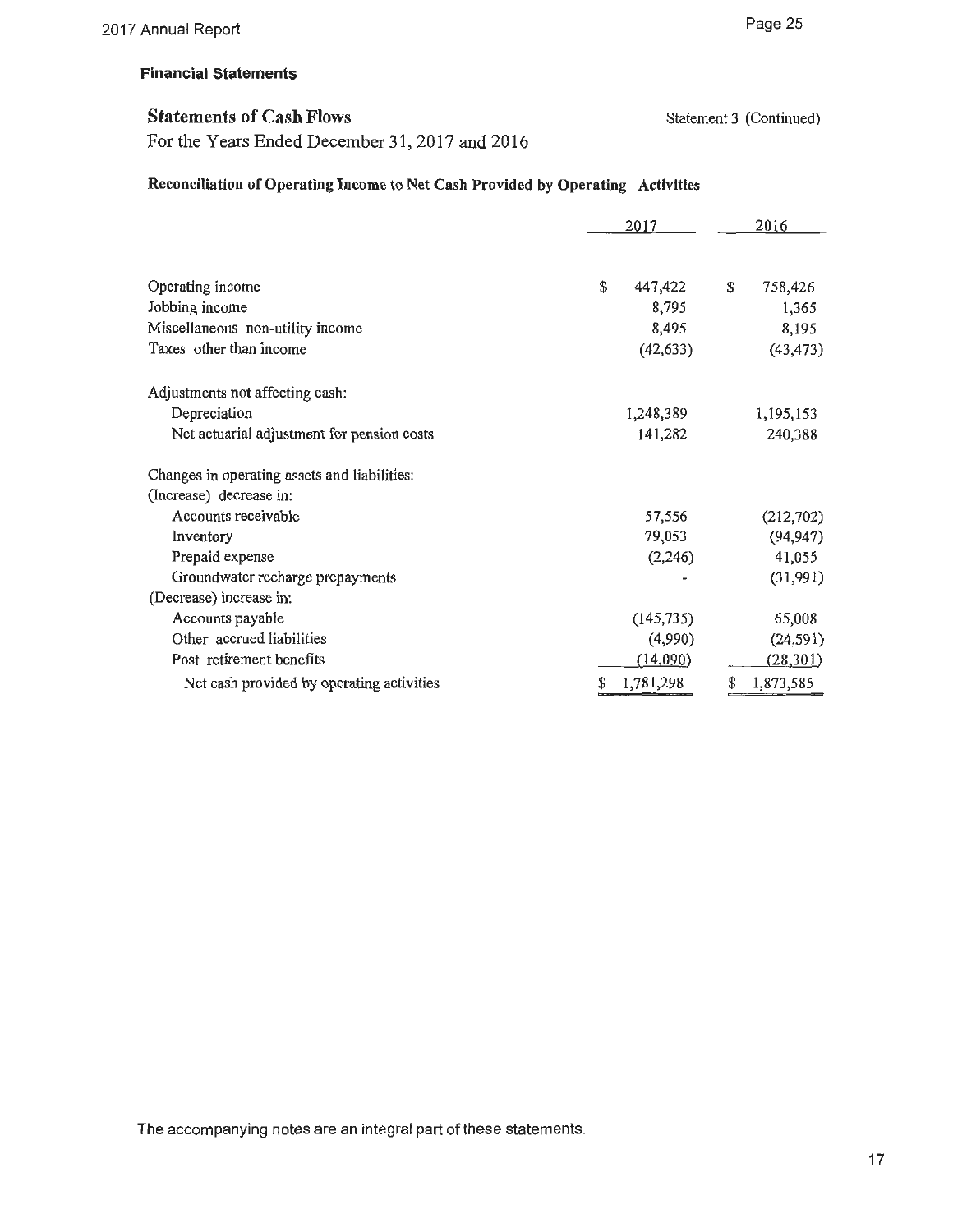Statement 4

#### **Financial Statements**

## **Statements of Plan Net Position -Fiduciary Funds**

As of December 31, 2017 and 2016

|                          |               | 2017          |             |  |  |  |
|--------------------------|---------------|---------------|-------------|--|--|--|
|                          | <b>OPEB</b>   | OPEB          |             |  |  |  |
|                          | Medical       | Sicktime      | Total       |  |  |  |
| <b>Assets</b>            |               |               |             |  |  |  |
| Cash and investments     | \$1,109,665   | \$<br>179,415 | \$1,289,080 |  |  |  |
| Liabilities              |               |               |             |  |  |  |
| Due to KKWWD             |               |               |             |  |  |  |
| <b>Plan Net Position</b> |               |               |             |  |  |  |
| Restricted for OPEB      | \$1,109,665   | \$179,415     | \$1,289,080 |  |  |  |
|                          |               | 2016          |             |  |  |  |
|                          | <b>OPEB</b>   | <b>OPEB</b>   |             |  |  |  |
|                          | Medical       | Sicktime      | Total       |  |  |  |
| <b>Assets</b>            |               |               |             |  |  |  |
| Cash and investments     | \$<br>990,881 | \$<br>158,201 | \$1,149,082 |  |  |  |
| <b>Liabilities</b>       |               |               |             |  |  |  |
| Due to KKWWD             | 43,941        |               | 43,941      |  |  |  |
| <b>Plan Net Position</b> |               |               |             |  |  |  |
| Restricted for OPEB      | \$<br>946,940 | \$<br>158,201 | \$1,105,141 |  |  |  |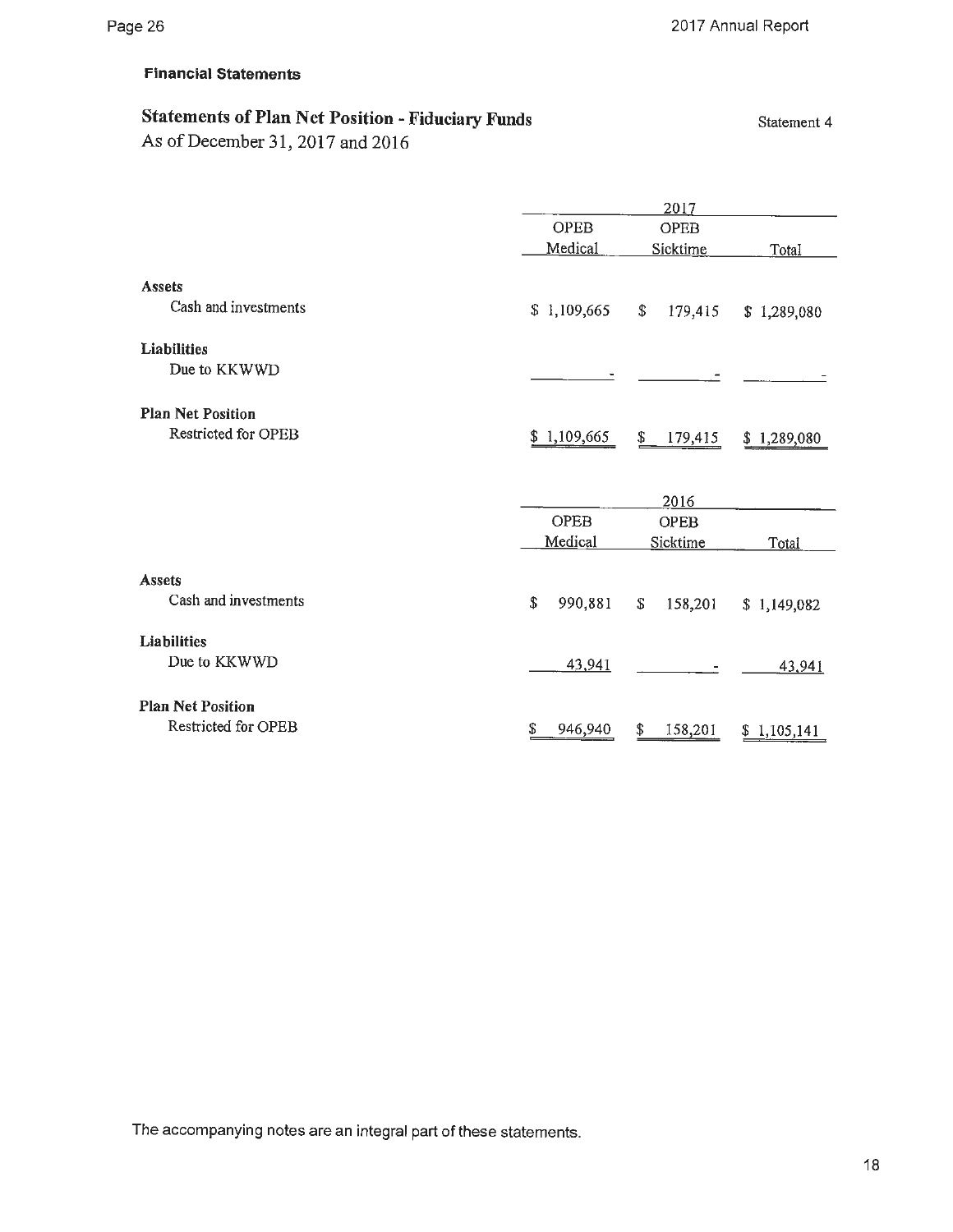## **Statements of Changes in Plan Net Position - Fiduciary Funds Statement 5**

For the Years Ended December 31, 2017 and 2016

|                                                  | 2017        |             |               |             |             |               |
|--------------------------------------------------|-------------|-------------|---------------|-------------|-------------|---------------|
|                                                  |             | <b>OPEB</b> |               | <b>OPEB</b> |             |               |
|                                                  |             | Medical     |               | Sicktime    |             | Total         |
| <b>Additions</b>                                 |             |             |               |             |             |               |
| District contributions                           | \$          | 111,243     | \$            | 11,091      | \$          | 122,334       |
| Net increase (decrease) in investment fair value |             | 86,395      |               | 13,243      |             | 99,638        |
| Interest, dividends, and other investment income |             | 23,780      |               | 3,771       |             | 27,551        |
| Total additions                                  |             | 221,418     |               | 28,105      |             | 249,523       |
| <b>Deductions</b>                                |             |             |               |             |             |               |
| Benefits paid                                    |             | 48,884      |               | 5,290       |             | 54,174        |
| Administrative expense                           |             | 9,809       |               | 1,601       |             | <u>11,410</u> |
| Total deductions                                 |             | 58,693      |               | 6,891       |             | 65,584        |
| <b>Changes in Plan Net Position</b>              |             | 162,725     |               | 21,214      |             | 183,939       |
| <b>Beginning Plan Net Position</b>               |             | 946,940     |               | 158,201     |             | 1,105,141     |
| <b>Ending Plan Net Position</b>                  | \$1,109,665 |             | \$<br>179,415 |             | \$1,289,080 |               |
|                                                  |             |             |               | 2016        |             |               |
|                                                  |             | <b>OPEB</b> |               | OPEB        |             |               |
|                                                  |             | Medical     |               | Sicktime    |             | Total         |
| <b>Additions</b>                                 |             |             |               |             |             |               |
| District contributions                           | \$          | 125,900     | \$            | 11,518      | \$          | 137,418       |
| Net increase (decrease) in investment fair value |             | 21,377      |               | 6,825       |             | 28,202        |
| Interest, dividends, and other investment income |             | 20,352      |               | 3,558       |             | 23,910        |
| Total additions                                  |             | 167,629     |               | 21,901      |             | 189,530       |
| <b>Deductions</b>                                |             |             |               |             |             |               |
| Benefits paid                                    |             | 43,941      |               |             |             | 43,941        |
| Administrative expense                           |             | 8,856       |               | 1,423       |             | 10,279        |
| Total deductions                                 |             | 52,797      |               | 1,423       |             | 54,220        |
| <b>Changes in Plan Net Position</b>              |             | 114,832     |               | 20,478      |             | 135,310       |
| <b>Beginning Plan Net Position</b>               |             | 832,108     |               | 137,723     |             | 969,831       |
|                                                  |             |             |               |             |             |               |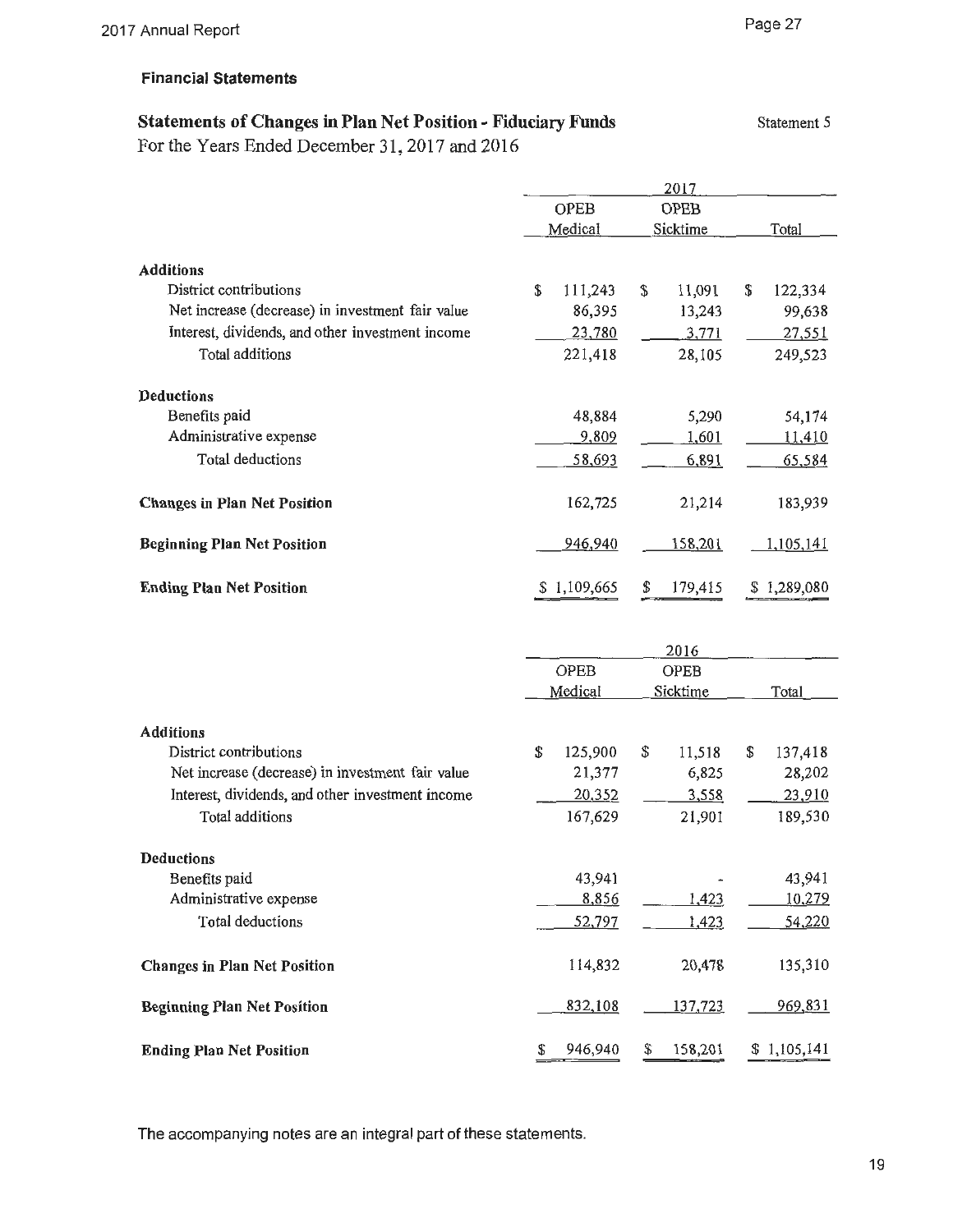#### **Note 1: Summary of Accounting Policies**

The summary of significant accounting policies of Kennebunk, Kennebunkport, and Wells Water District (the District) are presented to assist in understanding the representations of the District's management who is responsible for their integrity and objectivity. These accounting policies conform to accounting principles generally accepted in the United States of America and have been consistently applied in the preparation of the financial statements.

#### **Nature of Business**

The District was established in 1921 as a quasi-municipal corporation organized by a special act of the Maine State Legislature to provide and maintain a water treatment and distribution system for the inhabitants of the District. The District serves the Towns of Kennebunk, Kennebunkport, Wells, Ogunquit and portions of Biddeford, Arundel and York, and is governed by a four member Board of Trustees, one elected from each of the Towns of Kennebunk, Kennebunkport, Ogunquit and Wells, and is regulated by the Maine Public Utilities Commission (MPUC). The District extends credit to its customers that consist of residential, commercial, and governmental entities at regular terms without collateral.

The Retiree Welfare Benefit Trust of the Kennebunk, Kennebunkport and Wells Water District (the Trust) is governed by the Board of Trustees and a 3-member Investment Committee. Although it is legally separate from the Kennebunk, Kennebunkport and Wells Water District, the Trust is reported as if it were part of the primary government because its sole purpose is to hold and disburse, as necessary, funds intended for the benefit payments of the District's employees and retirees. The activity and balances of the Trust are presented as fiduciary funds.

#### **Basis of Accounting**

The financial statements of the District have been prepared on the accrual basis of accounting and accordingly reflect all significant receivables, payables and other liabilities.

#### **Basis of Presentation**

*Enterprise Funds-*The financial statements have been prepared in conformity with accounting principles generally accepted in the United States of America as applied to governmental units utilizing an enterprise fund to account for its operations that are financed and operated in a manner similar to private business enterprises. The intent of the governing body is that the periodic detennination of revenues earned, expenses incurred, and net income is desired for purposes of facilitating management control and accountability. The District complies with Governmental Accounting Standards Board (GASB) pronouncements relating to governmental entities that use proprietary fund accounting to basic financial statements, and management discussion and analysis report.

Proprietary funds distinguish operating revenues and expenses from non-operating items. Operating revenues and expenses generally result from providing services and producing and delivering goods in connection with a proprietary fund's principal ongoing operations. The principal operating revenues of the District's proprietary funds are the net charges to customers for water usage. Operating expenses include expenses on source and pumping operations and maintenance, water treatment, transportation and distribution operations and maintenance, customer accounts, administrative and general, and depreciation on capital assets. All revenues and expenses not meeting this definition are reported as non-operating income and expenses. Rental revenues from various wireless cellular companies are treated as non- operating income.

*Fiduciary Funds-* Pension and other employee benefit trust funds are used to report resources that are required to be held in trust for the members and beneficiaries of defined benefit pension plans, defined contribution plans, other postemployment benefit plans, or other employee benefit plans.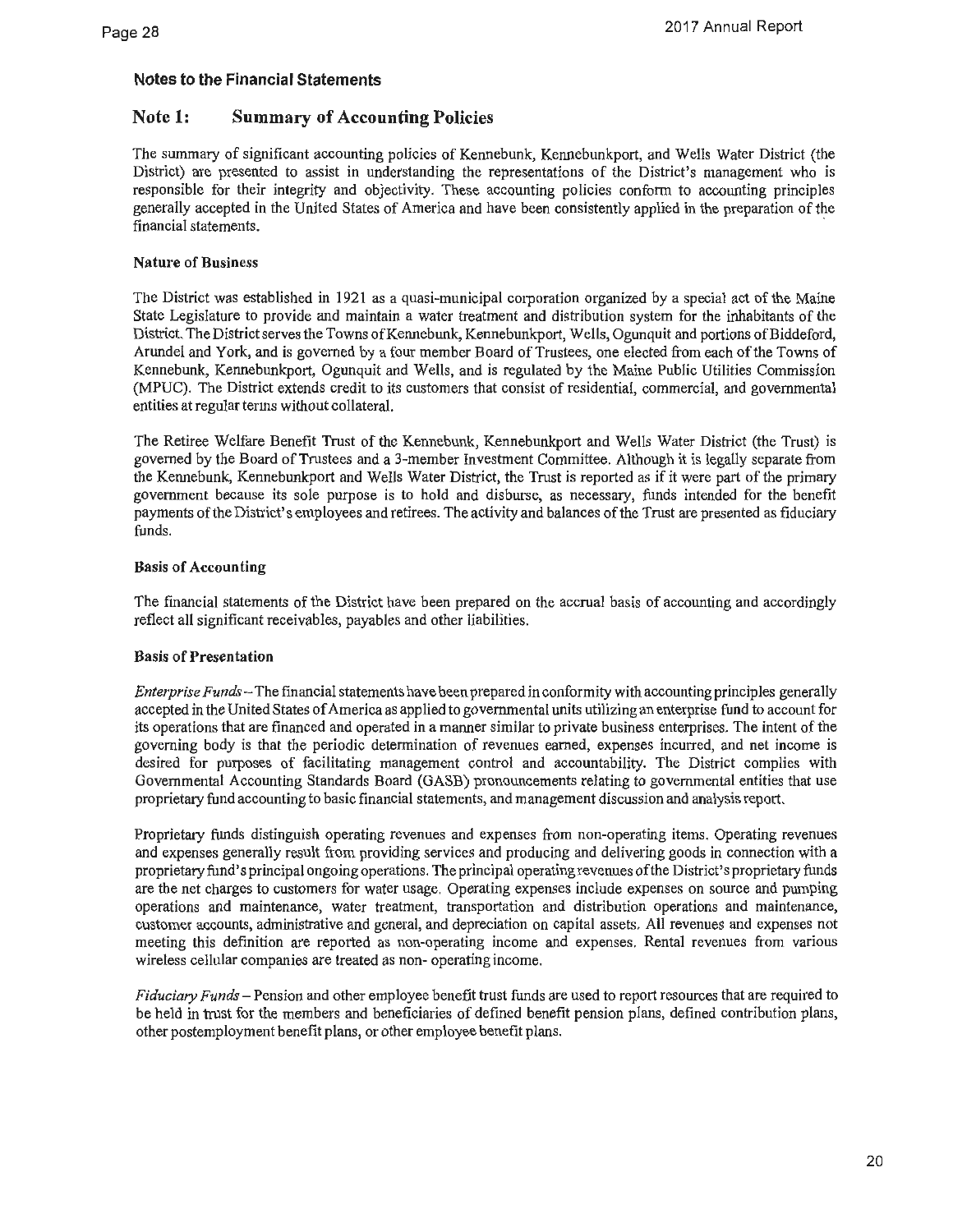#### **Note 1: Summary of Accounting Policies** (Continued)

#### **Cash and Cash Equivalents**

For purposes of the statement of cash flows the District considers all highly liquid investments with an initial maturity of three months or Jess to be cash equivalents. Maine statutes authorize investments in obligations of the U.S. Treasury and U.S. Agencies, and repurchase agreements. The District invests its funds in an effort to ensure preservation of capital, remain sufficiently liquid, and attain a reasonable market rate of return. Investments are reported at fair market value.

#### **Allowance for Bad Debts**

The District uses the allowance method to account for uncollectible accounts receivable. The allowance for doubtful accounts is based on prior years' experience and management's analysis of possible bad debts.

#### **Materials and Supplies Inventory**

Materials and supplies inventory is valued at the lower of cost or net realizable value using the weighted average cost method.

#### **Utility Plant**

Utility plant is stated at cost and depreciation is calculated on the straight-line method at rates established by the MPUC. Useful lives, pursuant to Chapter 680 of MPUC rules, range from 5 to 100 years. Utility property retirements are charged in total to the accumulated depreciation account when they occur.

#### **Capitalization Policy**

Expenditures that materially increase values, change capacities, or extend useful lives are capitalized. The amounts charged to utility plant accounts represent all reasonable and necessary costs, including labor, materials, overhead, equipment charges, and interest costs incurred during the construction period. Routine maintenance and repairs are expended as incurred.

#### **Contributions in Aid of Construction**

Contributions in aid of construction are reported as income.

#### **OPEB Contributions**

Employer contributions are recognized when due and the employer has made a formal commitment to provide the contributions. Benefits are recognized when due and payable in accordance with the terms of the plan.

#### **Compensated Absences**

Compensated absences are absences for which employees will be paid, such as vacation and sick leave. A liability for compensated absences that are attributable to services already rendered and that are not contingent on a specific event that is outside the control of the District and its employees, is accrued as employees earn the rights to the benefits.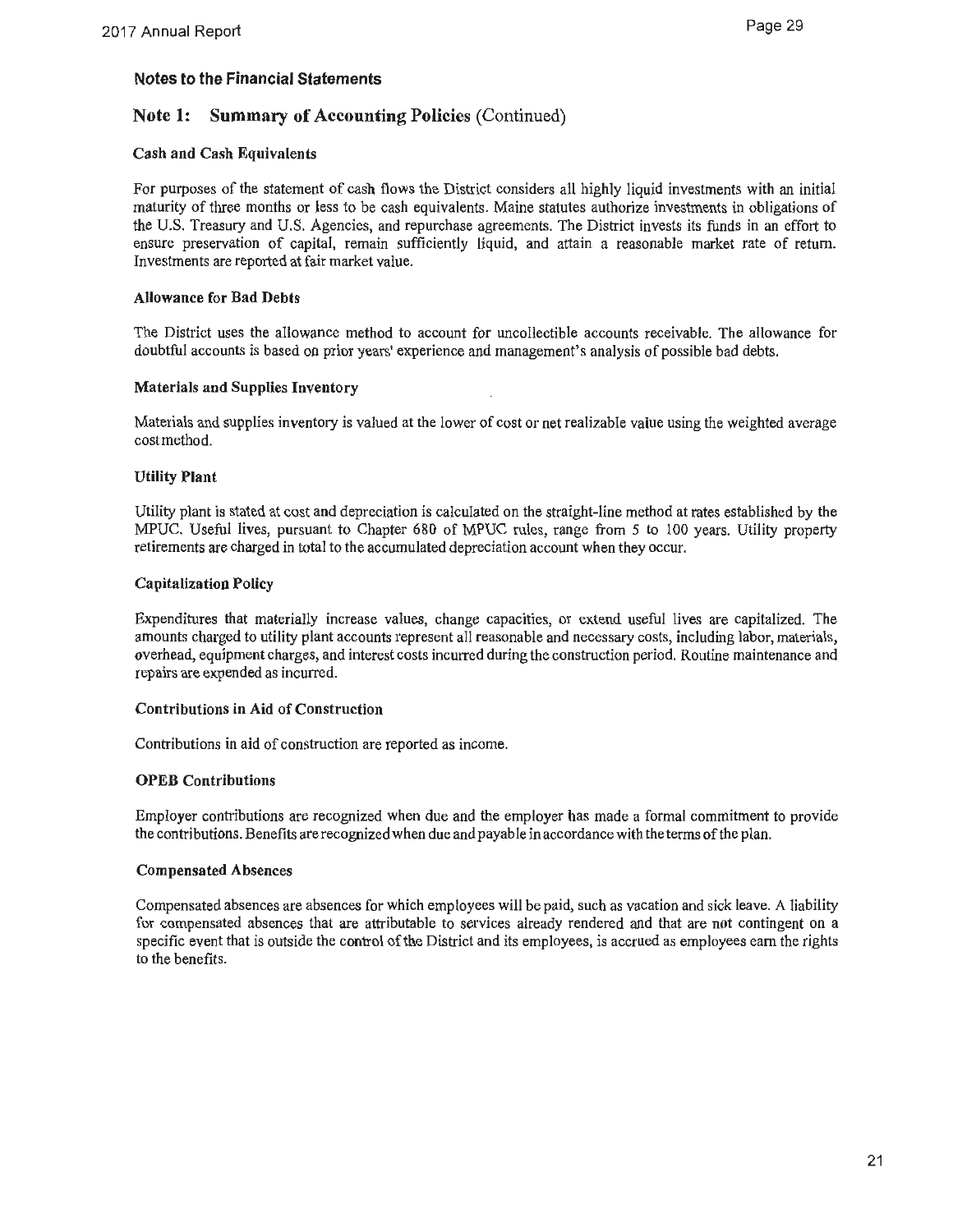### **Note 1: Summary of Accounting Policies** (Continued)

#### **Net Position Classification**

Net position is required to be classified into the following components:

*Net Investment in Capital Assets -* This component consists of capital assets, net of accumulated depreciation, reduced by the outstanding balances of any bonds, notes, or other borrowings that are attributable to the acquisition, construction, or improvements of those assets.

|                                  | 2017           | 2016         |
|----------------------------------|----------------|--------------|
|                                  |                |              |
| Capital assets                   | \$69,539,049   | \$67,327,897 |
| Accumulated depreciation         | (20, 604, 365) | (19,655,366) |
| Bonds, notes, and leases payable | (8, 847, 854)  | (8,270,669)  |
| Deferred bond interest           | (929)          | (2,884)      |
| Accrued interest payable         | (19, 479)      | (20, 962)    |
| Net investment in capital assets | 40,066,422     | \$39,378,016 |

*Restricted* - This component consists of constraints placed on the use of net position which are either externally imposed by debt covenants, grantors, contributors, or laws or regulations of other governments, or constraints imposed by law through constitutional provisions or enabling legislation.

*Unrestricted* - This component consists of net position that does not meet the definition of "restricted" or "net investment in capital assets".

#### **Use of Estimates**

The preparation of financial statements in conformity with accounting principles generally accepted in the United States of America requires management to make estimates and assumptions that affect the reported amounts of assets and liabilities and disclosure of contingent assets and liabilities at the date of the financial statements and reported amounts of revenues and expenses during the reporting period. Actual results could differ from those estimates.

#### **Note 2: Deposits and Investments**

#### **Deposits**

For deposits, custodial credit risk is the risk that, in the event of the bank's failure, the District will not be able to recover the value of its deposits and investments that are in the possession of an outside party.

As of December 31, 2017 and 2016, the District reported deposits of \$2,211,072 and \$1,594,724, respectively, with a bank balance of \$2,343,473 and \$1,504,052, respectively. As of December 31, 2017, of the District's bank balance, \$500,000 was covered by FDIC insurance and the remainder was collateralized with securities held by the pledging bank not in the District's name.

As of December 31, 2017 and 2016, the OPEB Trust funds included cash and cash equivalents with a balance of \$165,443 and \$152,823, respectively. The Trust funds are collateralized with securities held by the pledging bank not in the District's name.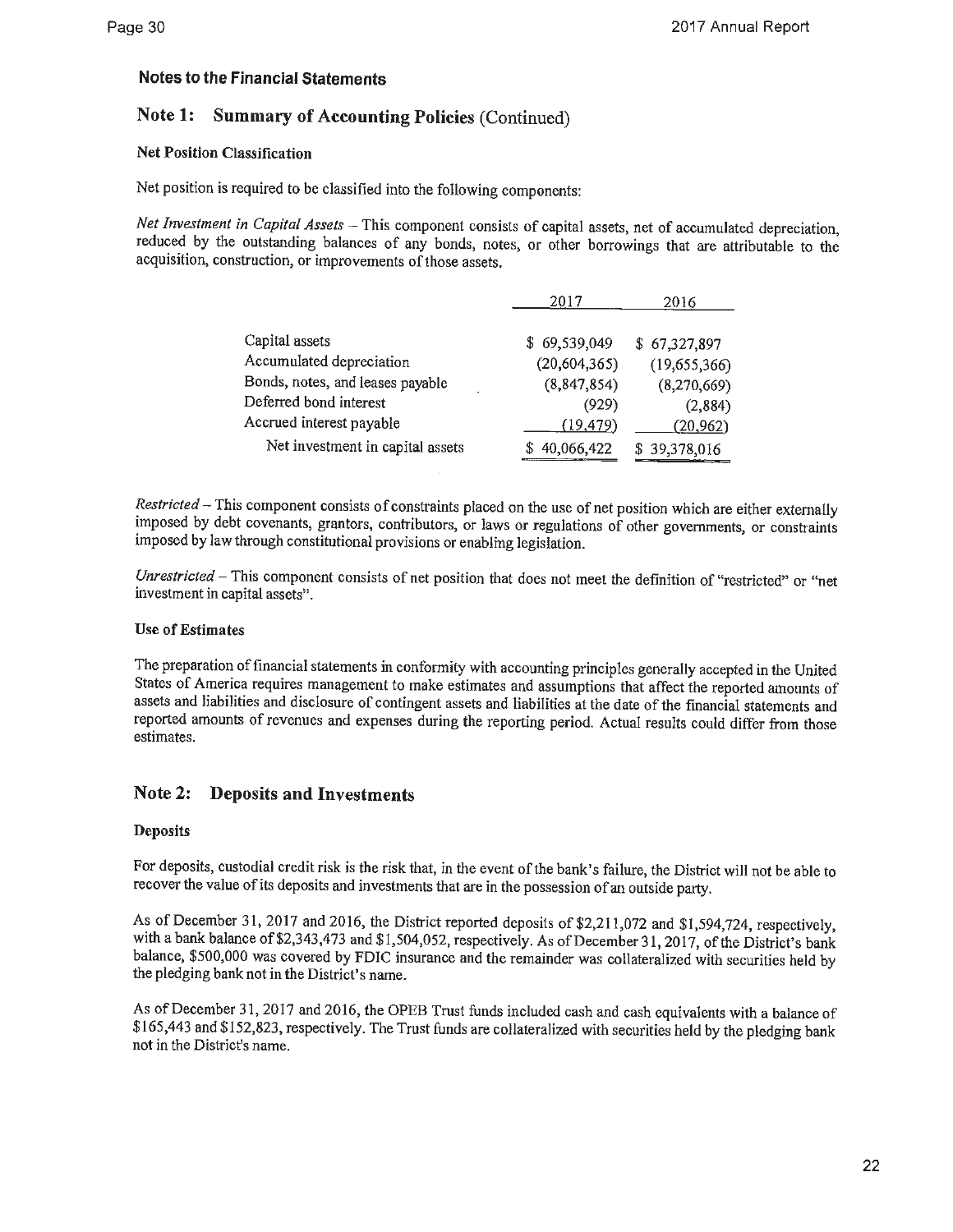#### **Note 2: Deposits and Investments** (Continued)

#### **Investments**

For investments, custodial credit risk is the risk that, in event of failure of the counterparty, the District will not be able to recover the value of its investments or collateral securities that are in possession of the outside party. The District's investment policy does not specifically address custodial credit risk.

As of December 31, 2017 and 2016, \$1,123,637 and \$999,259 of the District's OPEB Trust funds, respectively, were invested in stocks and bonds held by the trust department in the District's name.

The District's investment policy as applicable to the OPEB Trust funds is the Income with Moderate Growth which allows investments in high quality bonds with short and intermediate maturities as well as high quality common stocks and equity funds.

At December 31, 2017 and 2016, investments in the OPEB trust funds consisted of the following:

|                               | 2017       |           |            | 2016      |            |           |            |           |
|-------------------------------|------------|-----------|------------|-----------|------------|-----------|------------|-----------|
|                               | Cost Basis |           | Fair Value |           | Cost Basis |           | Fair Value |           |
|                               |            |           |            |           |            |           |            |           |
| Cash and cash equivalents     | \$         | 165,443   | \$         | 165,443   | \$         | 152,823   | \$         | 152,823   |
| Government bonds              |            | -         |            |           |            | 49,775    |            | 49,974    |
| Mutual funds - fixed income   |            | 673,791   |            | 667,851   |            | 563,772   |            | 547,180   |
| Real assets                   |            | 10,412    |            | 12,984    |            | 10,330    |            | 12,544    |
| Mutual funds - equity         |            | 188,125   |            | 225,089   |            | 222,573   |            | 237,338   |
| Common stock                  |            | 137,421   |            | 217,713   |            | 108,239   |            | 149,223   |
| <b>Total OPEB Trust Funds</b> |            | 1,175,192 | S.         | 1,289,080 | S          | 1,107,512 |            | 1,149,082 |

Maine statutes authorize the District to invest in obligations of the U.S. Government and U.S. Agencies and instrumentalities, repurchase agreements, and certain corporate stocks and bonds. As of December 31, 2017 and 2016, the District's investments for the OPEB trust funds in debt securities were rated as follows:

|                                         |      | 2017    |     | 2016    |
|-----------------------------------------|------|---------|-----|---------|
|                                         |      |         |     |         |
| Government bonds - AA+ rating           | - \$ |         | -SS | 49.974  |
| Mutual funds - fixed income - not rated |      | 667,851 |     | 547,180 |
| Total OPEB debt securities              |      | 667,851 |     | 597,154 |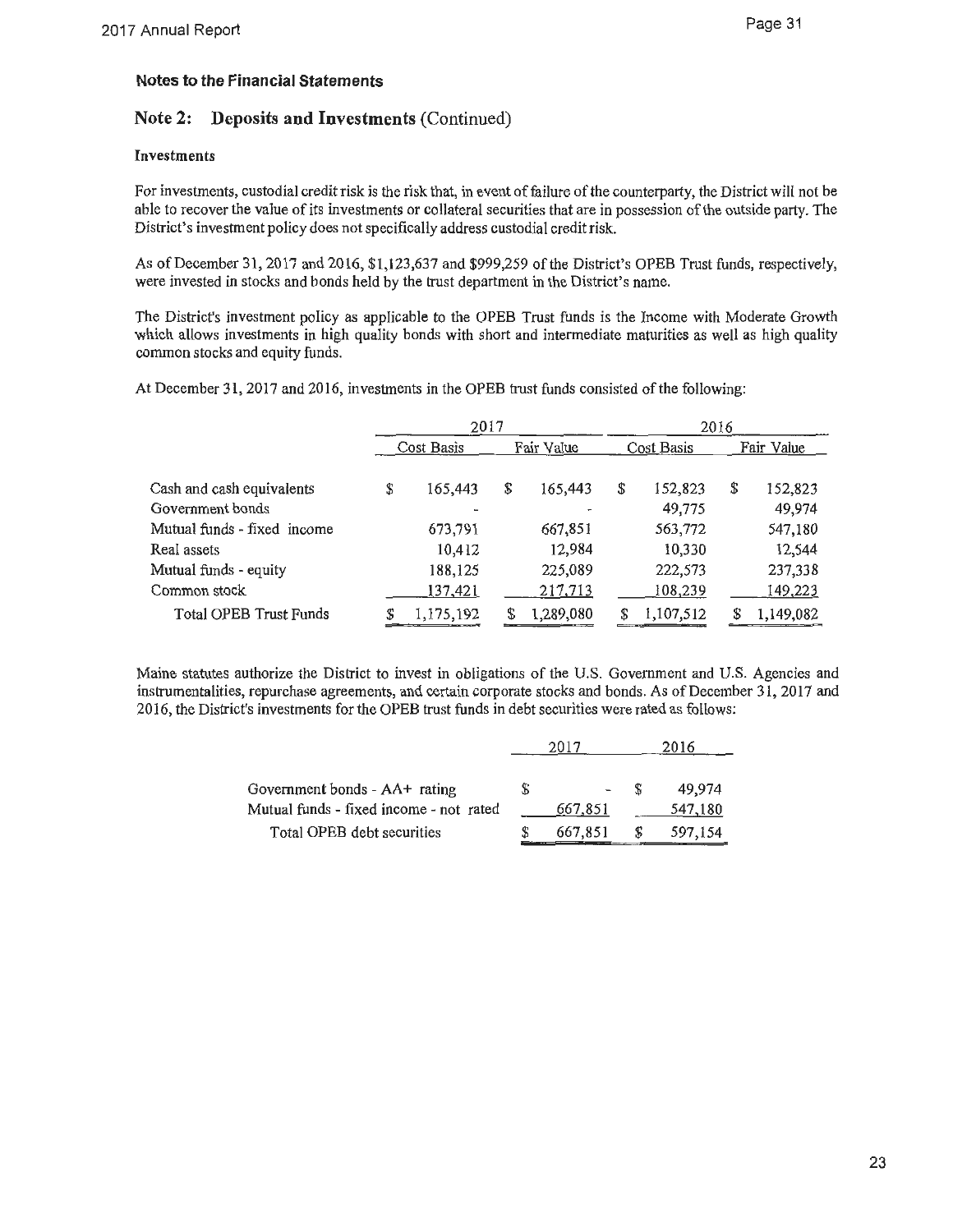#### **Note 3: Accounts Receivable -Trade**

The amount of accounts receivable is shown net of allowance for bad debts at December 31, 2017 and 2016 were:

| Accounts receivable<br>Allowance for bad debts | 520,860<br>(3, 458) | S | 579,140<br>(5,324) |
|------------------------------------------------|---------------------|---|--------------------|
| Accounts receivable - trade, net               | 517,402             |   | 573,816            |

#### **Note 4: Utility Plant and Equipment**

The following is a summary of utility plant and equipment activity for the year ended December 31, 2017:

|                                     |                             | Beginning    |                 |    |                       |     |                |
|-------------------------------------|-----------------------------|--------------|-----------------|----|-----------------------|-----|----------------|
|                                     | Balance<br><b>Additions</b> |              | Disposals       |    | <b>Ending Balance</b> |     |                |
| Property Not Being Depreciated      |                             |              |                 |    |                       |     |                |
| Organizational Costs                | \$                          | 50,709       | \$              | \$ |                       | \$  | 50,709         |
| Land                                |                             | 4,134,160    | 6,142           |    |                       |     | 4,140,302      |
| Construction work in progress       |                             | 40,575       | 356,939         |    | (40, 575)             |     | 356,939        |
| Property Being Depreciated          |                             |              |                 |    |                       |     |                |
| <b>Structures</b>                   |                             | 4,896,001    | 130,607         |    | (40, 506)             |     | 4,986,102      |
| Impounding dams and reservoirs      |                             | 70,097       |                 |    |                       |     | 70,097         |
| Intake and suction mains            |                             | 17,455       |                 |    |                       |     | 17,455         |
| Wells                               |                             | 1,583,972    |                 |    |                       |     | 1,583,972      |
| Pumping equipment                   |                             | 2,377,548    | 9,760           |    |                       |     | 2,387,308      |
| Purification equipment              |                             | 2,237,616    | 80,252          |    | (40, 562)             |     | 2,277,306      |
| Tanks and standpipes                |                             | 2,331,956    |                 |    |                       |     | 2,331,956      |
| Transmission and distribution mains |                             | 36,683,257   | 587,444         |    |                       |     | 37,270,701     |
| Services                            |                             | 6,407,897    | 186,979         |    | (3,600)               |     | 6,591,276      |
| Meters                              |                             | 2,577,103    | 909,055         |    | (166, 411)            |     | 3,319,747      |
| Fire hydrants                       |                             | 1,276,057    | 48,747          |    | (2,100)               |     | 1,322,704      |
| General equipment                   |                             | 2,643,493    | 277,736         |    | (88, 754)             |     | 2,832,475      |
| Gross plant and equipment           |                             | 67,327,896   | 2,593,661       |    | (382, 508)            |     | 69,539,049     |
| Accumulated depreciation            |                             | (19,655,366) | (1,248,389)     |    | 299,390               |     | (20, 604, 365) |
| Net plant and equipment             |                             | \$47,672,530 | \$<br>1,345,272 | \$ | (83, 118)             | \$. | 48,934,684     |

Depreciation expense for the years ended December 31, 2017 and 2016 was \$1,248,389 and \$1,195,153, respectively.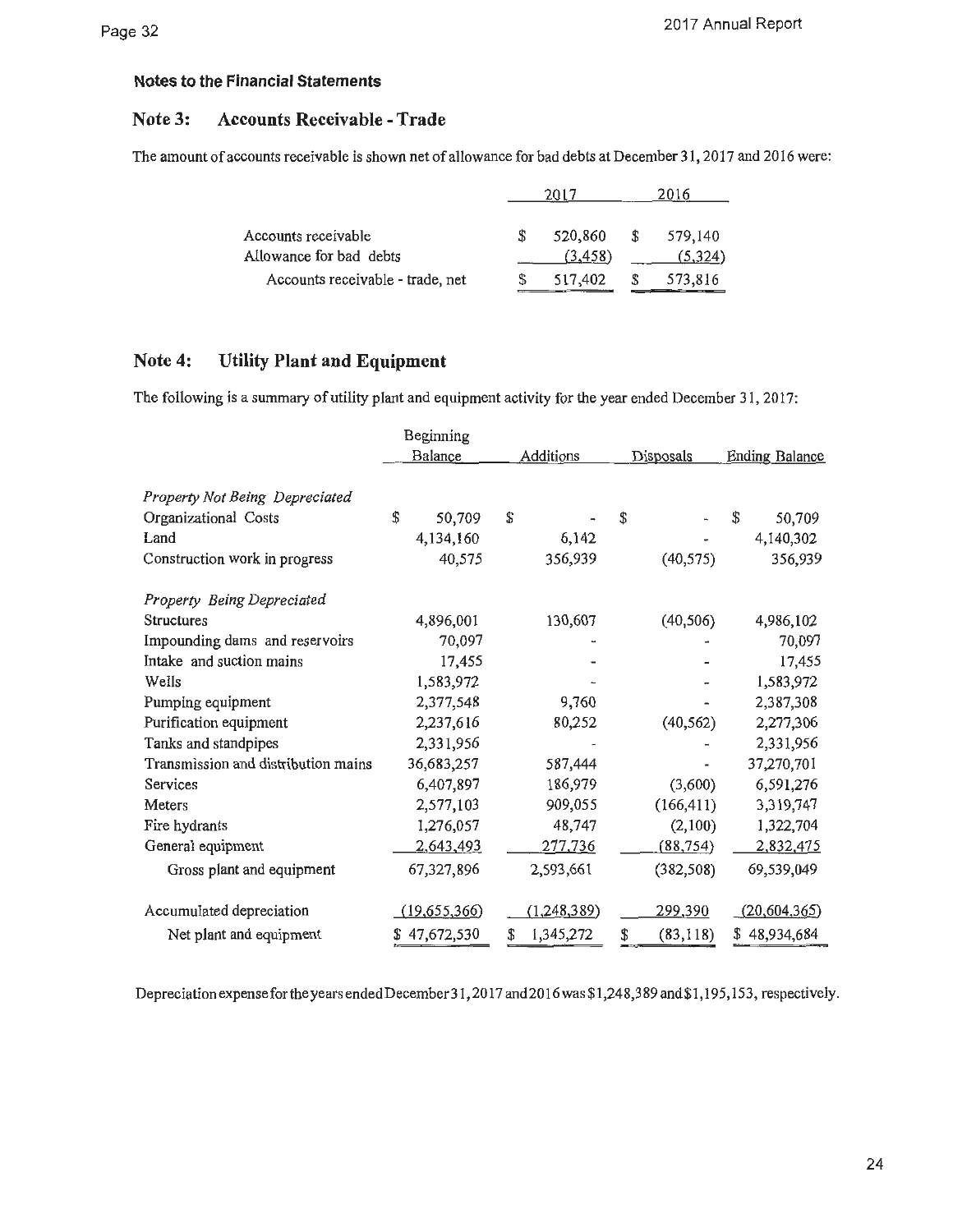#### **Note 5: Other Special Funds**

The Board ofTrustee's has internally restricted funds for future capital projects. These internally restricted funds were invested in certificates of deposit. These special fund balances as of December 31, 2017 and 2016 are as follows:

#### **Water Supply Protection Fund**

Pursuant to Maine Revised Statutes Title 35-A §6113, a consumer-owned water utility may establish a water supply protection fund to which a sum may be credited annually from surplus funds. The balance of the fund (cash and amounts to be appropriated) as ofDecember 31, 2017 and 2016 was \$1,005,013 and \$944,338, respectively.

#### **System Development Fund**

In accordance with the MPUC regulations, the District is authorized to impose a charge to customers who expand their water capacity. All funds collected must be segregated and maintained in a separate interest bearing account and the revenue dedicated as required by law. The District submits to the MPUC a financial activity report annually. The balance of the fund as of December 31, 2017 and 2016, was \$1,089 and \$1,086, respectively.

#### **Note 6: Long-Term Debt**

Annual scheduled maturities of long-term debt and notes payable are as follows:

|                          | Principal       |    | Interest | Total         |
|--------------------------|-----------------|----|----------|---------------|
|                          |                 |    |          |               |
| Fiscal year 2018         | \$<br>796,560   | \$ | 106,532  | \$<br>903,092 |
| Fiscal year 2019         | 618,181         |    | 87,970   | 706,151       |
| Fiscal year 2020         | 621,164         |    | 78,572   | 699,736       |
| Fiscal year 2021         | 557,526         |    | 67,888   | 625,414       |
| Fiscal year 2022         | 478,943         |    | 59,288   | 538,231       |
| Fiscal years 2023 - 2027 | 2,442,814       |    | 195,471  | 2,638,285     |
| Fiscal years 2028 - 2032 | 1,930,507       |    | 71,835   | 2,002,342     |
| Fiscal years 2033 - 2037 | 638,831         |    | 14,391   | 653,222       |
| Totals                   | \$<br>8,084,526 | \$ | 681,947  | 8,766,473     |

Interest expense on long-term debt, net of decreases from deferred bond refund amortization, was \$105,234 and \$128,719 for the years ended December 31, 2017 and 2016, respectively.

#### **Deferred Bond Refinancing Refunds**

Refunds received from bond refinancing are amortized over the life of the bond, decreasing interest expense in subsequent years. The total reduction ofinterest expense for years ended 2017 and 2016 was \$1,955 and \$2,944, respectively. Deferred bond refunds remaining as of December 31, 2017 and 2016, was \$929 and \$2,884, respectively.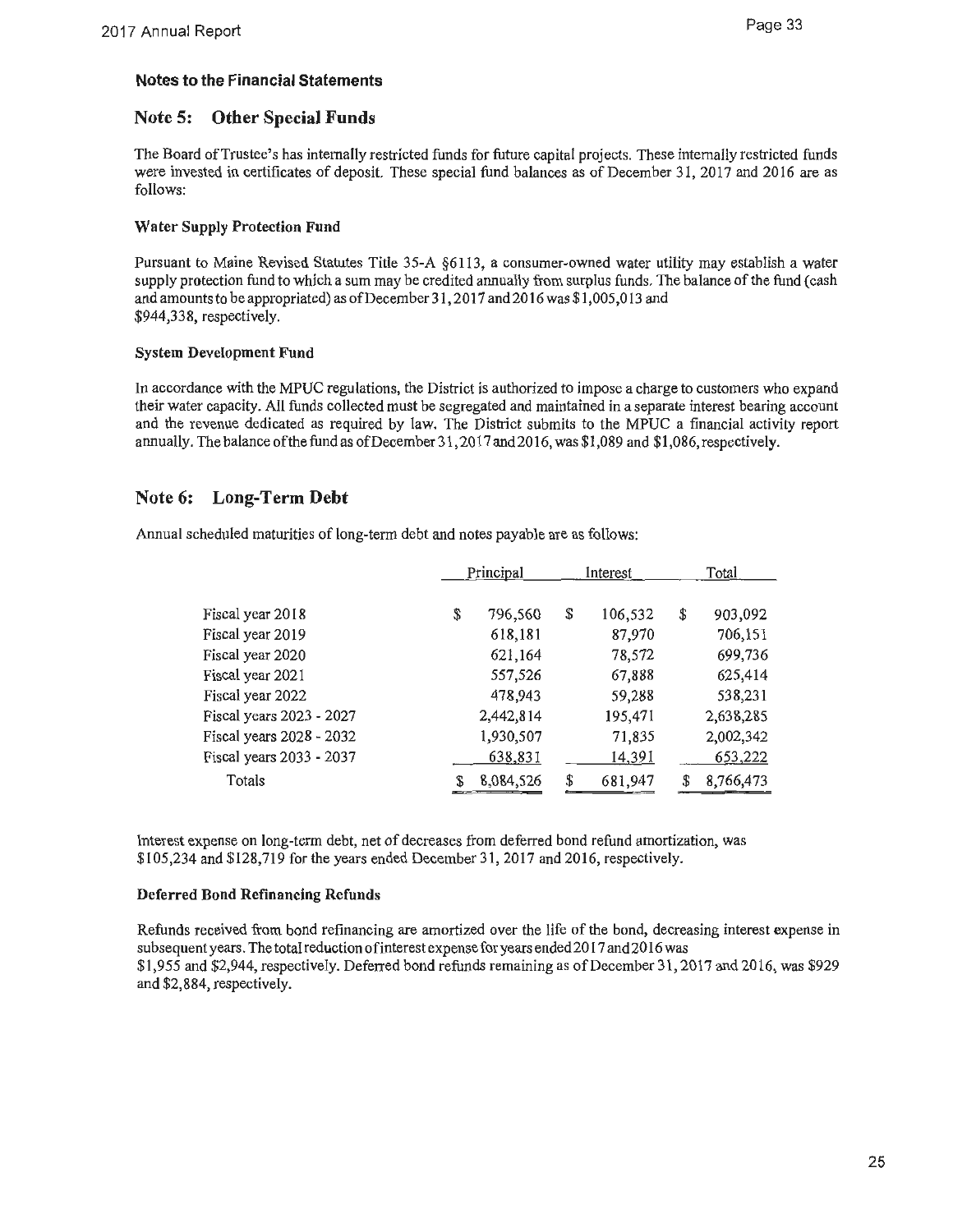## Note 6: Long-Term Debt (Continued)

Long-term bonds payable and notes payable activity for the year ended December 31, 2017 is as follows:

|                                                                                                              | Beginning     |               |                  |                       |
|--------------------------------------------------------------------------------------------------------------|---------------|---------------|------------------|-----------------------|
|                                                                                                              | Balance       | Additions     | Repayment        | <b>Ending Balance</b> |
| Bonds Payable<br>\$1,204,159 bond issued July 1998, 5.000% - 7.850%<br>interest rate, matures November 2018. | 186,133       |               | (88, 156)        | 97,977                |
| \$1,250,000 bond issued October 2003, 2.085% -<br>4.285% interest rate, matures November 2018.               | 166,667       |               | (83, 333)        | 83,334                |
| \$1,000,000 bond issued October 2005, 3.000% -<br>5.700% interest rate, matures November 2020.               | 266,668       |               | (66, 667)        | 200,001               |
| \$1,000,000 bond issued October 2006, 1.800% -<br>6.250% interest rate, matures November 2021.               | 333,335       |               | (66, 667)        | 266,668               |
| \$757,350 bond issued November 2008, 2.840%<br>interest rate, matures October 2028.                          | 504,053       |               | (35, 841)        | 468,212               |
| \$1,250,000 bond issued October 2009, 2.000% -<br>5.500% interest rate, matures November 2029.               | 812,500       |               | (62, 500)        | 750,000               |
| \$2,027,000 bond issued September 2011, 0.000%<br>interest rate, matures April 2031.                         | 1,216,317     |               | (83, 884)        | 1,132,433             |
| \$1,315,545 bond issued July 2012, 1.000% interest<br>rate, matures April 2032.                              | 1,019,305     |               | (59,063)         | 960,242               |
| \$934,343 bond issued December 2013, 1.210%<br>interest rate, matures October 2033.                          | 808,109       |               | (43, 100)        | 765,009               |
| \$375,000 bond issued April 2015, 0.010% interest rate,<br>matures October 2029.                             | 325,032       |               | (24,987)         | 300,045               |
| \$874,321 bond issued April 2015, 0.010% interest rate,<br>matures October 2034.                             | 788,064       |               | (43, 226)        | 744,838               |
| \$1,511,525 bond issued August 2016, 1.000% interest<br>rate, matures July 2036.                             | 1,511,525     |               | (68, 646)        | 1,442,879             |
| 3985,680 bond issued October 2017, 1.000% interest<br>rate, matures January 2037.                            |               | 855,671       | (42, 783)        | 812,888               |
| Total bonds payable                                                                                          | 7,937,708     | 855,671       | (768, 853)       | 8,024,526             |
| Notes Payable<br>\$135,000 note issued November 2012, 3.000% interest                                        |               |               |                  |                       |
| rate, matures November 2021.                                                                                 | 75,000        |               | (15,000)         | 60,000                |
| Total notes payable                                                                                          | <u>75,000</u> |               | (15,000)         | 60,000                |
| Total long-term debt                                                                                         | 8,012,708     | \$<br>855,671 | (783, 853)<br>\$ | 8,084,526             |
| Current portion                                                                                              | 741,070       |               |                  | 796,560               |
| Non-current portion                                                                                          | \$7,271,638   |               |                  | \$7,287,966           |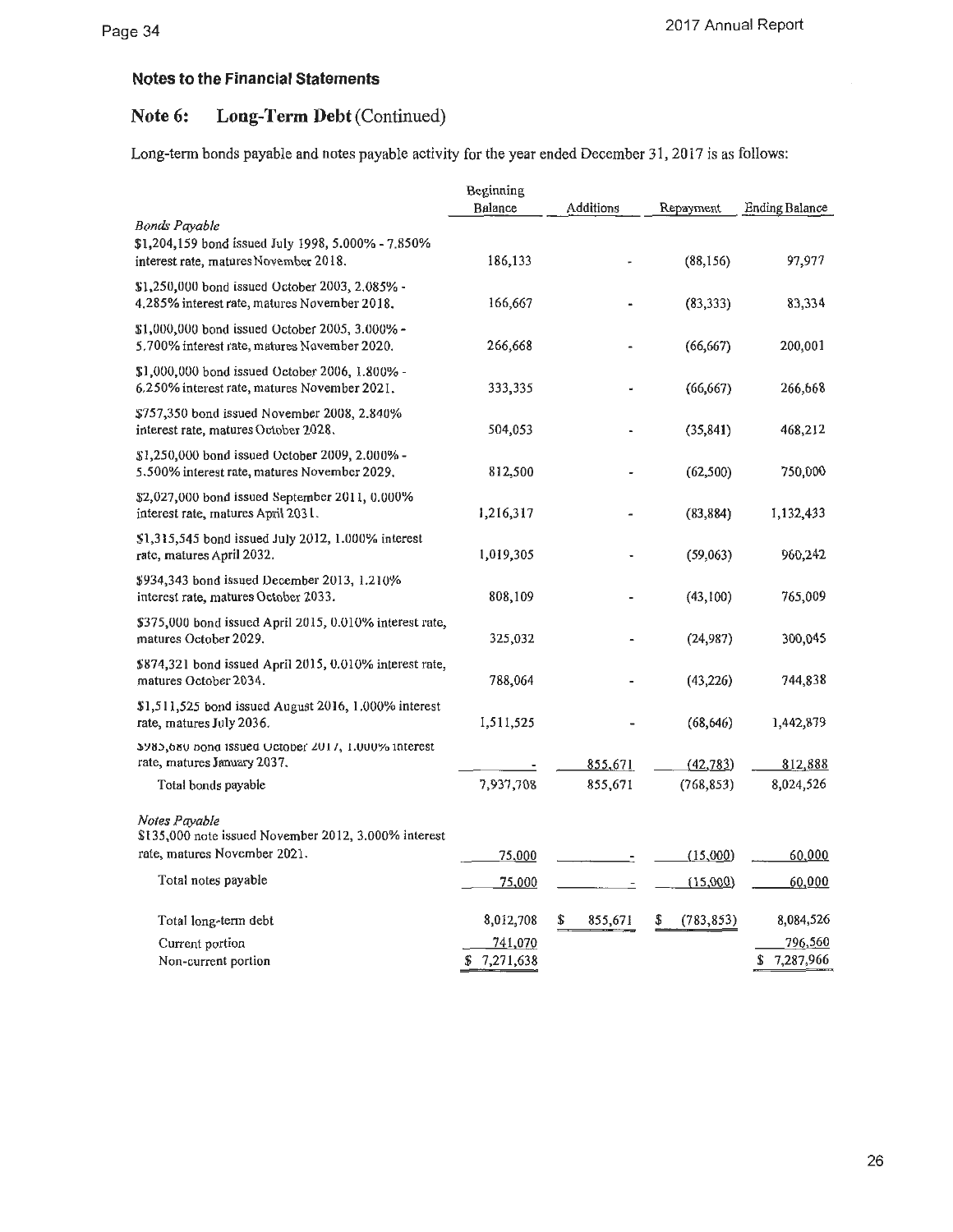#### **Note 7: Line of Credit**

Activity on the District's line of credit during the year ended December 31, 2017 is as follows:

|                | Beginning |             |                  |                       |
|----------------|-----------|-------------|------------------|-----------------------|
|                | Balance   | Additions   | Repayment        | <b>Ending Balance</b> |
|                |           |             |                  |                       |
| Line of credit | 247.831   | \$1,307,176 | $$ (900,617)$ \$ | 654,390               |

#### **Note 8: Capital Leases**

The District leased equipment under an agreement that is classified as capital leases. The cost of the equipment under capital lease is included in the statement of net position as part of the utility, plant, and equipment in service in the amounts of \$143,311 and \$27,190 at December 31, 2017 and 2016, respectively. Accumulated amortization of the leased equipment at December 31, 2017 and 2016 was

\$12,604 and \$4,078, respectively. Amortization of assets under capital leases is included in depreciation expense.

Interest expense related to capital leases was \$1,284 and \$1,170 for the years ended December 31, 2017 and 2016, respectively.

Minimum future lease payments for capital leases held by the District as the year ended December 31, 2017 are as follows:

| Lease payments due in 2018                       | \$ | 26,349    |
|--------------------------------------------------|----|-----------|
| Lease payments due in 2019                       |    | 24,845    |
| Lease payments due in 2020                       |    | 24,845    |
| Lease payments due in 2021                       |    | 24,845    |
| Lease payments due in 2022                       |    | 16,565    |
| Total minimum lease payments                     |    | 117,449   |
| Amounts representing interest                    |    | (8, 510)  |
| Present value of net minimum lease payments      |    | 108,939   |
| Current portion of capital lease obligations     |    | (23, 167) |
| Non-current portion of capital lease obligations | S. | 85,772    |

#### **Note 9: Accrued Compensated Absences**

The change in compensated absences for the year ended December 31, 2017 is as follows:

|                                              |    | Beginning<br>Balance | Net Increase         | Ending Balance          |
|----------------------------------------------|----|----------------------|----------------------|-------------------------|
| Accrued vacation<br>Accrued compensated time |    | 314,354<br>65,012    | \$<br>(5,920)<br>515 | \$<br>308,434<br>65,527 |
| Totals                                       | X, | 379,366              | \$<br>(5, 405)       | \$<br>373,961           |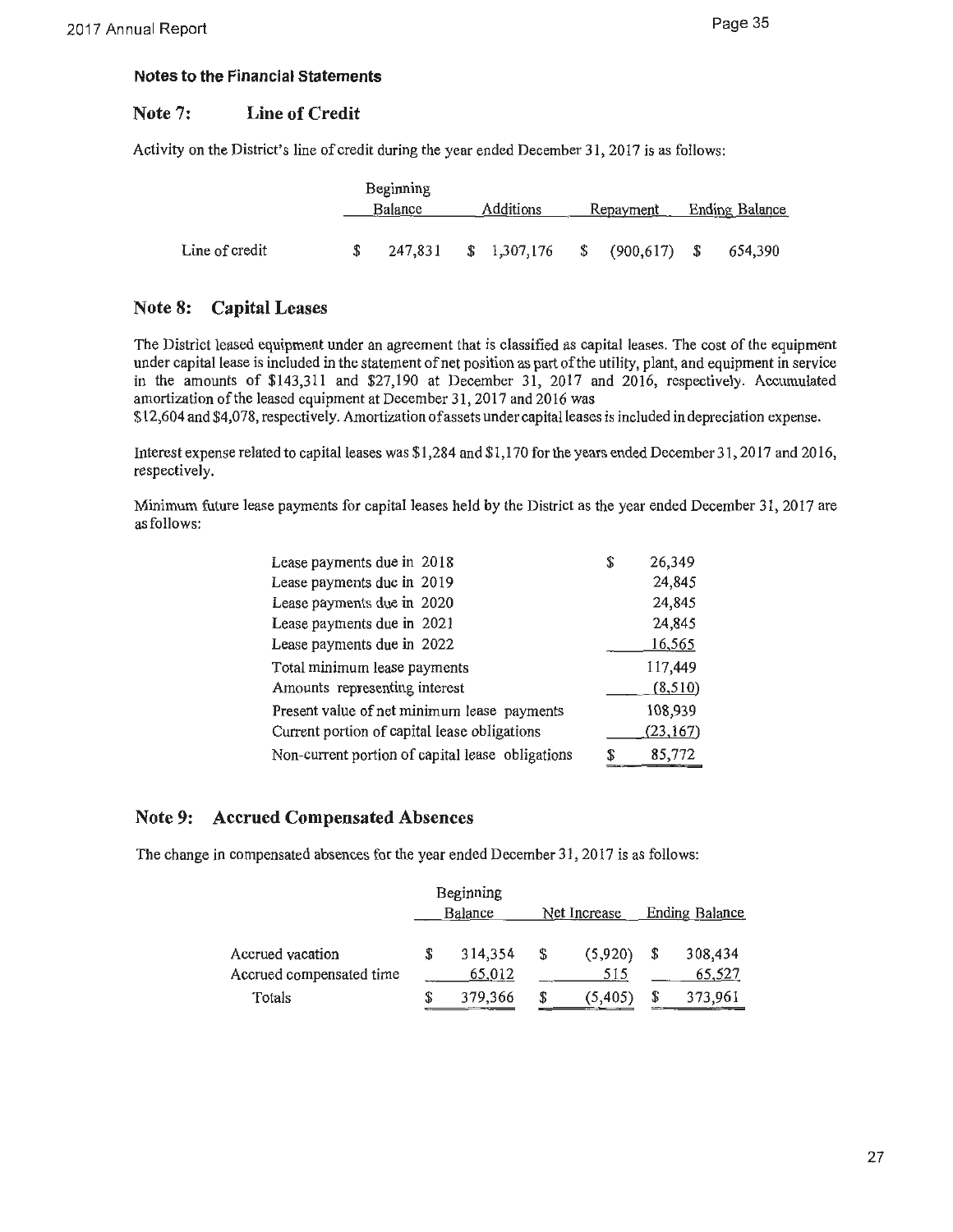#### **Note 10: Customer Advances for Construction**

The District receives advances for construction from, or on behalf of, customers. Unused advances are refunded to the customers once the projects are completed. Customers' advances aggregated to \$1,068,654 and \$989,181 as of December 31, 2017 and 2016, respectively.

#### **Note 11: Pensions**

Effective July 1, 1996, the District became a participant of the Maine Public Employees State Retirement System's (MainePERS or the System) multiple employer cost sharing consolidated retirement plan. Accordingly, due to the consolidation, details of the pension obligation pertaining to the District can no longer be presented. Additional information may be obtained from the MainePERS, 46 State House Station; Augusta, Maine 04333- 0046.

As of June 30, 2017, there were 300 employers participating in the plan.

Prior to June 30, 2015, the District's actual contributions varied from year to year due to the amortization of the District's Initial Unpooled Unfunded Actuarial Liability (IUUAL). The IUUAL was being amortized over the 3 years from July 1, 2013. Effective June 30, 2015, as a result of changes relating to GASB 68, MainePERS refunded the unamortized portion of the IUUAL to all participating districts. The District's refunded amount was \$12,080. The District's contributions to the Plan for the years ended 2017 and 2016 were \$255,721 and \$238,497, respectively.

Employees participating are eligible for normal retirement upon attaining the age of sixty with five or more years of service or early retirement after completing twenty-five or more years of creditable service and being at least age 45. Beginning in July 2014, newly hired employees' normal retirement age will increase to age 65. Vested participants are entitled to a retirement benefit equal to a fraction of the average final compensation multiplied by the years of membership service (discounted for early retirement).

#### **Pension Liabilities, Pension Expense, and Deferred Outflows of Resources and Deferred Inflows of Resources Related toPensions**

As of December 31, 2017 and 2016, the District reported a liability of \$1,985,352 and \$2,528,603, respectively, for its proportionate share of the net pension liability. The net pension liability was measured as of June 30, 2017 and 2016, respectively, and the total pension liability used to calculate the net pension liability was determined by an actuarial valuation as of that date. The District's proportion of the net pension liability was based on a projection of the District's long-term share of contributions to the pension plan relative to the projected contributions of all participating local districts, actuarially determined. As of December 31, 2017 and 2016, the District's proportion was 0.485% and 0.476%.

For the years ended December 31, 2017 and 2016, the District recognized pension expense of \$397,003 and \$474,673,respectively.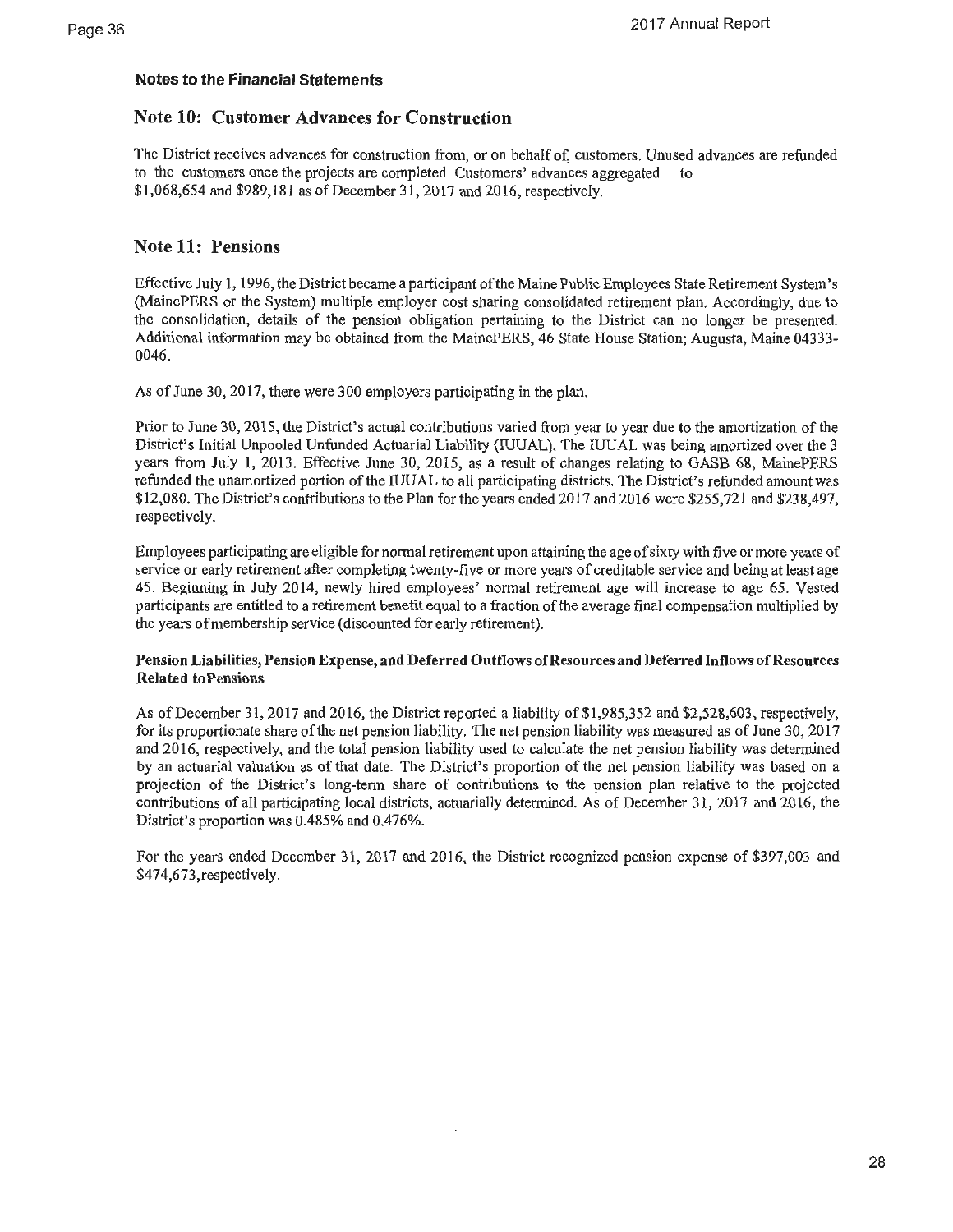#### **Note 11: Pensions** (Continued)

As of December 31, 2017, the District reported deferred outflows of resources and deferred inflows of resources related to pensions from the following sources:

|                                                                                     | Deferred        | Deferred     |  |
|-------------------------------------------------------------------------------------|-----------------|--------------|--|
|                                                                                     | Outflows of     | Inflows of   |  |
|                                                                                     | Resources       | Resources    |  |
| Differences between expected and actual<br>experience                               | \$              | 95,382<br>\$ |  |
| Net difference between projected and actual<br>earnings on pension plan investments | 684,210         | 738,801      |  |
| Changes of assumptions                                                              | 168,941         |              |  |
| Changes in proportion                                                               | 66,028          | 1,561        |  |
| District contributions subsequent to the<br>measurement date                        | 122,427         |              |  |
| Totals, December 31, 2017                                                           | 1,041,606<br>\$ | 835,744<br>S |  |

Deferred outflows relating to pensions resulting from District contributions subsequent to the measurement date in the amount of \$122,427, as of December 31, 2017, will be recognized as a reduction of the net pension liability in 2017. Other amounts reported as deferred outflows of resources and deferred inflows of resources related to pensions as of December 31, 2017, will be recognized in pension expense as follows:

| Fiscal year 2018 | S | (515)      |
|------------------|---|------------|
| Fiscal year 2019 |   | 205,800    |
| Fiscal year 2020 |   | 13,320     |
| Fiscal year 2021 |   | (135, 170) |
| Total            | S | 83,435     |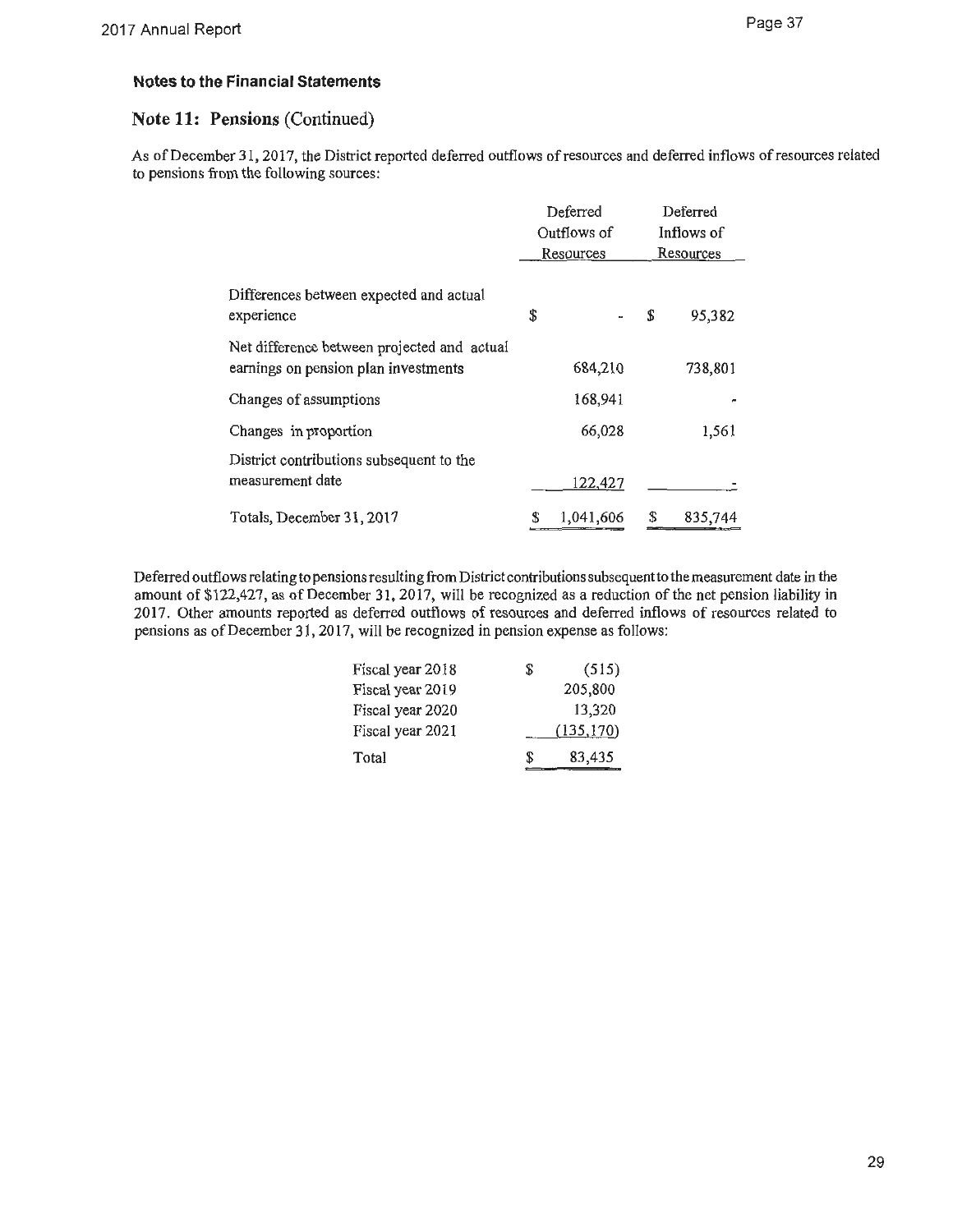#### **Note 11: Pensions** (Continued)

#### **Actuarial Methods and Assumptions**

The collective total pension liability for the Plan was determined by an actuarial valuation as of June 30, 2017, using the following methods and assumptions, applied to all periods included in the measurement.

#### *Actuarial Cost Method*

The Entry Age Normal actuarial funding method is used to determine costs. Under this funding method, the total employer contribution rate consists of two elements, the normal cost rate and the unfunded actuarial liability (UAL)rate.

The individual entry age normal method is used to determine liabilities. Under the individual entry age normal method, a normal cost rate is calculated for each employee. This rate is determined by taking the value, as of age at entry into the Plan, of the member's projected future benefits, and dividing it by the value, also as of the member's entry age, of his expected future salary. The normal cost for each employee is the product of his pay and his normal cost rate. The normal cost for the group is the sum of the normal costs for all members.

Experience gains and losses, i.e., decreases or increases in liabilities and/or in assets when actual experience differs from the actuarial assumptions, affectthe unfunded actuarial accrued liability (UAAL).

#### *Asset Valuation Method*

The actuarial valuation employs a technique for determining the actuarial value of assets which dampens the swing in the market value. The specific technique adopted in this valuation recognizes in a given year one-third of the investment return that is different from the actuarial assumption for investment return.

#### *Amortization*

The net pension liability of the PLD Consolidated Plan is amortized on a level percentage of payroll using a method where a separate twenty-year closed period is established annually for the gain or loss for that year.

Significant actuarial assumptions employed by the actuary for funding purposes as of June 30, 2017 are as follows:

- *Investment Rate of Return*  6.875% per annum, compounded annually.
- *Inflation Rate*  2.75% peryear
- *Annual Salary Increases, Merit, and Inflation-* 2.75% to 9.50% per year
- *Cost of Living Benefit Increases-2.20%* for participating local districts
- *Mortality Rates* -For active members and non-disabled retirees of the participating local districts, the RP2014 Total Dataset Healthy Annuitant Mortality Table, for males and females, is used. For all recipients of disability benefits, the RP2014 Total Dataset Healthy Annuitant Mortality Table, for males and females, isused.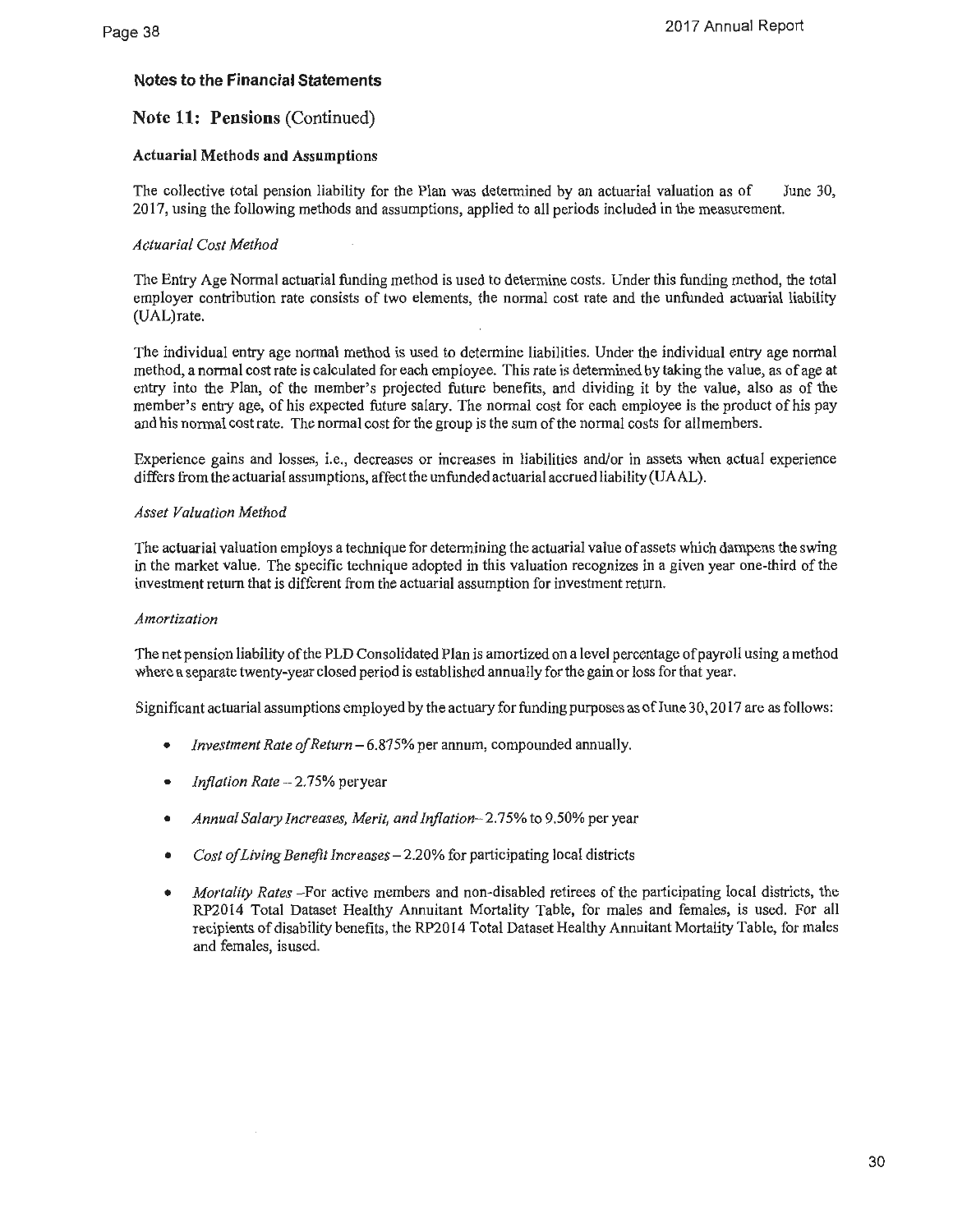#### **Note 11: Pensions** (Continued)

The long-term expected rate of return on pension plan assets was determined using a building-block method in which best-estimate ranges of expected future real rates of return (expected returns, net of pension plan investment expense and inflation) are developed for each major class of assets. These ranges are combined to produce the long-term expected rate of return by weighting the expected future real rates of return by the target asset allocation percentage and by adding expected inflation. Best estimates of arithmetic real rates of return for each major asset class included in the Plan's target asset allocation as of June 30, 2017, are summarized in the following table. Assets of the Plan are commingled for investment purposes.

|                           |            | Long-term            |
|---------------------------|------------|----------------------|
|                           | Target     | <b>Expected Real</b> |
|                           | Allocation | Rates of Return      |
|                           |            |                      |
| Public Equities           | 30.0%      | $6.0\%$              |
| US Government             | $7.5\%$    | 2.3%                 |
| Private equity            | 15.0%      | 7.6%                 |
| Real assets:              |            |                      |
| Real estate               | 10.0%      | 5.2%                 |
| Infrastructure            | 10.0%      | 5.3%                 |
| <b>Natural Resources</b>  | 5.0%       | 5.0%                 |
| <b>Traditional Credit</b> | 7.5%       | 3.0%                 |
| Alternative Credit        | 5.0%       | 4.2%                 |
| Diversifiers              | 10.0%      | 5.9%                 |
|                           |            |                      |

#### *Discount Rate*

The discount rate used to measure the collective total pension liability was 6.875% for2017 and 6.875% for 2016. The projection of cash flows used to determine the discount rate assumed that plan member contributions will be made at the current contribution rate and that employer contributions will be made at contractually required rates, actuarially determined. Based on these assumptions, the Plan's fiduciary net position was projected to be available to make all projected future benefit payments to current Plan members. Therefore, the long-term expected rate of return on pension plan investments was applied to all periods of projected benefit payments to determine the total pension liability.

The following table shows how the collective net pension liability/(asset) as of June 30, 2017 would change if the discount rate used was one percentage point lower or one percentage point higher than the current rate.

|                                               | Current |                         |  |                           |  |                         |
|-----------------------------------------------|---------|-------------------------|--|---------------------------|--|-------------------------|
|                                               |         | 1% Decrease<br>(5.875%) |  | Discount Rate<br>(6.875%) |  | 1% Increase<br>(7.875%) |
| PLD Plan<br>District's proportionate share of |         |                         |  |                           |  |                         |
| the net pension liability                     |         | \$3,983,227             |  | \$1,985,352               |  | 481,262                 |

#### *Pension Plan Fiduciary Net Position*

Detailed information about the pension plan's fiduciary net position is available in the separately issued MainePERS financial report.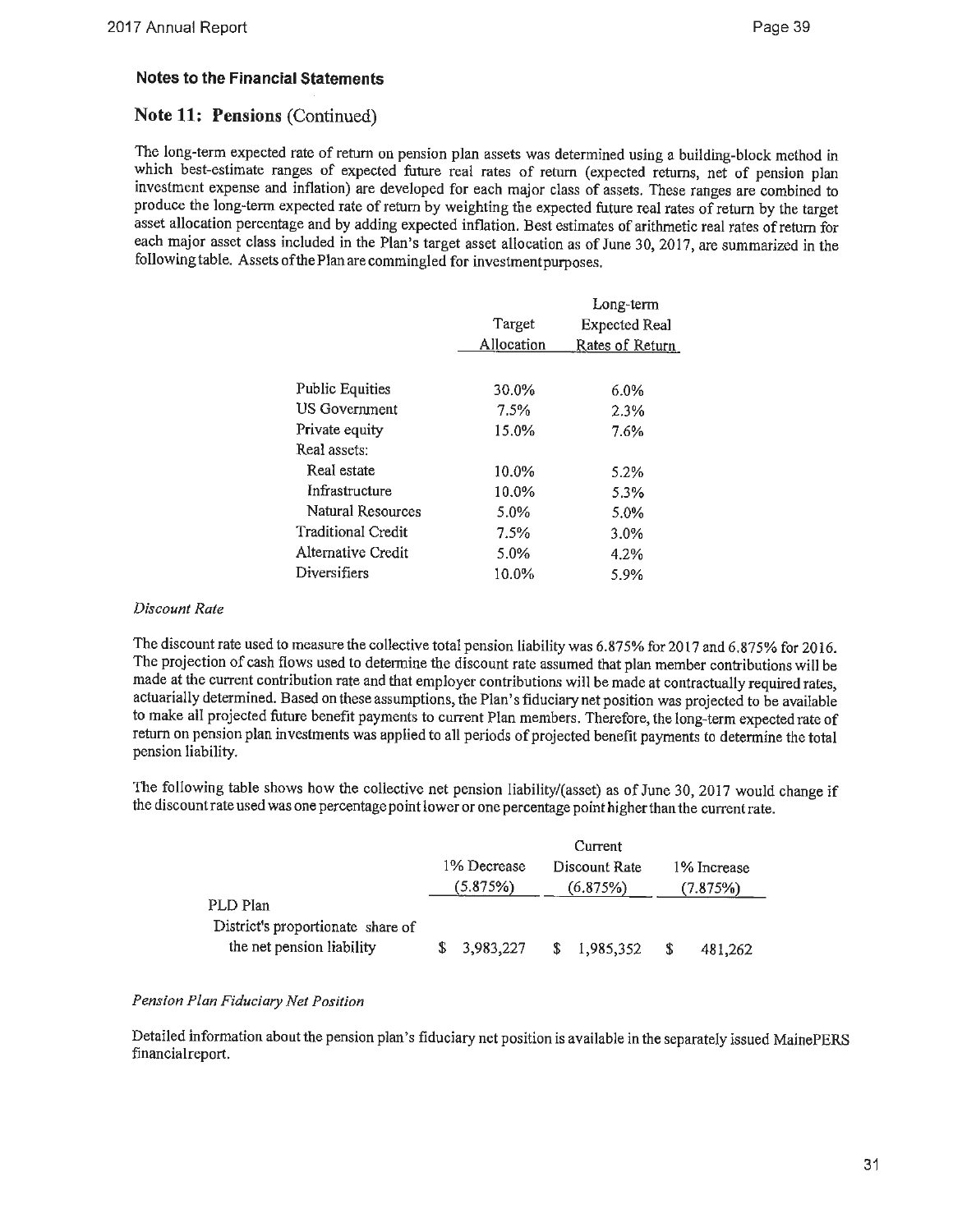#### **Note 11:** Pensions (Continued)

#### *Financial Reporting*

The Plan issues stand-alone financial reports which can be found online at:

http://www.mainepers.org/Publications/Publications.htm#Annual Reports

#### **Note 12: Other Post-Retirement Employment Benefits (OPEB)**

#### **Post-Retirement Medical Plan (Medical Plan)**

#### *Plan Description*

On September 26, 1991, the Board of Trustees voted to offer post-retirement health insurance to the District's employees. The Kennebunk, Kennebunkport, Wells Water District's post-retirement medical plan is a single employer defined benefit medical plan administered by the Retiree Welfare Benefit Trust of the Kennebunk, Kennebunkport and Wells Water District. The District provides certain health care benefits for retired employees. To become eligible for the benefits, the employees have to work for a minimum of *5* years and be at least 60 years old and retire immediately upon leaving the District's employment. Employees will receive l year of paid health insurance benefits for each 5 years of service performed. All classes of employees are covered by the plan. The Kennebunk, Kennebunkport, Wells Water District's post-retirement medical plan does not issue a stand-alone financial report.

Membership of the medical plan consisted of the following at December 31, 2017, the date of the latest actuarial valuation:

| Active employees                    | 38 |
|-------------------------------------|----|
| Retired employees and beneficiaries |    |
| Total                               | 43 |

The required contribution is based on the normal cost determined using the Entry Age Actuarial Cost Method. Under this method, an allocation of liability to past service and future service is made by spreading the costs over an employee's career as a level dollar amount. No employee contributions are required by the plan. The Board of Trustees has the authority to amend the benefits provisions of the postemployment medical plan. Administrative costs are fmanced through investment earnings. For the years ended December 31, 2017 and 2016, the District contributed \$111,243 and \$125,900 to the plan, respectively. The balance of the plan assets was invested into cash, cash equivalents, and other financial instruments in accordance with the plan's investing objectives established by the 3-member appointed trustee board.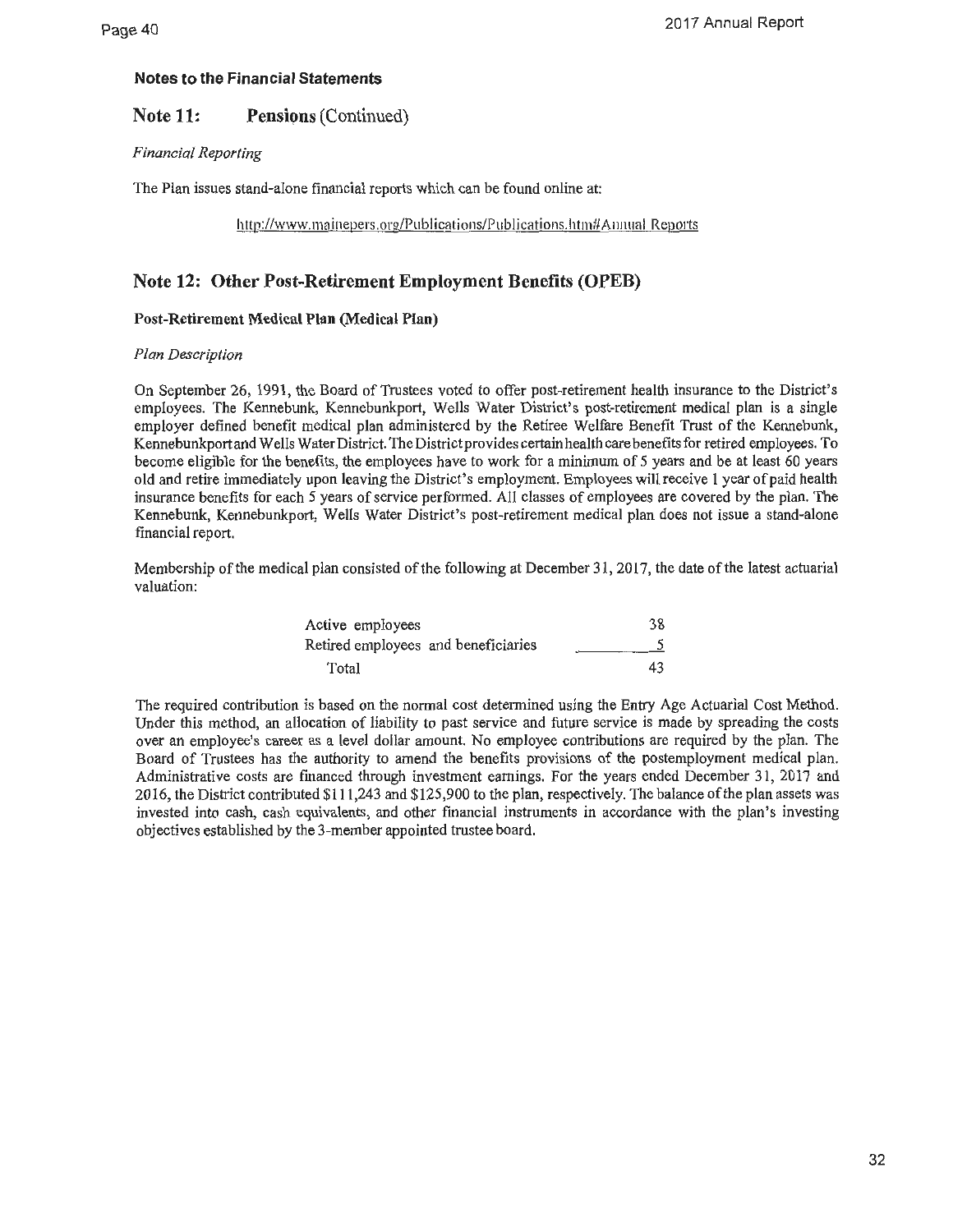#### **Note 12: Other Post-Retirement Employment Benefits (OPEB)** (Continued)

#### *Annual OPEB Cost and Net OPEB Obligation (Medical Plan)*

The District's medical plan benefit cost is calculated based on annual required contribution of the employer (ARC), an amount actuarially determined in accordance with the parameters of Government Accounting Standards and was applied prospectively. The ARC represents a level of funding that, if paid on an ongoing basis, is projected to cover normal costs each year. The following table shows the components of the District's annual medical plan cost for the year, the amount actually contributed to the plan, and changes in the District's medical plan obligation based on an actuarial valuation as of December 31, 2017 and2016

|                                            | 2017 |           |   | 2016      |
|--------------------------------------------|------|-----------|---|-----------|
|                                            |      |           |   |           |
| Annual required contribution               | \$   | 111,243   | S | 125,900   |
| Interest on net OPEB obligation            |      | 34,476    |   | 35,520    |
| Adjustment to annual required contribution |      | (45, 167) |   | (56, 845) |
| Annual OPEB cost                           |      | 100,552   |   | 104,575   |
| Contributions made                         |      | (111,243) |   | (125,900) |
| Change in net OPEB obligation              |      | (10,691)  |   | (21, 325) |
| Net OPEB obligation - beginning of year    |      | 689,521   |   | 710,846   |
| Net OPEB obligation - end of year          | S    | 678,830   | S | 689,521   |

The District's annual medical plan cost, the percentage of annual medical plan cost contributed to the plan by the District, and the net post-retirement obligation for 2017 and the two preceding years were as follows:

|                                            | 2017 |              | 2016 |         | 2015 |         |
|--------------------------------------------|------|--------------|------|---------|------|---------|
|                                            |      |              |      |         |      |         |
| Annual OPEB cost                           |      | $100.552$ \$ |      | 104,575 |      | 82,279  |
| Percentage of annual OPEB cost contributed |      | 111%         |      | 120%    |      | 113%    |
| Net OPEB obligation                        |      | 678,830      | \$   | 689,521 |      | 710,846 |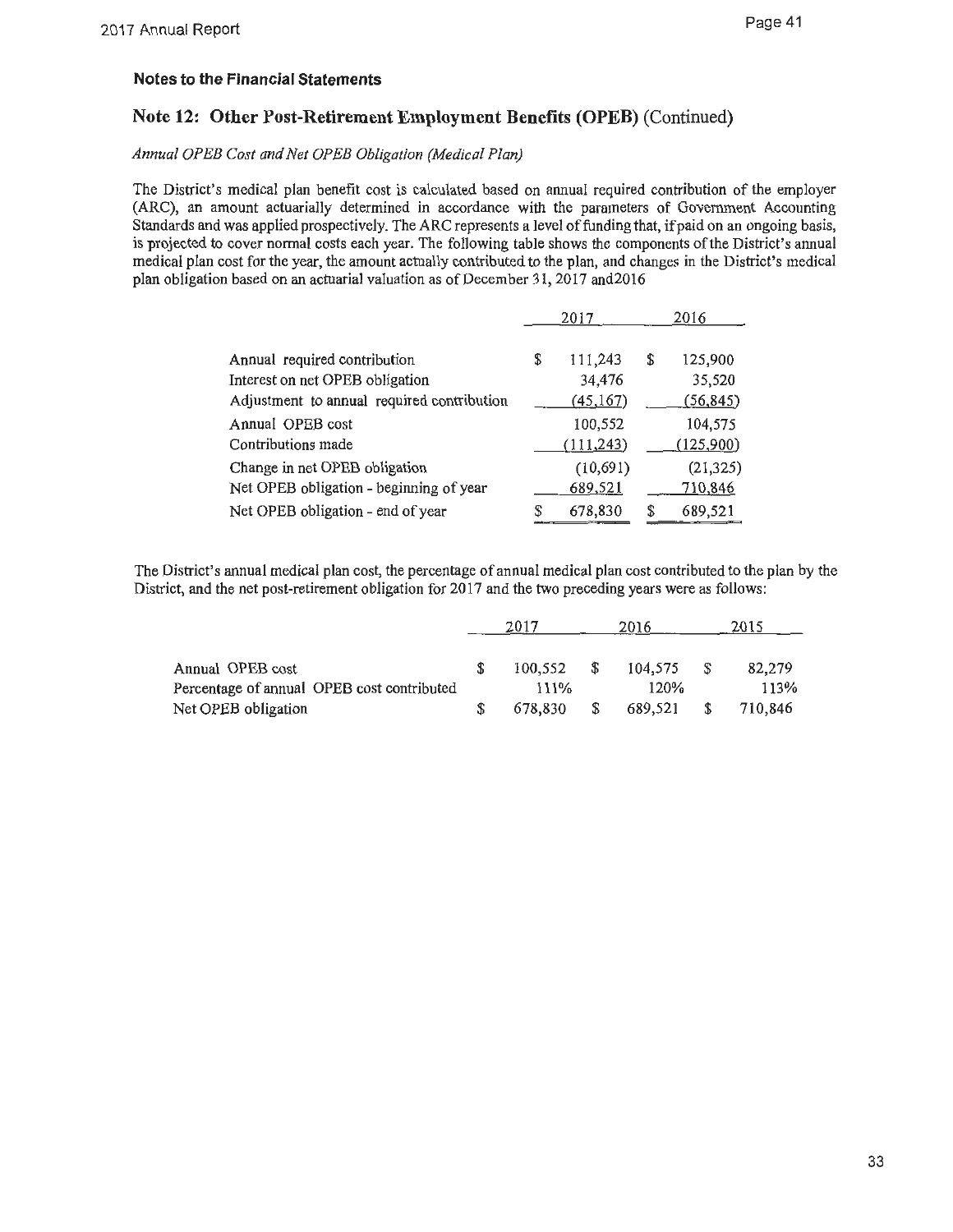#### **Note 12: Other Post-Retirement Employee Benefits (OPEB)** (Continued)

#### **Post-Retirement Medical Plan (Medical Plan)**

#### *Change in Plan Assets*

A summary of the changes in the medical plan's assets during the year ended December 31, 2017, is as follows:

|                                               | 2017 |           | 2016      |
|-----------------------------------------------|------|-----------|-----------|
|                                               |      |           |           |
| Fair value of plan assets - beginning of year | S    | 946,940   | 832,108   |
| District contributions                        |      | 111,243   | 125,900   |
| Net investment earnings                       |      | 100,366   | 32,873    |
| Benefits paid                                 |      | (48, 884) | (43, 941) |
| Fair value of plan assets - end of year       |      | 1,109,665 | 946,940   |

#### *Funded Status and Funding Progress*

The funded status of the medical plan as of the most recent valuation date of December 31, 2017, is as follows:

| Actuarial value of assets               |   | 946,940     |
|-----------------------------------------|---|-------------|
| Actuarial accrued liability (AAL)       |   | (1,959,006) |
| Unfunded AAL (UAAL)                     |   | (1,012,066) |
| Funded ratio                            |   | 52.30%      |
| Covered payroll                         | S | 2,840,852   |
| UAAL as a percentage of covered payroll |   | -35.63%     |

The required schedule of funding progress immediately follows the notes and presents multiyear trend information about whether the actuarial value of plan assets is increasing or decreasing over time relative to the actuarial accrued liability. Information about the funded status of the plan as of the most recent actuarial valuation is included as required supplementary information.

#### *Actuarial Methods and Assumptions*

The projection of benefits for financial reporting purposes does not explicitly incorporate the potential effects of legal or contractual funding limitations. The required contribution was determined as part of the December 31, 2017 actuarial valuation using the entry age actuarial cost method. The actuarial assumptions included a 5% investment rate of return. The actuarial value of employer medical plan assets as of the valuation date is equal to the fair value of plan assets. The unfunded actuarial liability adjustment is the annual level dollar amortization of the unfunded actuarial accrued liability over 30 years.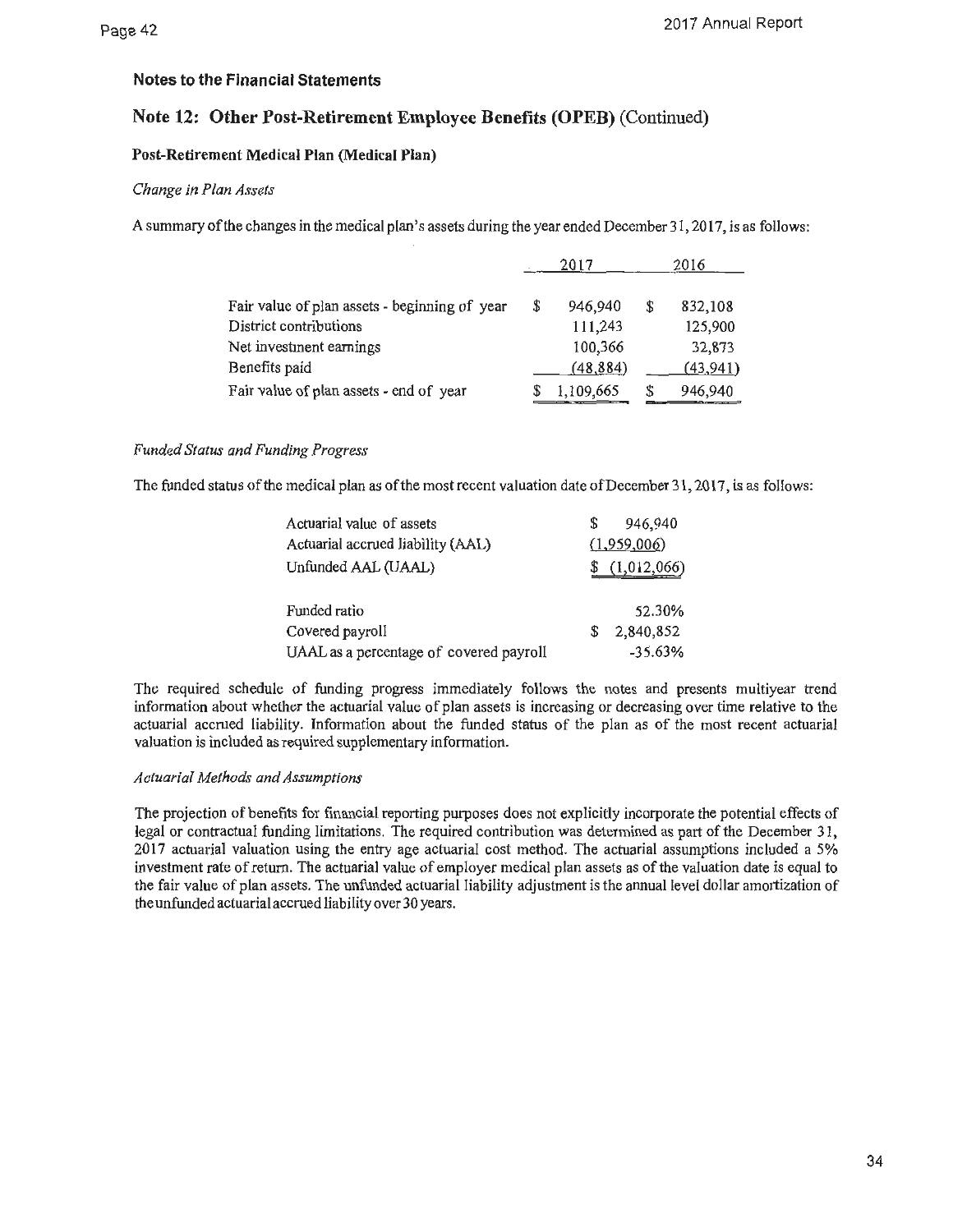#### **Note 12: Other Post-Retirement Employee Benefits (OPEB)** (Continued)

#### **Post-Retirement Sick Time Reimbursement Benefit Plan (Sick Time Plan)**

#### *Plan Description*

The District provides post-retirement sick time reimbursement benefits to its employees. All classes of employees are covered by the sick time plan. All full-time employees who retire from the District will be paid for a portion of their accumulated unused sick leave on a basis of I% per year of employment to a maximum of 60 days. The employee must have worked for the District a minimum of ten years to be eligible. No employee contributions are required by the plan. The Board of Trustees has the authority to amend the benefits provisions of the sick time plan. Administrative costs are financed through investment earnings. For the years ended December 31, 2017 and 2016, the District contributed \$11,091 and \$11,518 to the sick time plan, respectively. The balance of the sick time plan's assets was invested into cash, cash equivalents and other financial instruments in accordance with theplan'sinvestingobjectivesestablished by the 3-member trusteeboard.

#### *Change in Accumulated Post-Retirement Benefit Obligation*

As of December 31, 2017 and 2016, the date of the latest actuarial valuation, the summary of the changes in the sick time plan obligation is as follows:

|                                        |   | 2017    |  | 2016    |
|----------------------------------------|---|---------|--|---------|
|                                        |   |         |  |         |
| Benefit obligation - beginning of year | S | 274,762 |  | 261,260 |
| Service cost                           |   | 5,887   |  | 6,773   |
| Interest cost                          |   | 7,593   |  | 7,623   |
| Actuarial (gain) / loss                |   | 4,335   |  | (894)   |
| Benefits paid                          |   |         |  |         |
| Benefit obligation - end of year       | S | 292,577 |  | 274,762 |

The above obligation is presented in the balance sheet as part of the post-retirement benefits and is reported as a long-term obligation.

#### *Change in Plan Assets*

A summary of the changes in the sick time plan's assets during the years ended December 31, 2017 and 2016, is as follows:

|                                               | 2017 |         |    | 2016    |
|-----------------------------------------------|------|---------|----|---------|
|                                               |      |         |    |         |
| Fair value of plan assets - beginning of year | S    | 158,201 | -S | 137,723 |
| District contributions                        |      | 11,091  |    | 11,518  |
| Net investment earnings                       |      | 15,413  |    | 8,960   |
| Benefits paid                                 |      | (5,290) |    |         |
| Fair value of plan assets - end of year       |      | 179,415 |    | 158,201 |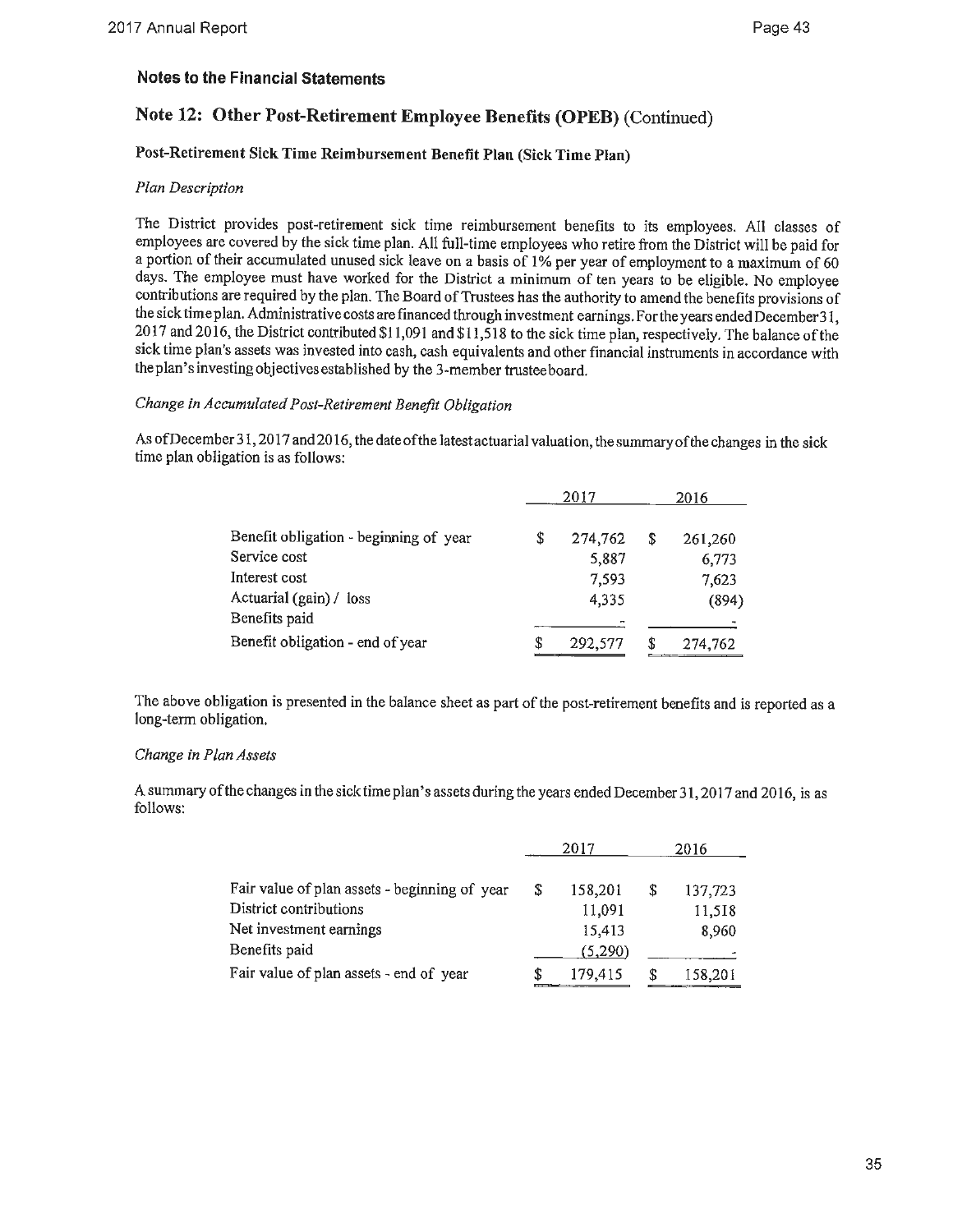### **Note 12: Other Post~Retirement Employee Benefits (OPEB)** (Continued)

#### *Funded Status and Funding Progress*

The funded status of the sick time plan as of December 31, 2017 and 2016 is as follows:

|                                                                                               |   | 2017                                | 2016                                      |
|-----------------------------------------------------------------------------------------------|---|-------------------------------------|-------------------------------------------|
| Fair value of plan assets<br>Benefit obligation - end of year<br>Unfunded benefit obligations | S | 179,415<br>(292, 577)<br>(113, 162) | \$<br>158,201<br>(274, 762)<br>(116, 561) |
| Funded ratio                                                                                  |   | 61.32%                              | 57.58%                                    |

#### *Actuarial Methods and Assumptions*

The determination of the sick time plan's net periodic pension costs includes assumptions about the discount rate and an estimate for the long-term return on plan assets. The discount rate assumption was 3.04% and 3.31 % for fiscal years 2017 and 2016, respectively. The estimated long-term rate ofretum on plan assets of 5.00% and both fiscal years 2017 and 2016. The sick time plan's net periodic pension costs were \$11,091 and \$11,518 for the years ended December 31, 2017 and 2016, respectively.

The following benefit payments, which reflect expected future service, as appropriate, that are expected to be paid over the next 10 years are as follows:

|                          |   | Estimated<br>Benefit<br>Payments |
|--------------------------|---|----------------------------------|
|                          |   |                                  |
| Fiscal year 2018         | S | 108,593                          |
| Fiscal year 2019         |   |                                  |
| Fiscal year 2020         |   |                                  |
| Fiscal year 2021         |   | 20,722                           |
| Fiscal year 2022         |   | 42,657                           |
| Fiscal years 2023 - 2027 |   | 107,944                          |

#### **Note 13: Appropriations of Net Position**

The District has established appropriated net position for various purposes. At December 31, 2017 and 2016, appropriated net position was as follows:

#### *Funded Debt Retired through Surplus*

The District's policy is to appropriate from net income, annually, an amount equal to the principal payment of the bonds. Appropriations at December 31, 2017 and 2016 were \$726,070 and \$653,581, respectively. The appropriated funded debt retired through surplus balance at December 31, 2017 and 2016 was \$18,521,504 and \$17,794,434.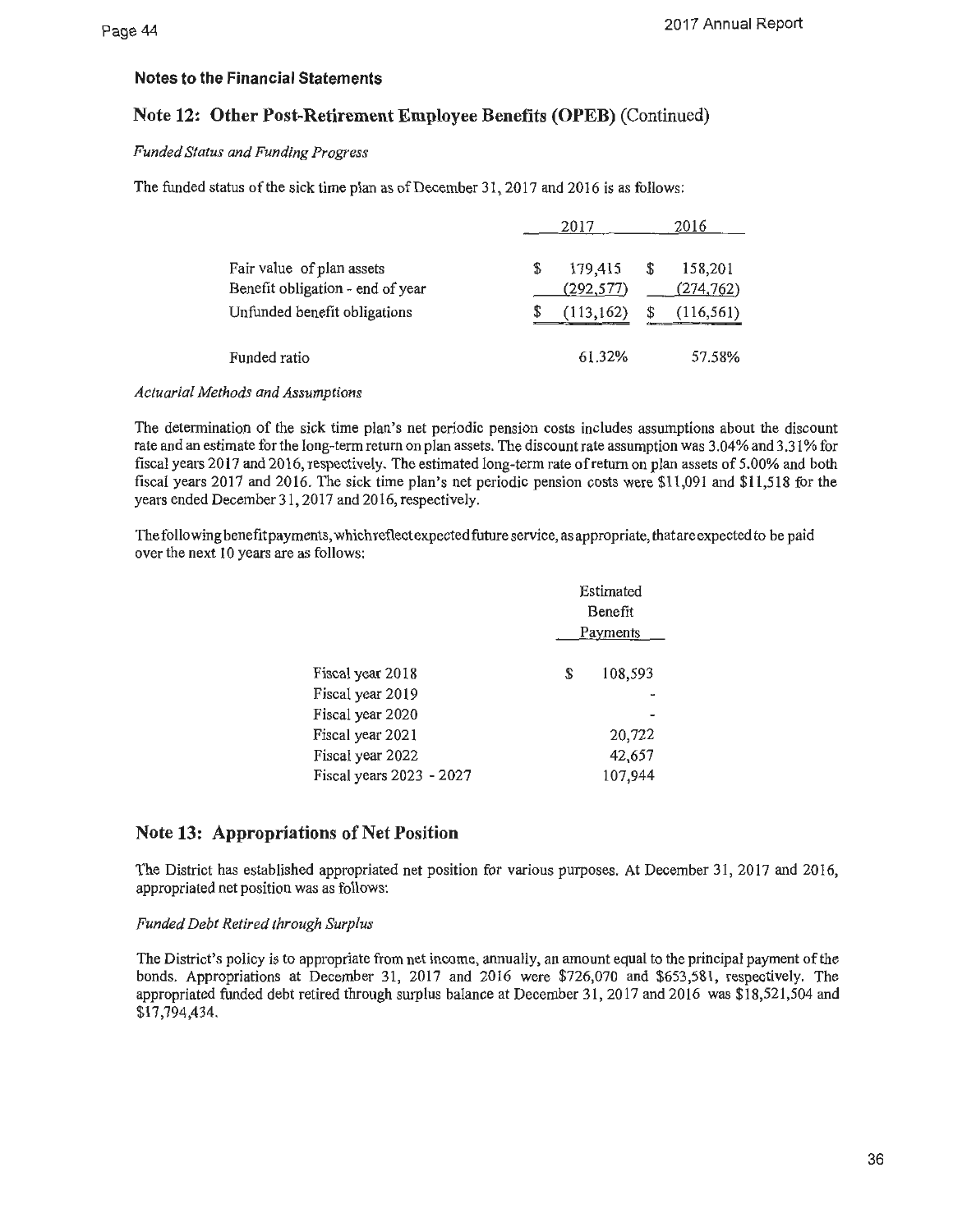#### **Note 13: Appropriations of Net Position** (Continued)

#### *Water Supply Protection Fund and Restricted Reserves*

Pursuant to Maine Revised Statutes Title 35-A §6113, a consumer-owned water utility may establish a water supply protection fund to which a sum may be credited annually from surplus funds. The annual credit may not exceed 5% of the prior year's total revenue. In addition, the maximum fund accumulation is 15% of the prior year's revenue. Interest earned in the fund must remain in the fund and be used solely for the purposes of the fund. For the years ended December 31, 2017 and 2016, the District voted to appropriate \$58,498 and \$323,268 to the Water Supply Protection reserve, respectively. The interest income for the years ended 2017 and 2016 was \$2,181 and \$1,710. The cumulative balance of the reserve at December 31, 2017 and 2016 was \$1,006,102 and \$945,423, respectively.

#### *Mortgage Payment Appropriation*

The District appropriates from net income and/or the Water Supply Protection Reserve as allowed by the Maine law, annually, an amount equal to the year's principal payment on the land mortgage. The appropriated mortgage payment balance at December 31, 2017 and 2016 was \$1,525,000 and \$1,510,000, respectively.

#### **Note 14: Operating Lease Commitment**

The District renewed its three-year license agreement for accounting software, equipment and services. The agreement was renewed as of July I, 2017 and expires on June 30, 2020. Under the agreement, the District is obligated to pay minimum annual license fees of\$77,33 **l** per year.

#### **Note 15: Revenue from Operating Leases**

The District leases various water tank sites to wireless cellular companies under long-term operating leases. The leases are primarily five-year terms with consecutive renewal terms. Rental increases are generally equal to the change in the CPI index during such year. Rental revenues are recognized as earned over the term of the leases. For the years ended 2017 and 2016 total rental revenue was \$348,421 and \$332,276, respectively.

#### **Note 16: Income Tax Status**

The District qualifies as a tax exempt organization under the provisions of the Internal Revenue code and is not subject to any State or Federal income taxes.

#### **Note 17: Contingency Allowance 7% Test**

Pursuant Maine Revised Statutes Title 35-A §6112, if the District provides for an annual contingency allowance that has been collected through rates and where, in each of three consecutive years, the allowance is equal to or greater than 7% of the its annual operating expenses, it shall notify customers in writing of the over-collection and hold a public hearing to address the issue. For the purposes of this test operating expenses are composed of operation and maintenance expenses, depreciation and amortization, and taxes other than income taxes.

The District's contingency allowance did not exceed the 7% maximum for fiscal year 2017, but did so in 2016.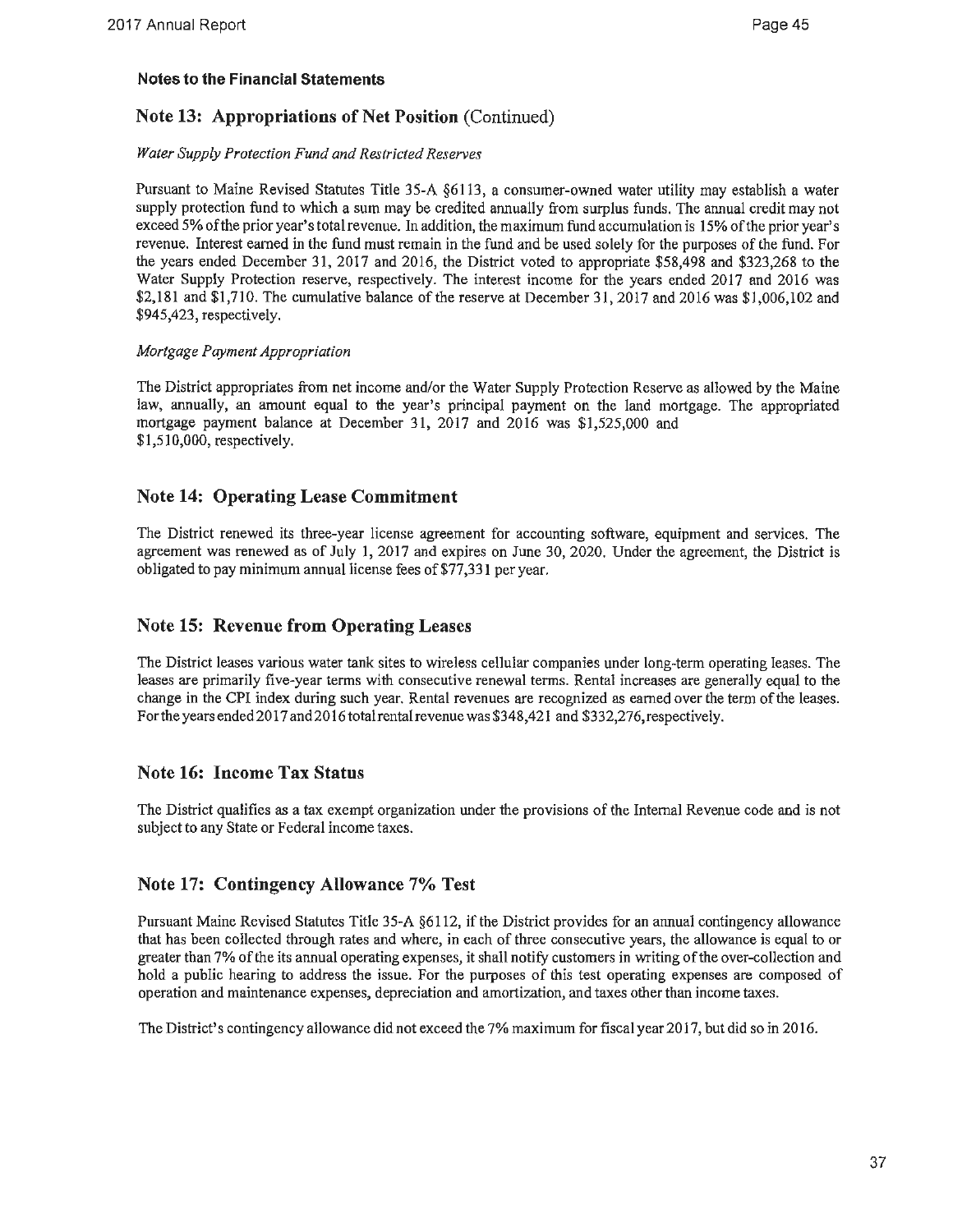#### **Note 18: Risk Management**

The District is exposed to various risks of loss related to torts, theft of, damage to and destruction of assets, errors and omissions; and natural disasters for which the District carries commercial insurance. Based on the coverage provided by commercial insurance purchased, the District is not aware of any material actual or potential claim liabilities that should be recorded at December 31, 2017 and 2016. Settled claims have not exceeded insurance coverage for any of the past three fiscal years.

#### **Litigation**

The District is subject to certain legal proceedings and claims which arise in the normal course of conducting its activities. In the opinion of management, the District has defensible positions.

#### **Note 19: Subsequent Events**

In preparing these financial statements, the District has evaluated events and transactions for potential recognition or disclosure through April 2, 2018, the date the financial statements were available to be issued.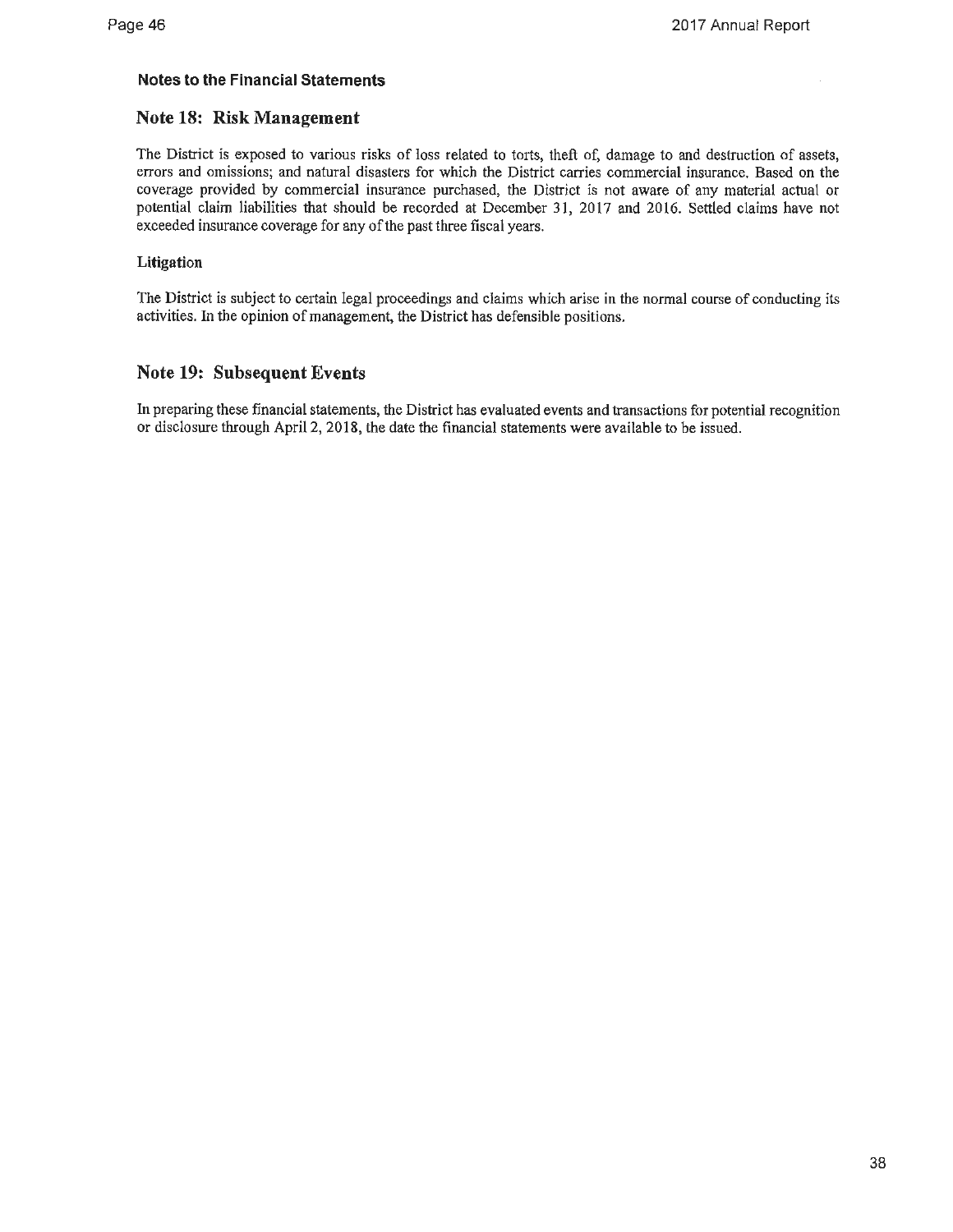## **Schedule of the District's Proportionate Share Schedule 1** Schedule 1 **of the Net Pension Liability**  MainePERS Participating Local Districts Plan (PLD) Consolidated Plan

Employer ID: P0255

|                |                             |                                             |                        | District's<br>proportionate<br>share of the                    |                                                                   |
|----------------|-----------------------------|---------------------------------------------|------------------------|----------------------------------------------------------------|-------------------------------------------------------------------|
|                | District's<br>proportion of | District's<br>proportionate<br>share of the | District's<br>covered- | net pension<br>liability as a<br>percentage of<br>its covered- | Plan fiduciary<br>net position as<br>a percentage<br>of the total |
| For the Fiscal | the net pension             | net pension                                 | employee               | employee                                                       | pension                                                           |
| Year Ended     | liability                   | liability                                   | payroll                | payroll                                                        | liability                                                         |
| 2017           | 0.484897%                   | 1,985,352<br>S                              | 2,840,852<br>S         | 69.89%                                                         | 86.43%                                                            |
| 2016           | 0.475900%                   | 2,528,603                                   | 2,754,507              | 91.80%                                                         | 81.61%                                                            |
| 2015           | 0.458222%                   | 1,461,942                                   | 2,667,712              | 54.80%                                                         | 88.27%                                                            |
| 2014           | 0.441494%                   | 679,376                                     | 2,554,283              | 26.60%                                                         | 94.10%                                                            |

*Note: This schedule is intended to show information for ten years. However, until a full ] 0-year trend is compiled, the District will present information for those years for which information is available*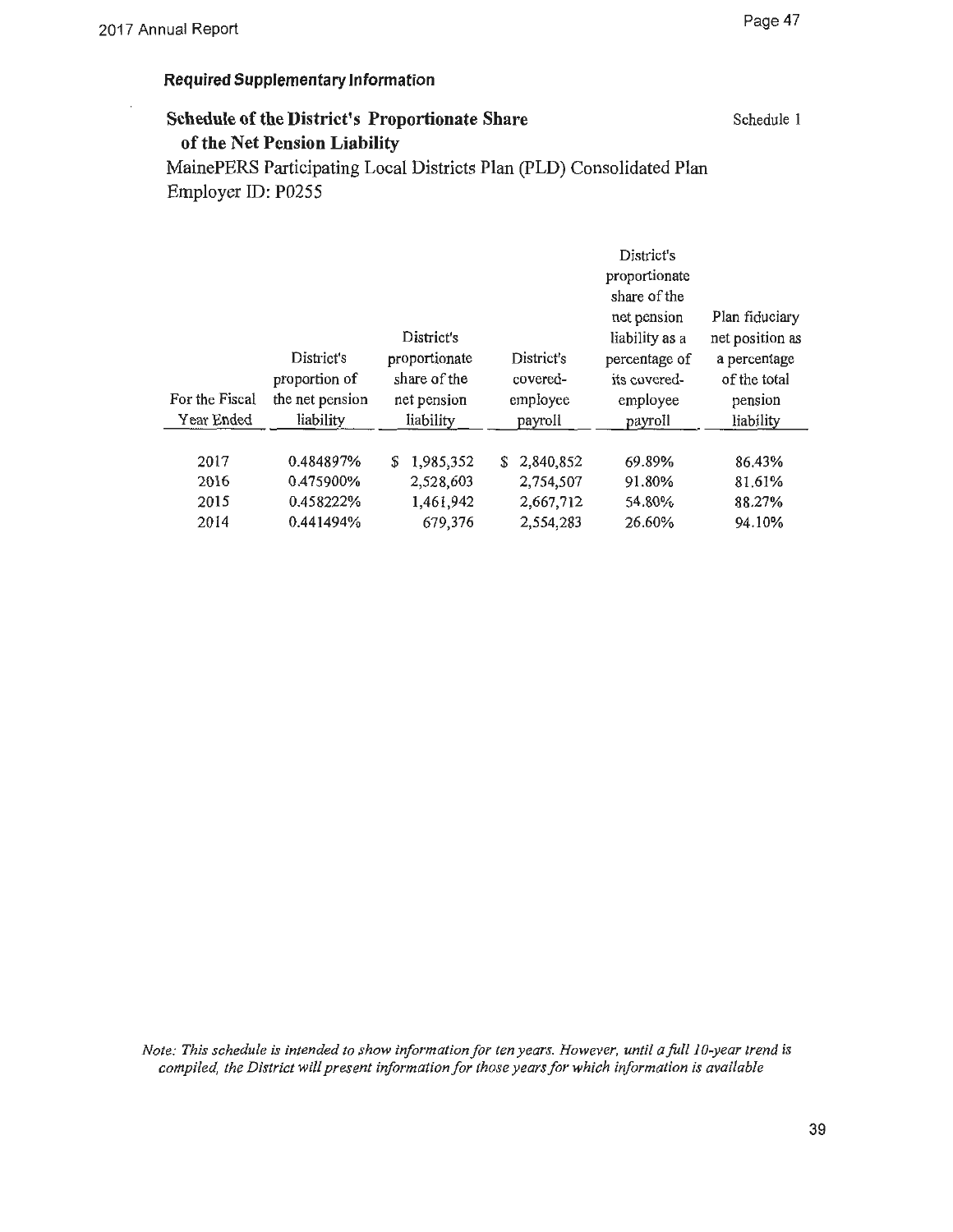## **Schedule of the District's Employer Contributions**  MainePERS Participating Local Districts (PLD) Consolidated Plan

Schedule 2

Employer ID: P0255

| For the Fiscal<br>Year Ended | Contractually<br>required<br>contributions     |    | District's<br>contributions<br>in relation to<br>District's<br>contribution<br>the<br>deficiency<br>contractually<br>required<br>(excess) |    |                                                                                                    | District's<br>covered-<br>employee<br>payroll      | District's<br>contributions<br>as a percentage<br>of its covered-<br>employee<br>payroll |
|------------------------------|------------------------------------------------|----|-------------------------------------------------------------------------------------------------------------------------------------------|----|----------------------------------------------------------------------------------------------------|----------------------------------------------------|------------------------------------------------------------------------------------------|
| 2017<br>2016<br>2015<br>2014 | \$<br>255,721<br>238,497<br>206,582<br>169,387 | \$ | 255,721<br>238,497<br>206,582<br>169,387                                                                                                  | \$ | $\overline{\phantom{a}}$<br>$\overline{\phantom{a}}$<br>$\blacksquare$<br>$\overline{\phantom{a}}$ | \$2,840,852<br>2,754,507<br>2,667,712<br>2,554,283 | 9.00%<br>8.66%<br>7.74%<br>6.63%                                                         |

*Note: This schedule is intended to show information for ten years. However, until a full JO-year trend is compiled, the District will present information for those years for which information is available*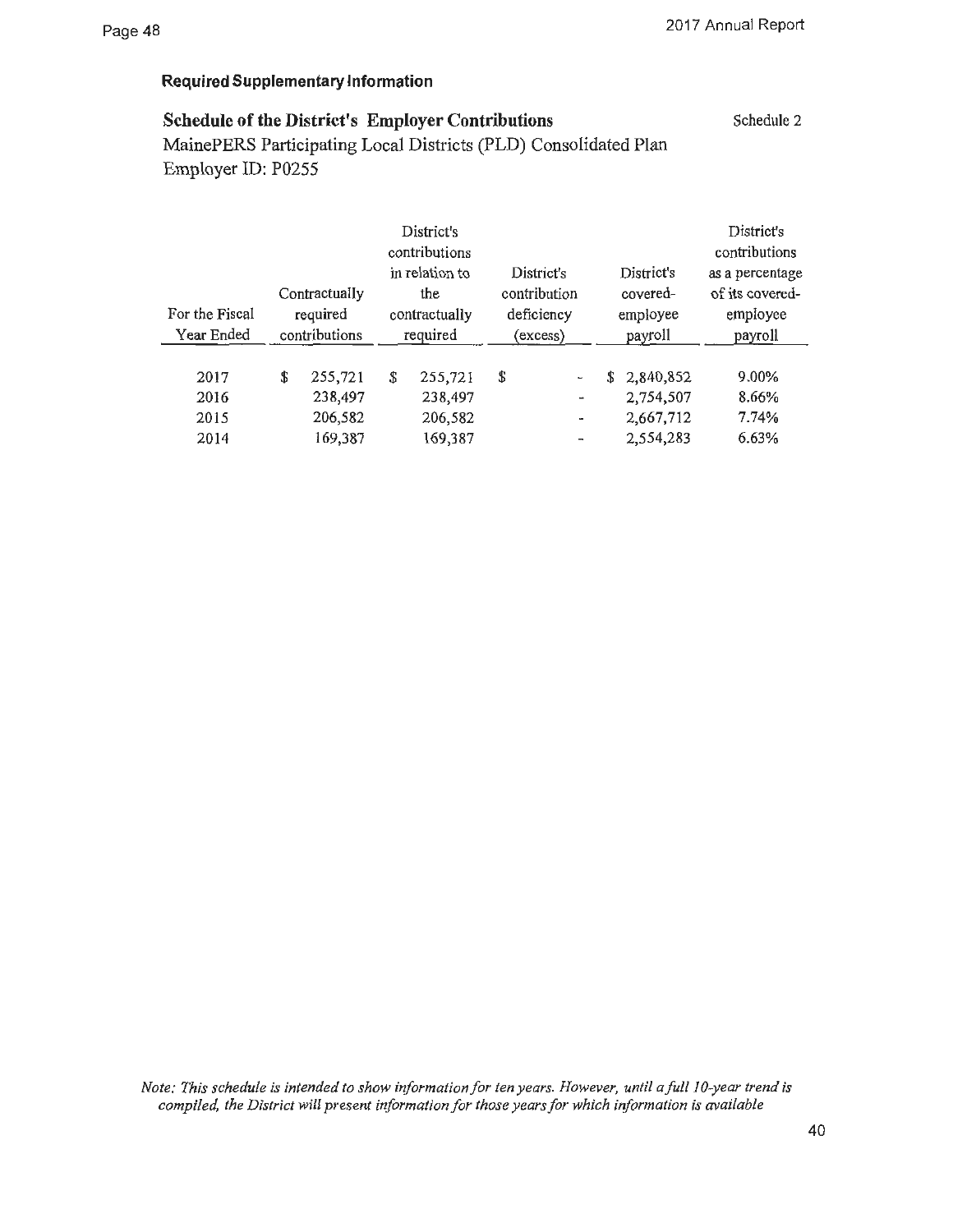#### **Schedule of Funding Progress** - **Post Retirement Medical Plan**  As of December 31st for the Years Listed Schedule 3

**Actuarial Actuarial Actuarial Accrued Valuation Value of** Liability **Unfunded Funded**  Year Assets (AAL) AAL(UAAL) Ratio **UAAL as a**  %of **Covered Covered**  Payroll Payroll

| 2008 | \$<br>$\overline{\phantom{a}}$ | \$<br>993,784 | \$ (993, 784) | 0.00%  | \$2,226,147 | -44.64%   |
|------|--------------------------------|---------------|---------------|--------|-------------|-----------|
| 2009 | ٠                              | 1,377,889     | (1, 377, 889) | 0.00%  | 2,191,546   | $-62.87%$ |
| 2010 | $\overline{\phantom{a}}$       | 1,508,180     | (1, 508, 180) | 0.00%  | 2,431,733   | $-62.02%$ |
| 2011 | 578,616                        | 1,232,312     | (653, 696)    | 46.95% | 2,310,423   | $-28.29%$ |
| 2012 | 638,729                        | 1,322,713     | (683, 984)    | 48.29% | 2,402,950   | $-28.46%$ |
| 2013 | 709,988                        | 1,377,085     | (667,097)     | 51.56% | 2,526,409   | $-26.40%$ |
| 2014 | 787,672                        | 1,577,326     | (789, 654)    | 49.94% | 2,554,283   | $-30.91%$ |
| 2015 | 832,108                        | 1,812,137     | (980,029)     | 45.92% | 2,667,712   | $-36.74%$ |
| 2016 | 946,940                        | 1,959,006     | (1,012,066)   | 48.34% | 2,754,507   | $-36.74%$ |
| 2017 | 1,109,665                      | 2, 121, 731   | (1,012,066)   | 52.30% | 2,840,852   | $-35.63%$ |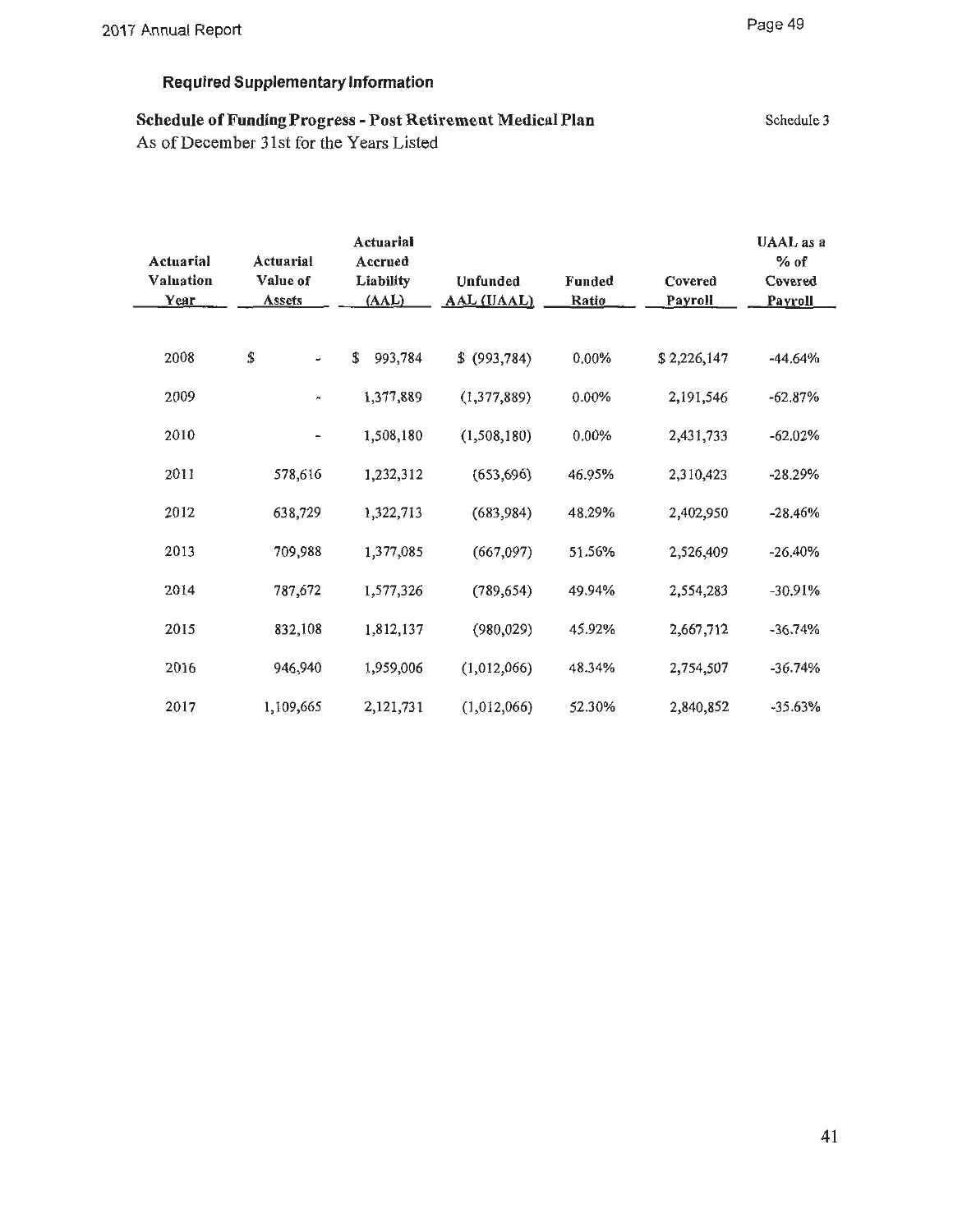## **Schedule of Employer Contributions** - **Post Retirement Medical Plan**

For the Years Ended December 31st for the Years Listed

Schedule 4

| Contribution<br>Year | Annual<br>Required<br>Contribution | Percentage<br>Contributed |
|----------------------|------------------------------------|---------------------------|
| 2008                 | \$<br>126,339                      | 60.59%                    |
| 2009                 | 136,327                            | 29.98%                    |
| 2010                 | 152,622                            | 7.70%                     |
| 2011                 | 163,289                            | 372.11%                   |
| 2012                 | 84,795                             | 79.17%                    |
| 2013                 | 87,470                             | 79.81%                    |
| 2014                 | 85,815                             | 100.00%                   |
| 2015                 | 92,836                             | 100.00%                   |
| 2016                 | 125,900                            | 100.00%                   |
| 2017                 | 111,243                            | 100.00%                   |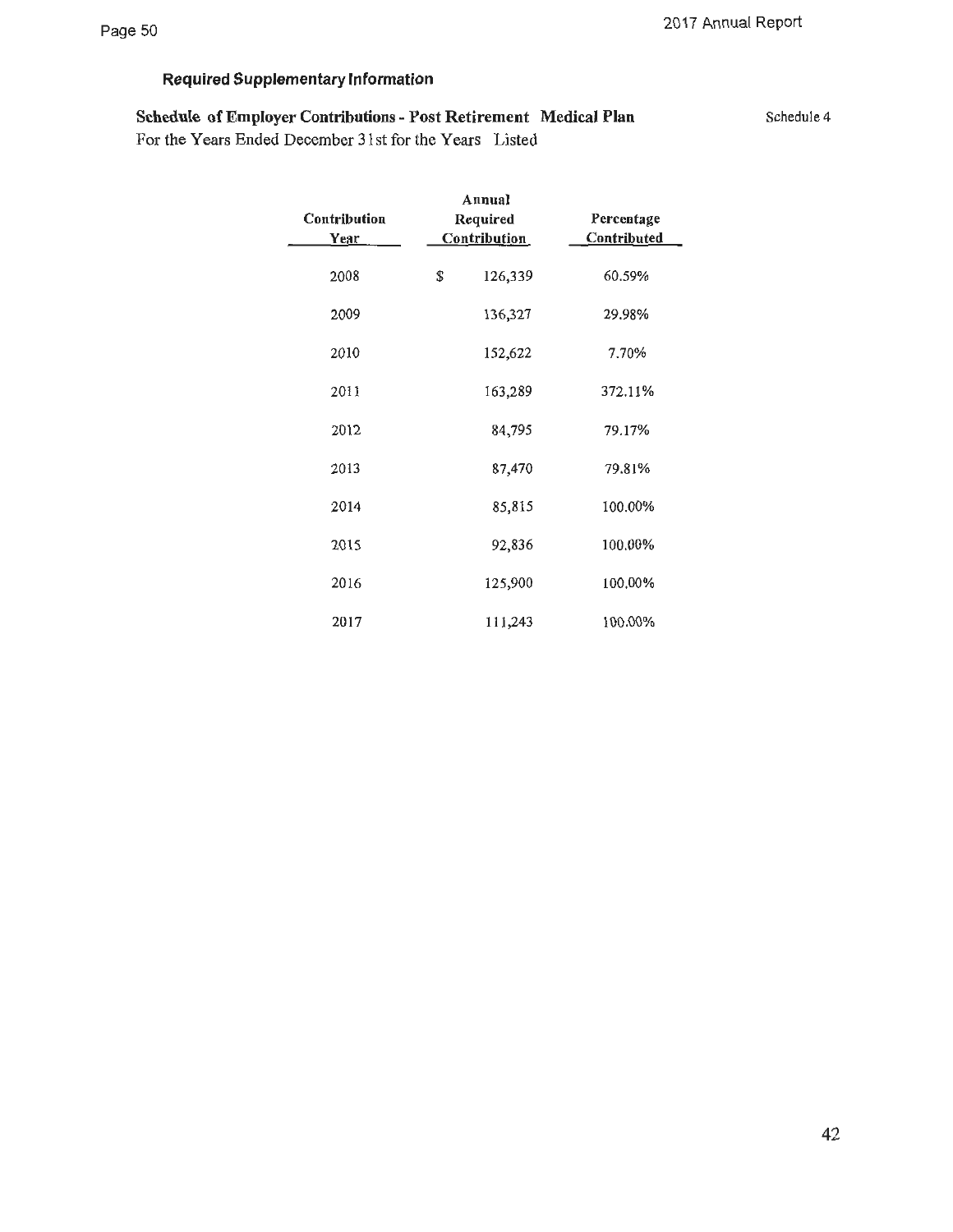Schedule 5

## **Schedule of Changes in Net Position**

For the Year Ended December 31, 2017 (with comparative totals for the year ended December 31, 2016)

|                            | 2017 |                              |    |                     |                | 2016                            |    |                            |   |                |    |            |    |            |
|----------------------------|------|------------------------------|----|---------------------|----------------|---------------------------------|----|----------------------------|---|----------------|----|------------|----|------------|
|                            |      | Appropriated                 |    |                     | Unappropriated |                                 |    |                            |   |                |    |            |    |            |
|                            |      | Funded Debt                  |    |                     |                | Water Supply<br>Protection Fund |    | Contributions in<br>Aid of |   |                |    |            |    |            |
|                            |      | Retired Through<br>Surplus   |    | Mortgage<br>Payment |                | and Restricted<br>Reserves      |    | Construction<br>(CIAC)     |   | Unappropriated |    | Total      |    | Total      |
| <b>Beginning Balance</b>   | \$   | 17,795,434                   | \$ | 1,510,000           | S              | 945,423                         | S. | 12,438,901                 | S | 5,407,801      | \$ | 38,097,559 | \$ | 36,031,428 |
| Net income before CIAC     |      |                              |    |                     |                | 2,181                           |    |                            |   | 890,355        |    | 892,536    |    | 1,190,283  |
| Additions to CIAC          |      |                              |    |                     |                |                                 |    | 445,191                    |   | $\rightarrow$  |    | 445,191    |    | 1,136,845  |
| Amortization of CIAC       |      |                              |    |                     |                |                                 |    | (259, 830)                 |   |                |    | (259, 830) |    | (260, 996) |
| Use of restricted reserves |      | $\qquad \qquad \blacksquare$ |    |                     |                |                                 |    |                            |   |                |    |            |    |            |
| Current year appropriation |      | ÷                            |    |                     |                | 58,498                          |    | $\rightarrow$              |   | (58, 498)      |    |            |    |            |
| Loan principal payments    |      | 726.070                      |    | 15,000              |                |                                 |    |                            |   | (741,070)      |    |            |    |            |
| <b>Ending Balance</b>      | S    | 18,521,504                   |    | 1,525,000           |                | 1,006,102                       |    | 12,624,262                 |   | 5,498,588      | S. | 39,175,456 | S  | 38,097,560 |

Report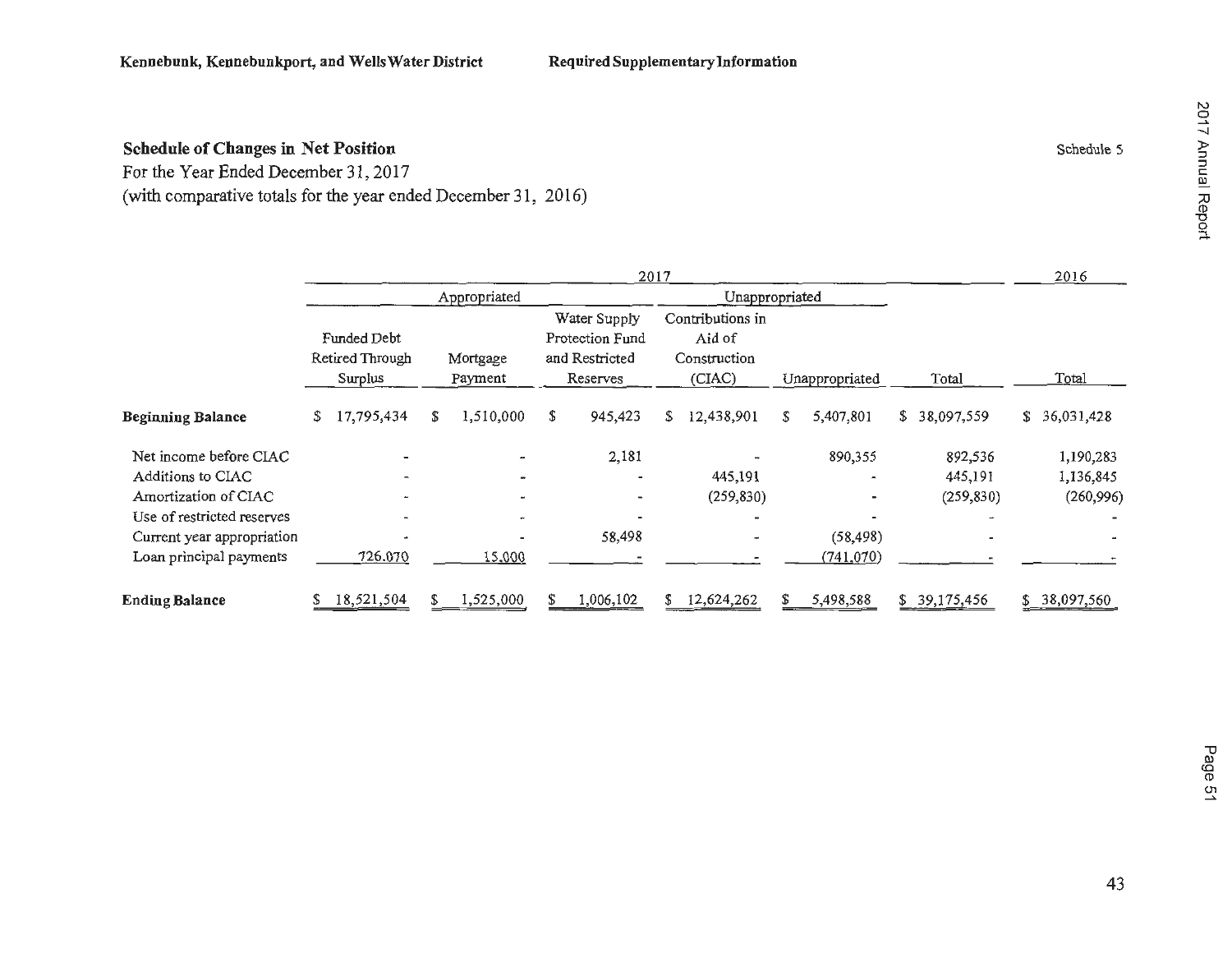## **Other Supplementarylnformation**

## **Schedules of Operating Expenses**

For the Years Ended December 31, 2017 and 2016

|                                      | 2017          | 2016          |
|--------------------------------------|---------------|---------------|
| <b>Source and Pumping Operations</b> |               |               |
| Labor                                | \$<br>130,888 | \$<br>130,510 |
| Officer                              | 8,976         | 9,616         |
| Pensions and benefits                | 129,409       | 131,444       |
| Purchased water                      | 9,621         | 30,908        |
| Purchased power                      | 249,995       | 236,177       |
| Transportation expense               | (4, 481)      | (5, 155)      |
| Materials and supplies               | (75, 850)     | (41, 593)     |
| Contractual services                 | 29,639        | 35,534        |
| Equipment rental                     | 400           | 395           |
| Insurance - vehicles                 | 1,396         | 1,444         |
| Insurance - workers' compensation    | 1,522         | 1,768         |
| Total source and pumping operations  | 481,515       | 531,048       |
| Source and Pumping Maintenance       |               |               |
| Labor                                | 213,152       | 204,818       |
| Officer                              | 14,618        | 15,092        |
| Pensions and benefits                | 210,743       | 206,284       |
| Materials and supplies               | 105,901       | 56,875        |
| Contractual services                 | 11,259        | 10,878        |
| Transportation expense               | (7, 297)      | (8,089)       |
| Insurance - vehicles                 | 2,274         | 2,266         |
| Insurance - workers' compensation    | 2,479         | 2,774         |
| Total source and pumping maintenance | 553,129       | 490,898       |
| <b>Water Treatment</b>               |               |               |
| Labor                                | 215,492       | 207,154       |
| Officer                              | 14,778        | 15,264        |
| Pensions and benefits                | 213,057       | 208,637       |
| Purchased power                      | 21,246        | 18,059        |
| Materials and supplies               | 26,323        | 30,962        |
| Chemicals                            | 183,800       | 141,495       |
| Contractual services                 | 43,403        | 41,260        |
| Transportation expense               | (7, 377)      | (8,182)       |
| Insurance - vehicles                 | 2,299         | 2,292         |
| Insurance - workers' compensation    | 2,506         | 2,806         |
| Total water treatment                | 715,527       | 659,747       |

Schedule 6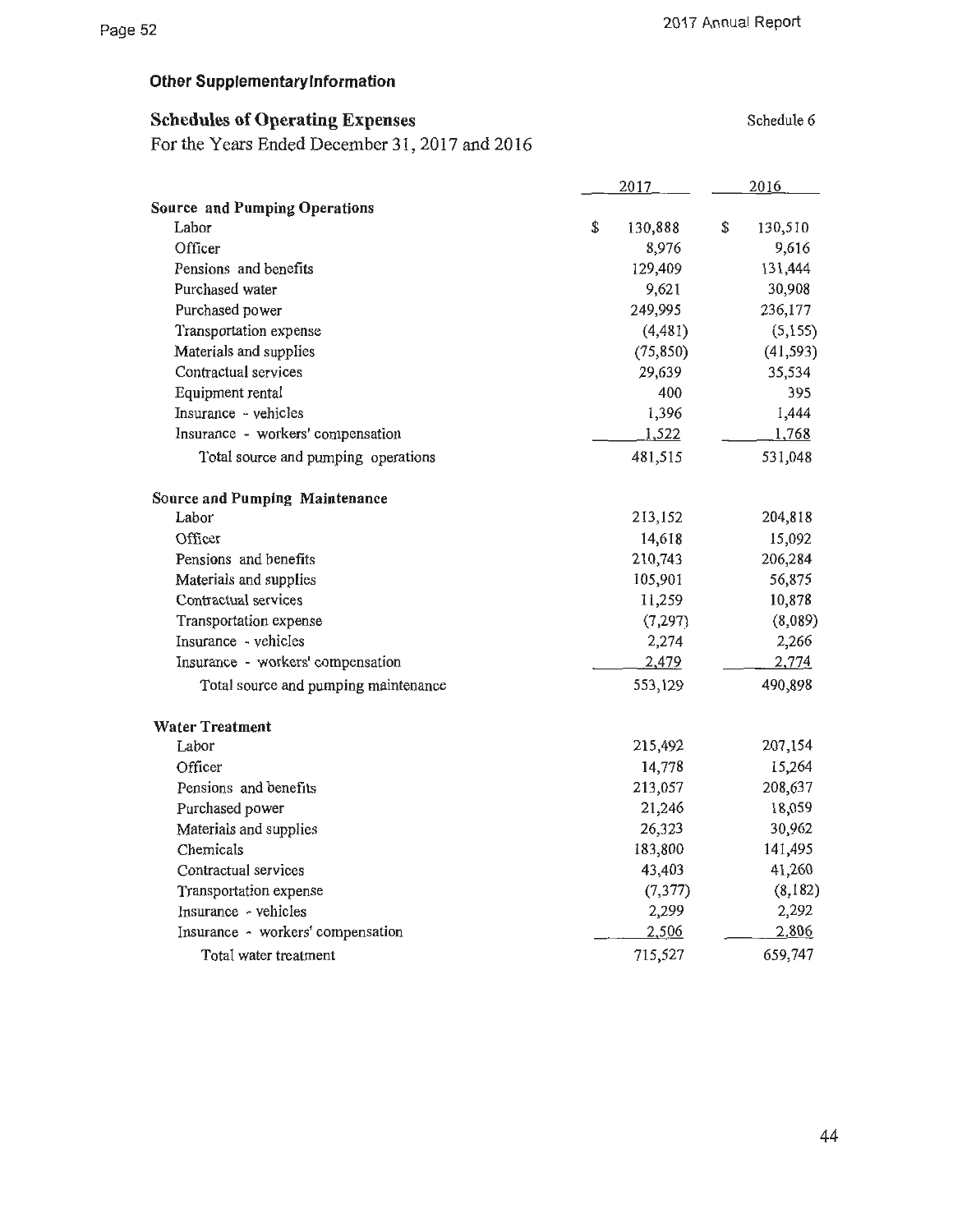## **Other Supplementary Information**

| <b>Schedules of Operating Expenses</b><br>For the Years Ended December 31, 2017 and 2016 |               | Schedule 6 (Continued) |
|------------------------------------------------------------------------------------------|---------------|------------------------|
| Transportation and Distribution - Operations                                             |               |                        |
| Labor                                                                                    | \$<br>427,751 | \$<br>429,803          |
| Officer                                                                                  | 29,335        | 31,669                 |
| Pensions and benefits                                                                    | 422,917       | 432,879                |
| Purchased power                                                                          | 11,672        | 11,597                 |
| Materials and supplies                                                                   | 25,948        | 20,639                 |
| Contractual services                                                                     | 3,063         | 3,256                  |
| Transportation expense                                                                   | (14, 644)     | (16,975)               |
| Insurance - vehicles                                                                     | 4,563         | 4,755                  |
| Insurance - workers' compensation                                                        | 4,974         | 5,822                  |
| Total transportation and distribution - operations                                       | 915,579       | 923,445                |
| Transportation and Distribution - Maintenance                                            |               |                        |
| Labor                                                                                    | 227,138       | 183,754                |
| Officer                                                                                  | 15,577        | 13,539                 |
| Pensions and benefits                                                                    | 224,571       | 185,069                |
| Materials and supplies                                                                   | 94,264        | 111,879                |
| Contractual services                                                                     | 17,861        | 7,092                  |
| Transportation expense                                                                   | (7, 776)      | (7,257)                |
| Insurance - vehicles                                                                     | 2,423         | 2,033                  |
| Insurance - workers' compensation                                                        | 2,641         | 2,489                  |
| Total transportation and distribution - maintenance                                      | 576,699       | 498,598                |
| <b>Customer Accounts Expenses</b>                                                        |               |                        |
| Labor                                                                                    | 218,883       | 207,064                |
| Officers                                                                                 | 37,723        | 37,350                 |
| Pensions and benefits                                                                    | 237,424       | 229,270                |
| Materials and supplies                                                                   | 22,350        | 15,722                 |
| Contractual services                                                                     | 157,634       | 159,727                |
| Transportation expense                                                                   | (7, 493)      | (8, 178)               |
| Insurance - vehicles                                                                     | 2,335         | 2,291                  |
| Insurance - workers' compensation                                                        | 2,793         | 3,083                  |
| Bad debt expense                                                                         | (1,631)       | 1,507                  |
| Total customer accounts expenses                                                         | 670,018       | 647,836                |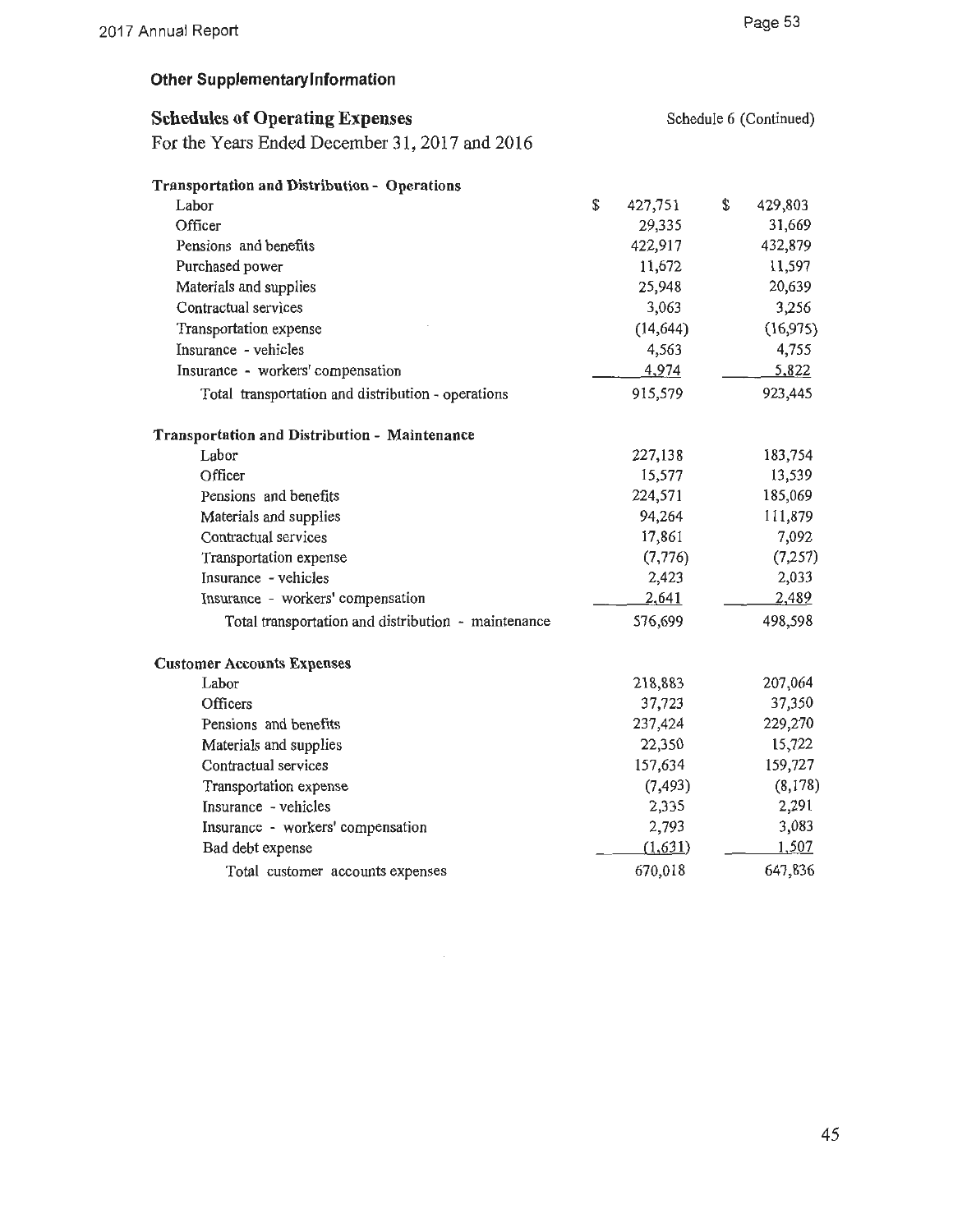#### **Other Supplementary Information**

| <b>Schedules of Operating Expenses</b>         | Schedule 6 (Continued) |
|------------------------------------------------|------------------------|
| For the Years Ended December 31, 2017 and 2016 |                        |

| <b>Administrative and General Expenses</b>    |               |                 |
|-----------------------------------------------|---------------|-----------------|
| Labor                                         | \$<br>251,570 | \$<br>259,813   |
| Officers                                      | 163,042       | 165,498         |
| Pensions and benefits                         | 383,618       | 398,958         |
| Purchased power                               | 9,554         | 9,085           |
| Materials and supplies                        | 79,857        | 79,550          |
| Contractual services                          | 77,524        | 148,460         |
| Insurance - general liability                 | 50,971        | 48,611          |
| Transportation expense                        | (8,612)       | (10,261)        |
| Insurance - vehicles                          | 2,684         | 2,875           |
| Insurance - workers' compensation             | 4,512         | 5,365           |
| Miscellaneous expense                         | 26,738        | 33,694          |
| Total administrative and general expenses     | 1,041,458     | 1,141,648       |
| <b>Operating Expenses before Depreciation</b> | 4,953,925     | 4,893,220       |
| <b>Depreciation Expense</b>                   | 1,248,389     | 1,195,153       |
| <b>Total Operating Expenses</b>               | 6,202,314     | \$<br>6,088,373 |

 $\sim$   $\sim$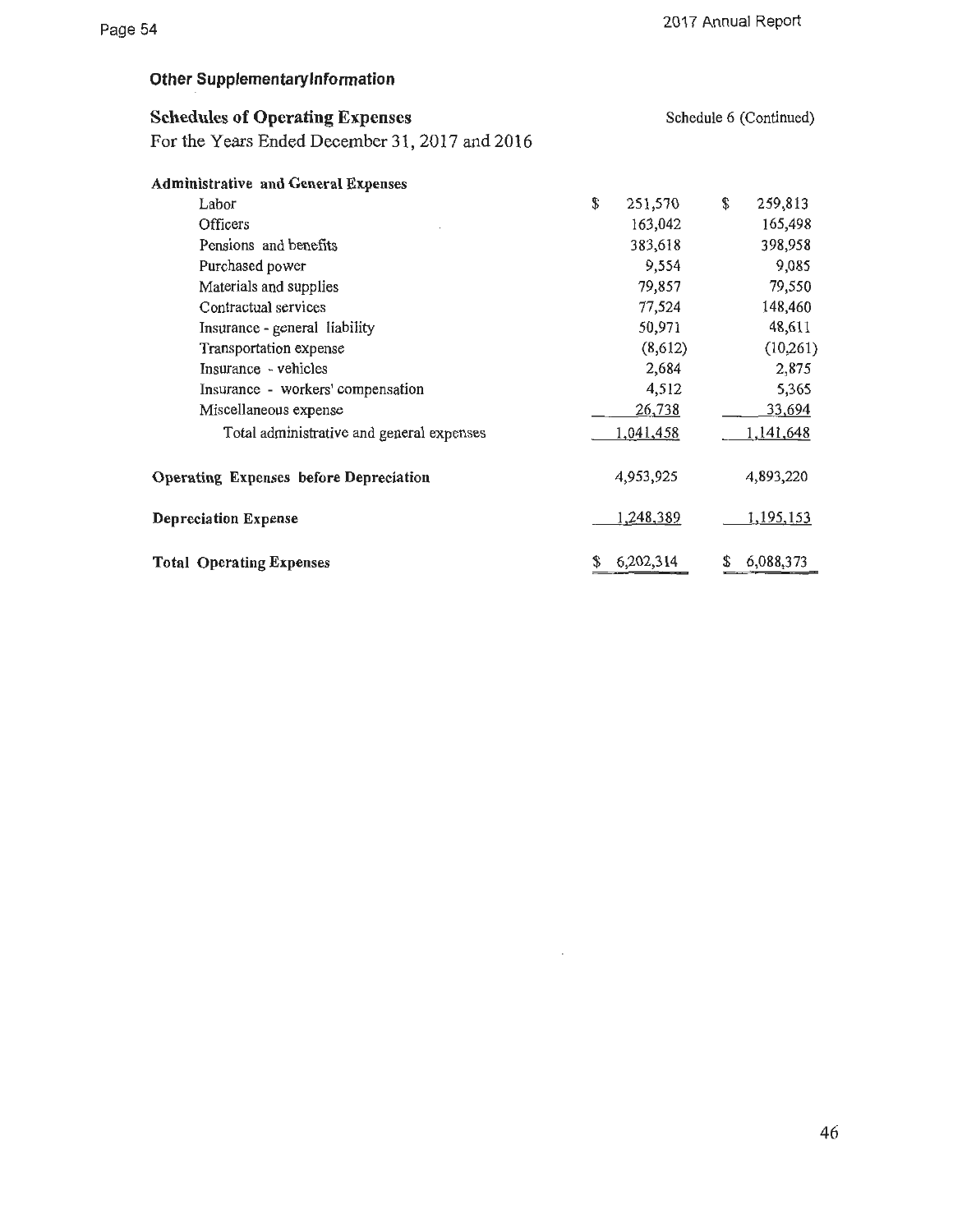## **2017 OPERATIONAL REPORT**

## **PERSONNEL**

#### **Education:**

The District's employees attended several educational meetings and seminars covering many subjects that included:

Applied Hydraulics Asbestos Abatement Confined Space Rescue Introduction to Blueprints Chemical Feed Pumps 101 Fire Extinguisher Fire Safety Heartsaver First Aid, CPR, AED Lifting, Back Safety & Ladder Safety Treatment & Distribution I & II Cert. Prep Treatment & Distribution Ill & IV Cert. Prep Primary & Secondary Standards and Public Notification Disaster Management for Water Utilities Construction Coordination & Project Planning

Chainsaw Safety Lock Out Tag Out Backflow Prevention Video Display Training Bloodborne Pathogens Boundaries & Easement Trenching and Excavation Basis Math for Operators Water Loss Management Developing Leadership Skills PVC Valves, Connection & Joining Management Candidate School Business Grammar & Proofreading OSHA 1920 - Hazardous Communications

## **SERVICES**

New Installations 32

Renewals 72

Total Active Services 11,455

## **METERING**

#### **Meters:**

| Number in service at beginning of year | 13,661 |
|----------------------------------------|--------|
| New installations                      | 147.   |
| Number in service at end of year       | 13.808 |

Meters serving seasonal customers are installed in the spring and after removal during the fall are tested then stored for the winter. Area plumbers, along with District personnel, set seasonal meters in a cooperative program which is not only beneficial to the District, but to the customer and the plumber as well. As a result of the cooperation received from the area plumbers, the success of the program has continued.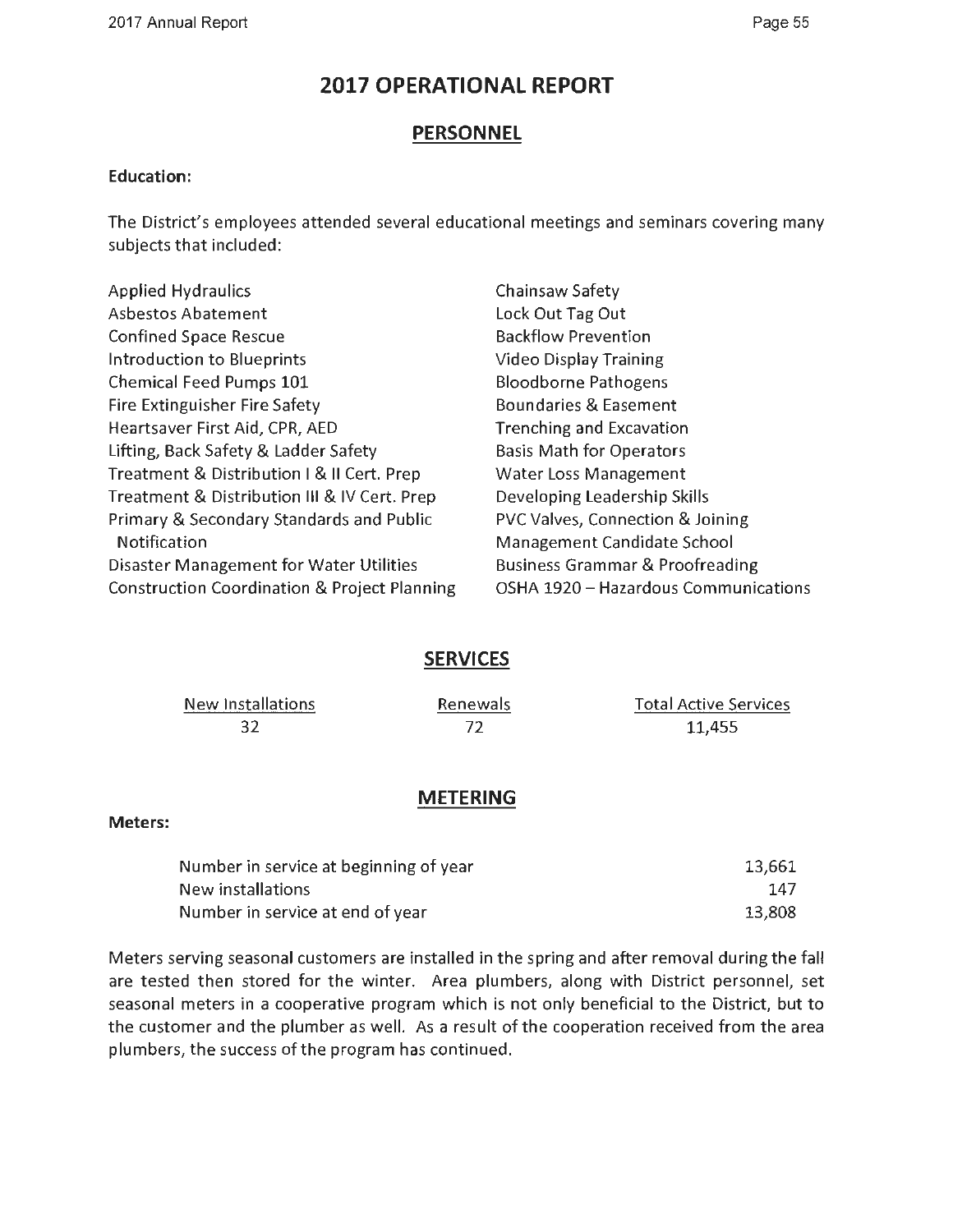## **MAINS**

## **DISTRIBUTION MAINS IN SERVICE (FEET)**

|         | <b>SIZE</b>     | 2016      | <b>ADDED</b> | <b>RETIRED</b> | 2017      |
|---------|-----------------|-----------|--------------|----------------|-----------|
|         |                 |           |              |                |           |
| Deep    | 20"             | 75,218    |              |                | 75,218    |
| Deep    | 16"             | 111,966   | 900          | 20             | 112,846   |
| Deep    | 12"             | 185,514   | 1,468        |                | 186,982   |
| Deep    | 10"             | 106,363   | 17           | 875            | 105,505   |
| Deep    | 8 <sup>n</sup>  | 330,926   | 4,275        | 22             | 335,179   |
| Surface | 8''             | 0         | 1,932        |                | 1,932     |
| Deep    | 6"              | 147,705   | 50           | 1,969          | 145,786   |
| Surface | 6''             | 0         | 1,745        |                | 1,745     |
| Deep    | 4'              | 19,217    | 1,715        |                | 20,932    |
| Surface | 4"              | 3,801     |              |                | 3,801     |
| Deep    | 3"              | 11,134    | 300          |                | 11,434    |
| Surface | 3 <sup>n</sup>  | 25,487    | 5,641        |                | 31,128    |
| Deep    | $2\frac{1}{2}$  | 279       |              |                | 279       |
| Surface | $2\frac{1}{2}$  | 388       |              |                | 388       |
| Deep    | 2 <sup>n</sup>  | 58,044    | 835          | 810            | 58,069    |
| Surface | 2 <sup>n</sup>  | 20,226    | 60           | 5,700          | 14,586    |
| Deep    | $1\frac{1}{2}$  | 918       |              |                | 918       |
| Surface | $1\frac{1}{2}$  | 7,062     |              |                | 7,062     |
| Deep    | $1\frac{1}{4}$  | 3,188     |              |                | 3,188     |
| Surface | $1\frac{1}{4}$  | 3,034     |              |                | 3,034     |
| Deep    | 1"              | 10,299    |              |                | 10,299    |
| Surface | 1 <sup>''</sup> | 20,689    |              |                | 20,689    |
| Deep    | $\frac{3}{4}$ " | 2,856     |              |                | 2,856     |
| Surface | $\frac{3}{4}$ " | 4,065     |              |                | 4,065     |
|         |                 | 1,148,379 |              |                | 1,157,921 |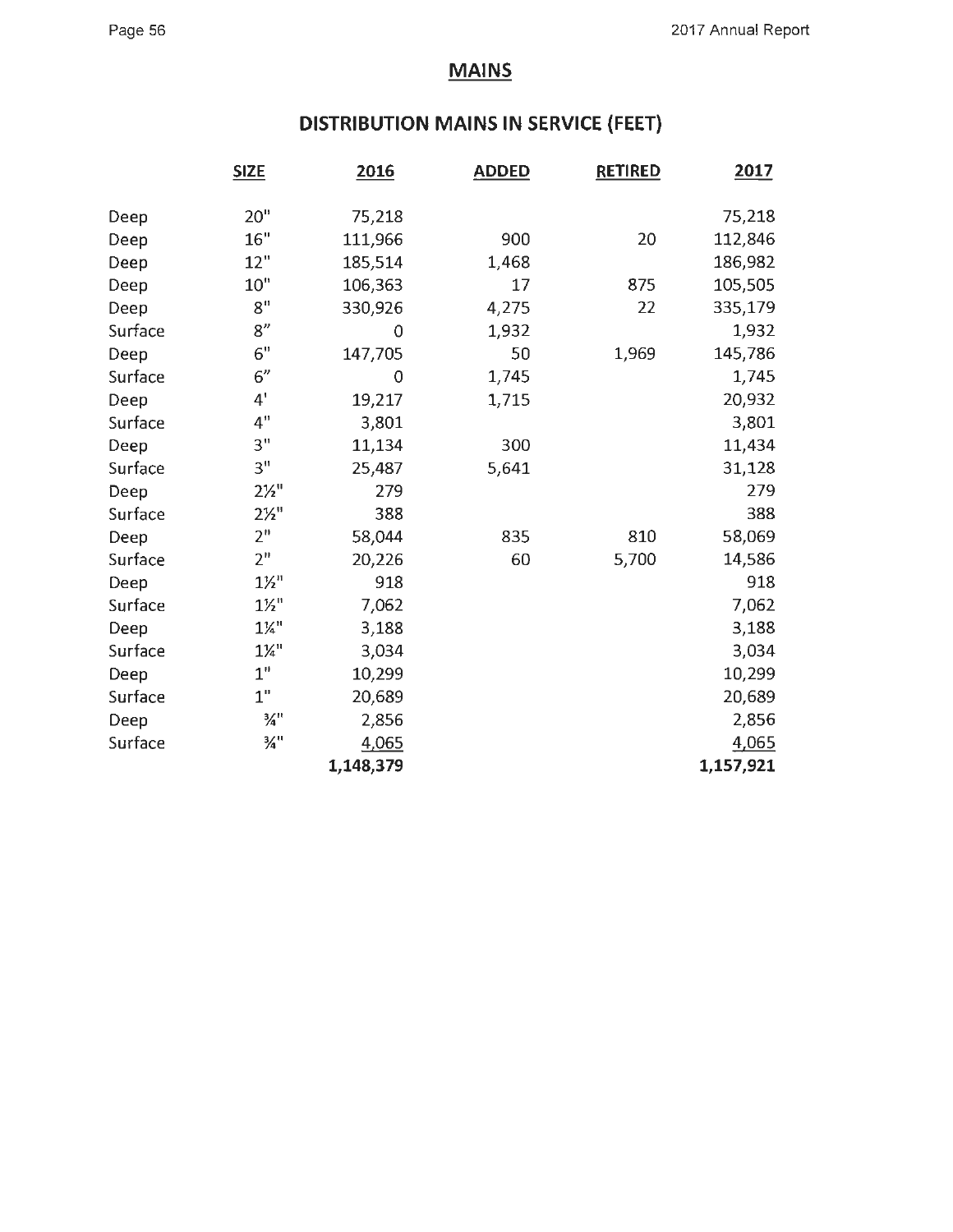## **2017 MAINS INSTALLED**

| <b>TOWN</b>   | <b>LOCATION</b>            | <b>SIZE</b>    | <b>MATERIAL</b> | <b>LENGTH</b> | <b>REMARKS</b>        |
|---------------|----------------------------|----------------|-----------------|---------------|-----------------------|
| Arundel       | Cottage Preserve           | 16''           | DI              | 880           | <b>Main Extension</b> |
|               |                            | 8''            | <b>PVC</b>      | 903'          | <b>Main Extension</b> |
|               |                            | 4"             | <b>PVC</b>      | 1,283'        | <b>Main Extension</b> |
| Kennebunk     | <b>Flagship Circle</b>     | 8''            | <b>PVC</b>      | 510           | <b>Main Extension</b> |
|               | <b>Fletcher Street</b>     | 16''           | DI              | 20'           | Main Relay            |
|               | Mill Street                | 8"             | <b>PVC</b>      | 36'           | Main Relay            |
|               | Parsons Beach Road         | 3''            | <b>HDPE</b>     | 3,630'        | Main Relay            |
|               |                            | 2 <sup>n</sup> | <b>HDPE</b>     | 20'           | Main Relay            |
|               | <b>Spring Street</b>       | 8''            | <b>PVC</b>      | 560           | Main Relay            |
|               |                            | 6"             | DI              | 3'            | Main Relay            |
|               | <b>Woodhaven Drive</b>     | 10''           | DI              | 17'           | Main Relay            |
| Kennebunkport |                            |                |                 |               |                       |
|               | <b>Binnacle Hill Drive</b> | 8''            | <b>PVC</b>      | 1,090'        | <b>Main Extension</b> |
|               |                            | 4 <sup>n</sup> | <b>PVC</b>      | 90'           | <b>Main Extension</b> |
|               | Dyke Road                  | 8''            | <b>PVC</b>      | 1,932'        | Main Extension        |
|               | <b>Green Street</b>        | 8''            | <b>HDPE</b>     | 560           | Main Relay            |
|               |                            | 8''            | DI              | 8'            | Main Relay            |
|               |                            | 6''            | DI              | 36'           | Main Relay            |
|               | Mast Cove Lane             | 2"             | <b>HDPE</b>     | 250'          | Main Relay            |
|               | <b>New Biddeford Road</b>  | 12''           | <b>PVC</b>      | 570           | <b>Main Extension</b> |
|               | Olde Port Village          | 12''           | DI              | 40'           | <b>Main Extension</b> |
|               | Route 9 (Mills Road)       | 6"             | <b>PVC</b>      | 1,745'        | <b>Main Extension</b> |
|               | Sandpiper Lane             | 3''            | <b>HDPE</b>     | 300'          | Main Extension        |
| Wells         | Millbrook Farm Drive       | 8''            | <b>PVC</b>      | 586'          | Main Extension        |
|               |                            | 4 <sup>n</sup> | <b>PVC</b>      | 342'          | Main Extension        |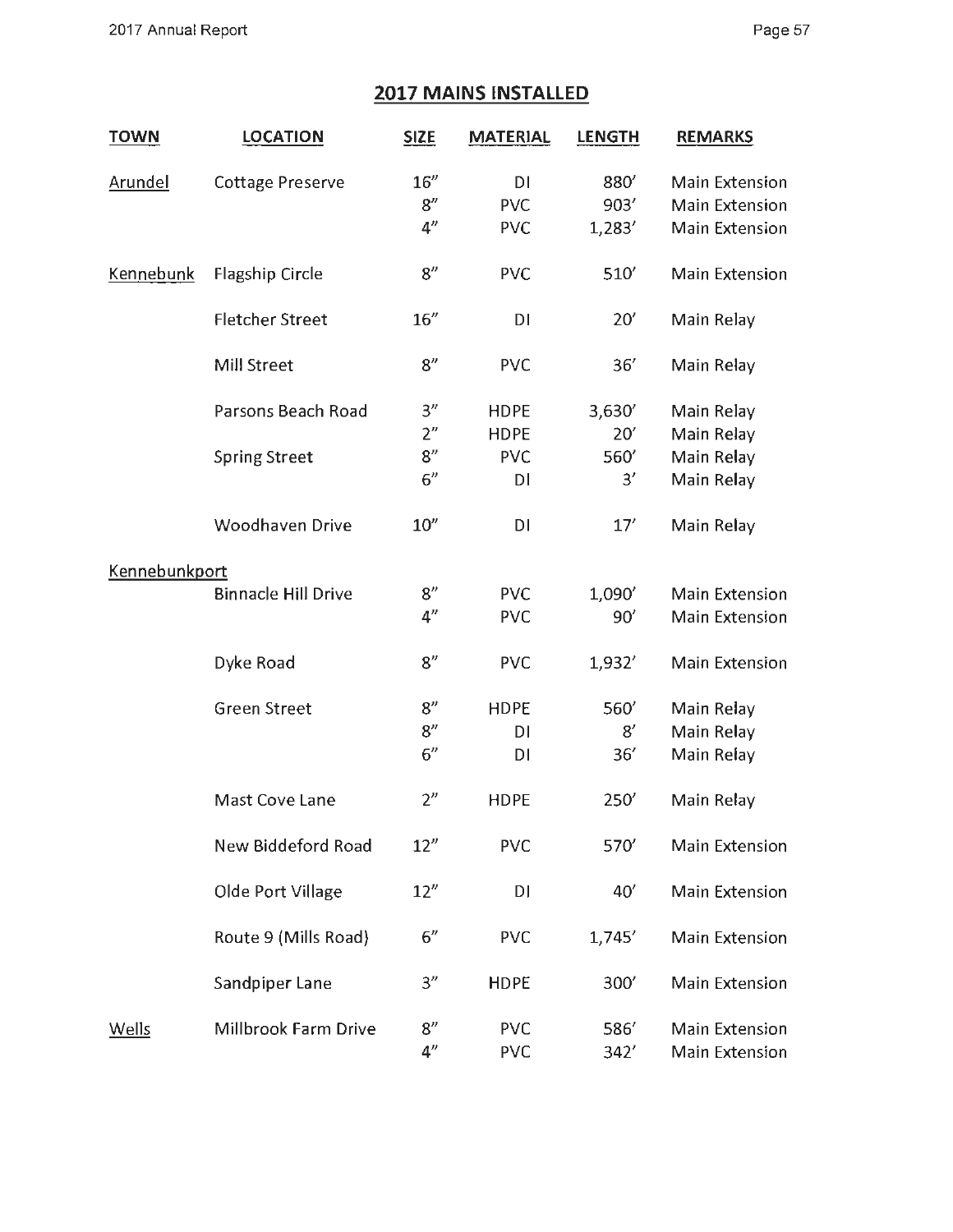## **2017 MAINS INSTALLED** (continued)

| <b>TOWN</b>     | <b>LOCATION</b>     | <b>SIZE</b>    | <b>MATERIAL</b> | <b>LENGTH</b> | <b>REMARKS</b>        |
|-----------------|---------------------|----------------|-----------------|---------------|-----------------------|
| <b>Ogunquit</b> | <b>Grove Street</b> | 3 <sup>n</sup> | <b>HDPE</b>     | 360           | Main Relay            |
|                 |                     | 2 <sup>n</sup> | CU              | 30'           | Main Relay            |
|                 | Juniper Lane        | 3''            | <b>HDPE</b>     | 325'          | Main Relay            |
|                 |                     | 2 <sup>n</sup> | CU              | 20'           | Main Relay            |
|                 | <b>Maple Street</b> | 3''            | <b>HDPE</b>     | 158'          | Main Relay            |
|                 | <b>Pulpit Rock</b>  | 3''            | <b>HDPE</b>     | 613'          | Main Relay            |
|                 | <b>Shore Road</b>   | 12''           | DI              | 858           | Main Relay            |
|                 |                     | 8''            | DI              | 22'           | Main Relay            |
|                 |                     | 6''            | DI              | 11'           | Main Relay            |
|                 | <b>Stony Brook</b>  | 3''            | <b>HDPE</b>     | 555'          | Main Relay            |
| Kennebunk       | Doanes Wharf Road   | 2 <sup>n</sup> | <b>PVC</b>      | 45'           | Main Relay            |
|                 |                     | 8''            | <b>PVC</b>      | 280'          |                       |
|                 | <b>Alfred Road</b>  | 12''           | <b>PVC</b>      | 4,040'        | <b>Main Extension</b> |
|                 | <b>Holland Road</b> | 8''            | <b>PVC</b>      | 70'           | Main Relay            |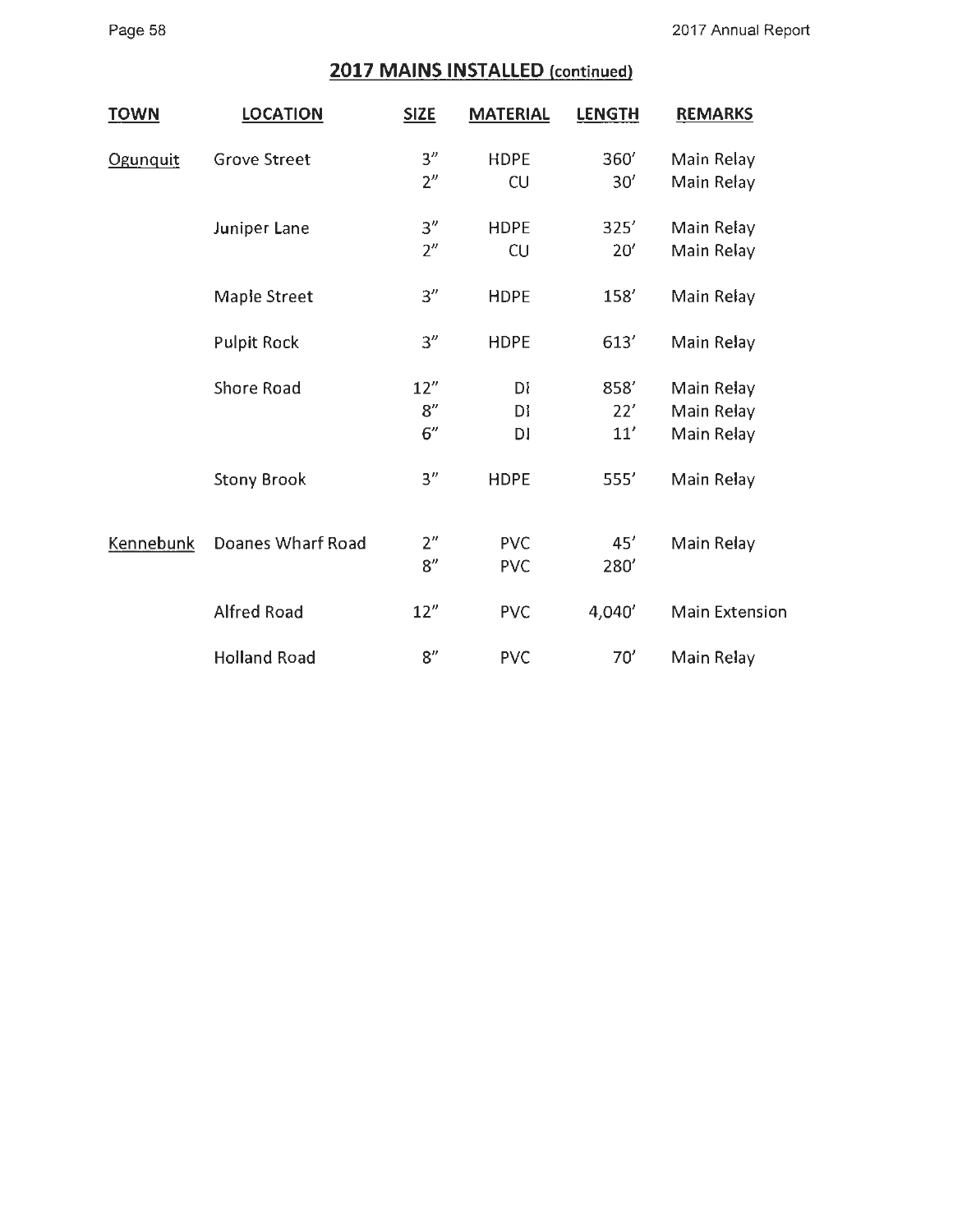## **HYDRANTS- 2017**

During 2017, 5 public and 6 private hydrants were installed, no public hydrants were abandoned and 1 private hydrant became public, making a total of 735 public and 279 private hydrants in the District's system.

## **Installations**

| <b>TOWN</b>         | NO.                                       | <b>OWNERSHIP</b>    | <b>LOCATION</b>                                               |  |  |  |  |
|---------------------|-------------------------------------------|---------------------|---------------------------------------------------------------|--|--|--|--|
| Arundel             | $#6-8$                                    | Private             | Kenneth Roberts Way<br>across from Lookout Cir.               |  |  |  |  |
|                     | #6-9                                      | Private             | Kenneth Roberts Way between<br>Cornbreak Ln. & Wiswell Cir.   |  |  |  |  |
|                     | #6-10                                     | Public              | 1601 Portland Road                                            |  |  |  |  |
|                     | #6-11                                     | Private             | Kenneth Roberts Way across from<br>Colony Lane                |  |  |  |  |
| Kennebunk           | #1-191                                    | Public              | <b>Spring St. near Hillcrest</b>                              |  |  |  |  |
|                     | #1-192                                    | Private             | <b>Flagship Circle</b>                                        |  |  |  |  |
|                     | #1-193                                    | Public              | 117 York Street                                               |  |  |  |  |
| Kennebunkport       | #2-88                                     | Public              | Corner of Dyke Rd. & Mills Rd.                                |  |  |  |  |
|                     | #2-109                                    | Public              | New Biddeford Road near Binnacle<br>Hill subdivision entrance |  |  |  |  |
|                     | #2-110                                    | Private             | Binnacle Lane (cul-de-sac)                                    |  |  |  |  |
| Wells               | #4-101                                    | Private             | Millbrook Farm Dr. near Carding<br>Loop                       |  |  |  |  |
|                     |                                           | <b>Replacements</b> |                                                               |  |  |  |  |
| <b>TOWN</b>         | NO.                                       | <b>OWNERSHIP</b>    | <b>LOCATION</b>                                               |  |  |  |  |
| Arundel             | #6-81.3                                   | Public              | 1669 Portland Road                                            |  |  |  |  |
| Kennebunk           | #1-60                                     | Public              | 15 Water Street                                               |  |  |  |  |
|                     | #1-77.3                                   | Public              | 14 Countryfield Circle                                        |  |  |  |  |
|                     | #1-84.3                                   | Public              | 14 Intervale Road                                             |  |  |  |  |
|                     | #1-109.2                                  | Public              | <b>Ridgewood Drive</b>                                        |  |  |  |  |
| Ogunquit            | #5-24                                     | Public              | Shore Road near Bluefin Way                                   |  |  |  |  |
| Wells               | #4-59                                     | Public              | 104 Webhannet Drive                                           |  |  |  |  |
|                     |                                           | <b>Abandoned</b>    |                                                               |  |  |  |  |
| <b>TOWN</b>         | NO.                                       | <b>OWNERSHIP</b>    | <b>LOCATION</b>                                               |  |  |  |  |
|                     | <b>Transferred from Private to Public</b> |                     |                                                               |  |  |  |  |
| <b>TOWN</b>         | NO.                                       | <b>OWNERSHIP</b>    | <b>LOCATION</b>                                               |  |  |  |  |
| Kennebunkport #2-34 |                                           | Public              | 8 Pleasant Street                                             |  |  |  |  |